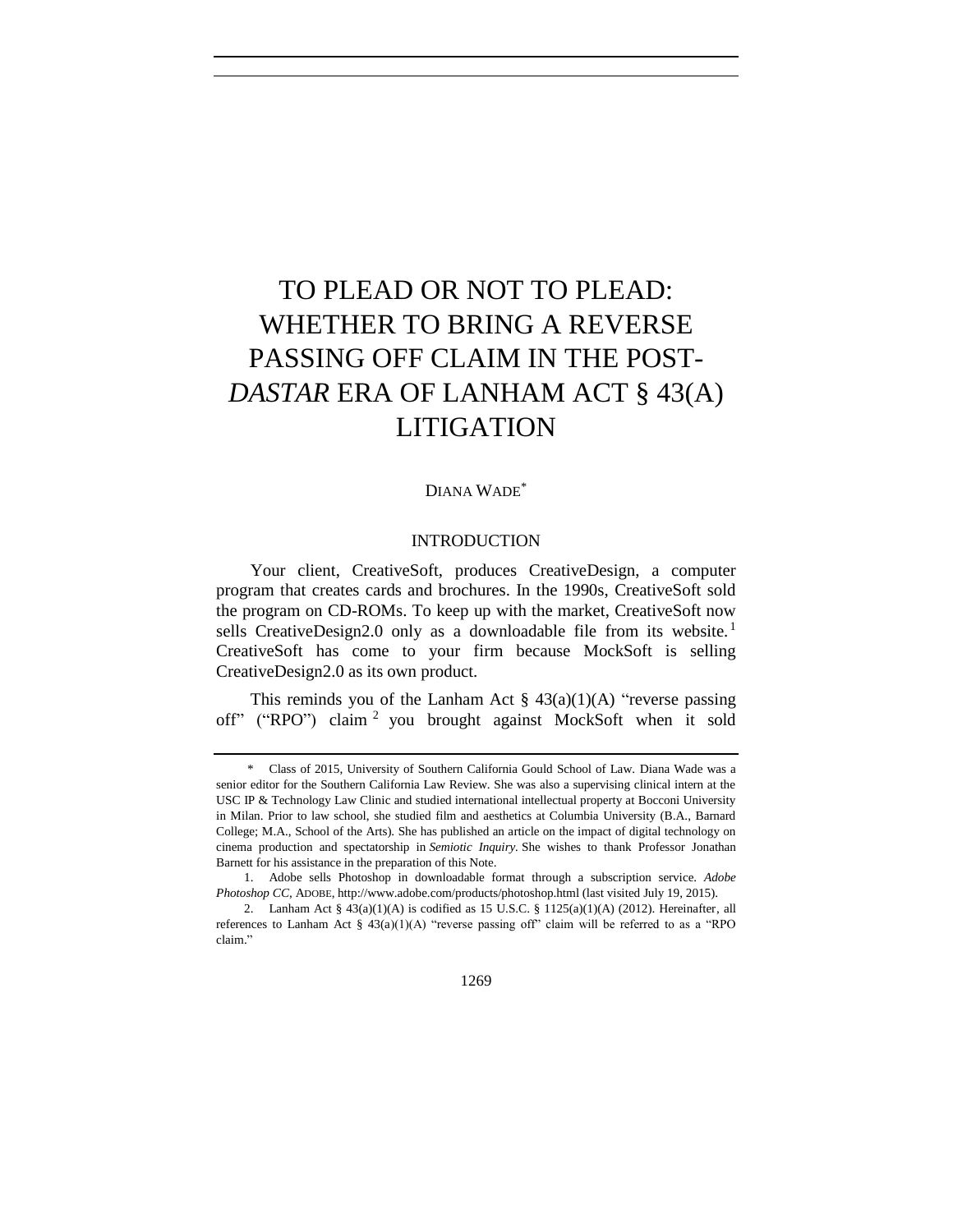CreativeDesign CD-ROMs packaged in MockDesign boxes. Now, MockSoft copies CreativeDesign2.0, removes copyright notices from the splash screens, and resells the program from its website. Further, MockSoft confuses customers by creating the impression that MockSoft is the origin of the program.

Should you file a RPO claim? You prevailed on this claim when MockSoft repackaged CreativeDesign CD-ROMs. However, a RPO claim may not survive the pleading stage of litigation if CreativeDesign alleges that MockSoft has repackaged CreativeDesign2.0. There is a risk of copyright preemption, and many district courts interpret a Supreme Court case, *Dastar Corp. v. Twentieth Century Fox Film Corp.*, 3 as precluding producers of digital products from bringing claims under § 43(a) of the Lanham Act. Why?

In the last twenty-five years, many products bought and sold in the marketplace have shifted from existing only as physical units to being accessible in intangible, digital formats. Consumers no longer need to acquire DVDs to watch movies; they can stream media content from companies like Netflix. This shift from tangible to digital products has impacted the print, music, and software industries: products are now available, and sometimes only available, by downloading or streaming. Whether a producer can seek protection under the Lanham Act against infringing activity to digital products may depend on a court's interpretation of the 2003 Supreme Court opinion written by Justice Scalia: *Dastar Corp. v. Twentieth Century Fox Film Corp*.

Twentieth Century Fox Film Corporation ("Fox") once held the television rights to the original *Crusade in Europe* series, which was based on the book by Dwight D. Eisenhower.<sup>4</sup> In 1977, Fox failed to renew those rights and the series fell into the public domain. In 1988, Fox reacquired the television rights to Eisenhower's book and also acquired an exclusive right to distribute the series on video; New Line Video, Inc. in turn acquired those rights from Fox. In 1995, Dastar Corporation ("Dastar") purchased "beta cam tapes of the *original* version of the Crusade television series," copied and edited the series, and "manufactured and sold" a *World*  War II Campaigns in Europe video set "as its own product."<sup>5</sup> Fox brought a RPO claim alleging that Dastar was passing off Fox's product, the

<sup>3.</sup> Dastar Corp. v. Twentieth Century Fox Film Corp., 539 U.S. 23 (2003).

<sup>4.</sup> *Id.* at 25–26.

<sup>5.</sup> *Id.* at 26–27.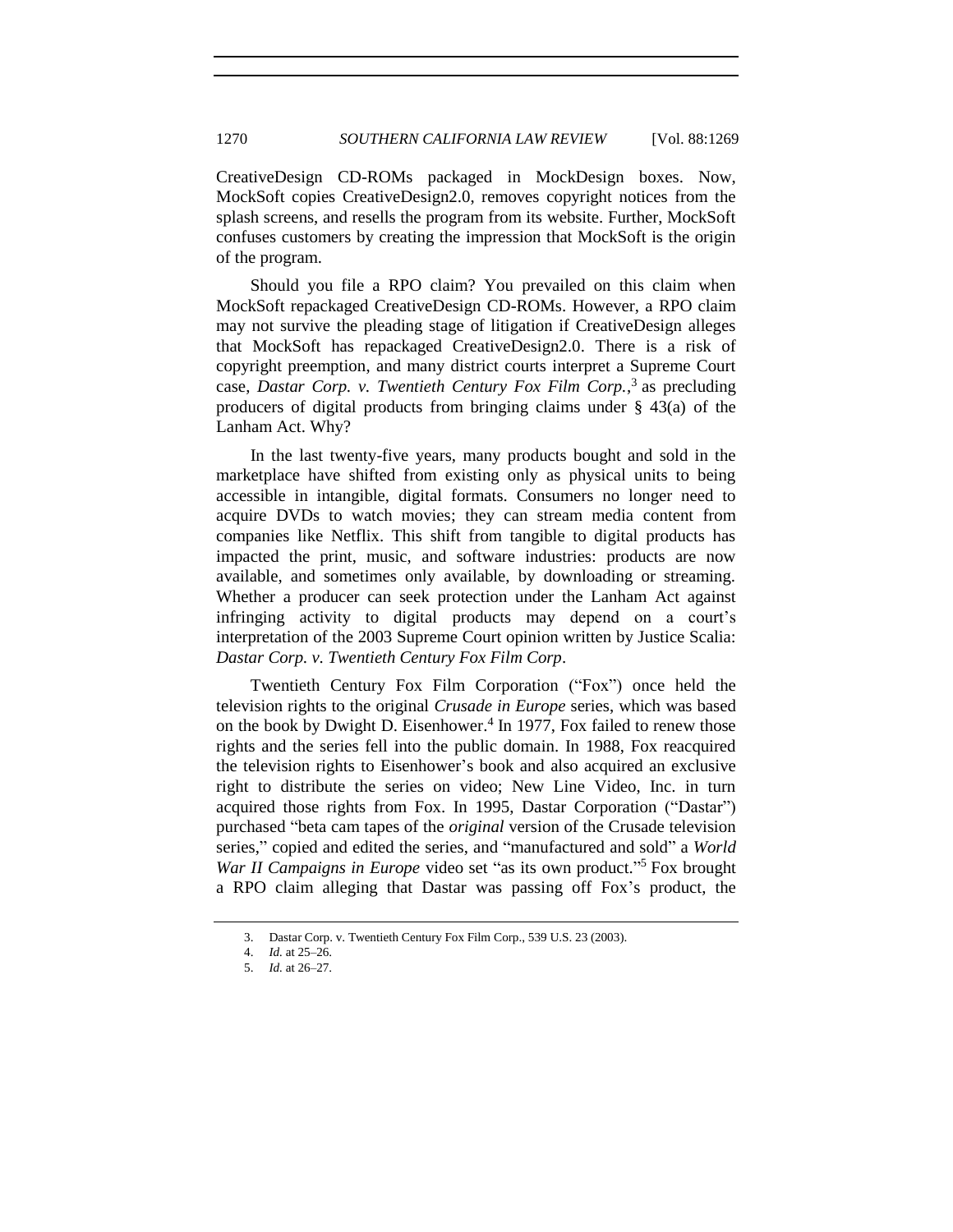*Crusade* series, as its own.<sup>6</sup> However, the Court held that Fox could not prevail on its claim because "the phrase 'origin of goods' in [§ 43(a) of] the Lanham Act . . . refers to the producer of . . . tangible goods that are offered for sale, and not to the author of any idea, concept, or communication embodied in those goods." 7

*Dastar* foreclosed § 43(a) from creators or owners of "any idea, concept, or communication embodied" in products in order to reinforce the boundaries between the intellectual property regimes: trademark, copyright, and patent. Since *Crusade* had fallen into the public domain, Fox's right to that content had expired. Thus, "allowing a cause of action under  $\S$  43(a) for that representation would create a species of mutant copyright law that limits the public's 'federal right to "copy and to use" expired copyrights.'" 8 The Court wished to prevent plaintiffs without claims under the copyright or patent statutes (due to invalidity or expiration of rights) from trying to assert copyright or patent rights under the trademark statutes.

<span id="page-2-0"></span>After *Dastar*, producers wishing to bring a RPO claim must demonstrate that they are the "origin" of a "tangible" good; yet even in 2003, a market existed for intangible, digital products<sup>9</sup> sold and consumed entirely through computers and mobile technology.<sup>10</sup> By the early 2000s, the decrease in the price of computing hardware, the accelerating changes in information technology, and the increasing use of the Internet by

The United States Patent and Trademark Office ("USPTO") has adopted the system of classifying goods set out under the World Intellectual Property Organization's "International Classification of Goods and Services for the Purpose of Registering Marks." *Nice Agreement Tenth Edition*, USPTO.GOV, http://www.uspto.gov/trademark/trademark-updates-and-announcements/niceagreement-tenth-edition-general-remarks-class (last visited July 19, 2015). The following are included as goods for which trademarks may be granted: "apparatus for recording, transmission or reproduction of sound or images; magnetic data carriers, recording discs; compact discs, DVDs and other digital recording media . . . data processing equipment, computers; computer software." 37 C.F.R. § 6.1(9).

<sup>6.</sup> Fox also alleged "that Dastar's sale of its Campaigns video set infringe[d] Doubleday's copyright in General Eisenhower's book and, thus, their exclusive television rights in the book." *Id*. at 27.

<sup>7.</sup> *Id.* at 37.

<sup>8.</sup> *Id.* at 34 (quoting Bonito Boats, Inc. v. Thunder Craft Boats, Inc., 489 U.S. 141, 165 (1989)).

<sup>9.</sup> The term "digital products" indicates products such as computer programs, software systems, databases, and digital media downloaded from a source, such as a website, and transferred to the consumer as a digital file.

<sup>10.</sup> On January 7, 2003, *Business Wire* announced that the "hottest consumer technology in the world" was to be showcased at a convention. On display would be wireless phones, PDAs, highdefinition televisions, home local area networking technology, and voice over Internet protocol technology. *The Hottest Consumer Technology in the World to be Showcased at 2003 International CES*, BUS. WIRE, Jan 7, 2003, *available at* http://www.thefreelibrary.com/The+Hottest+Consumer+ Technology+in+the+World+to+Be+Showcased+at+2003…-a096219427.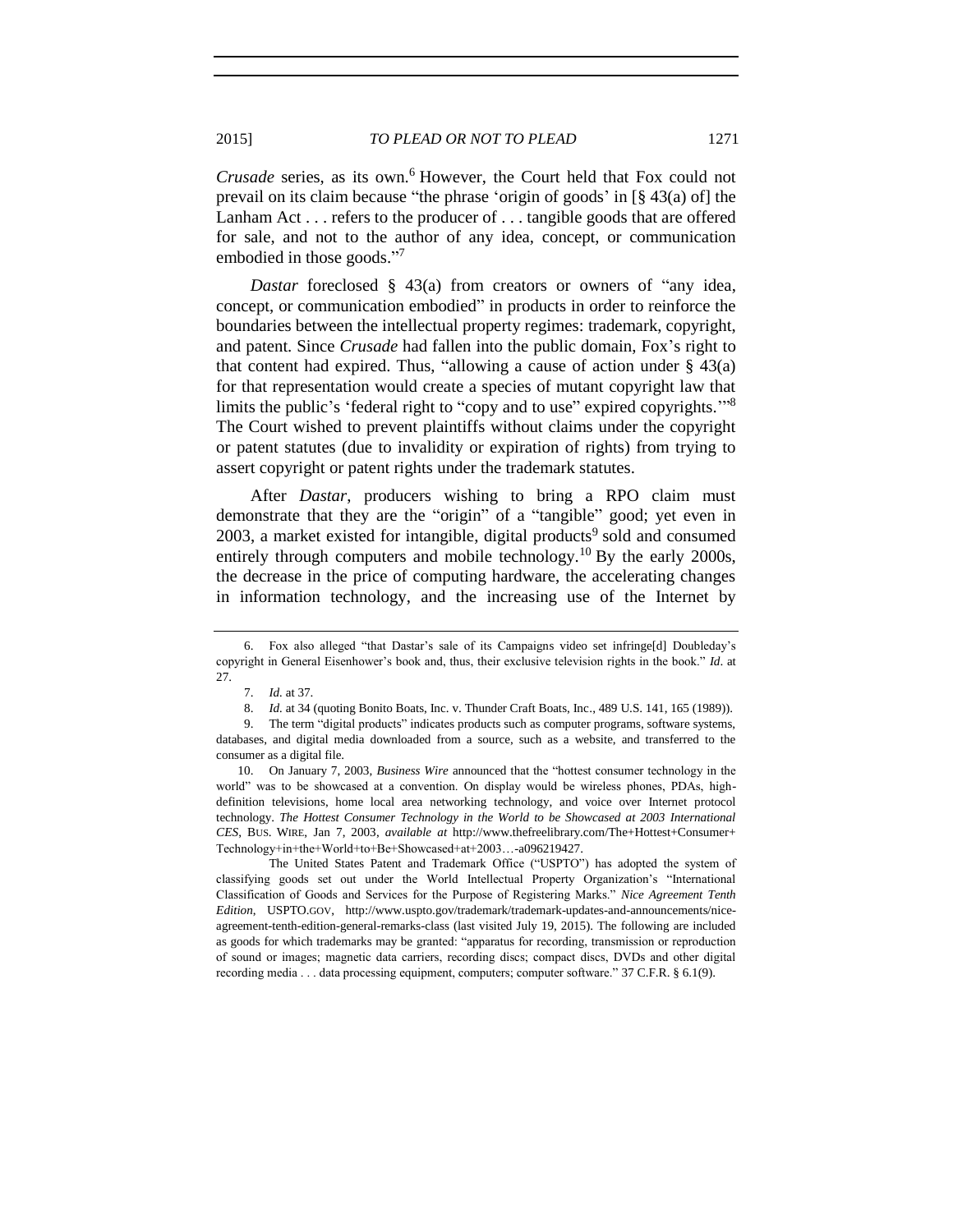<span id="page-3-0"></span>consumers and producers alike shifted the dynamics of the marketplace<sup>11</sup> and the internal operations of businesses.<sup>12</sup> Consumers downloaded music and games from the Internet,<sup>13</sup> and businesses used proprietary software programs or Internet-based systems that integrated and streamlined various components of manufacturing and delivery.<sup>14</sup> Yet *Dastar* can be interpreted as excluding digital commerce from § 43(a) protection because digital products are not tangible.

<span id="page-3-1"></span>*Dastar* created a dichotomy: tangible goods may be protected by both copyright and trademark statutes, but courts tend to find RPO claims for intangible products preempted by copyright. If you wish to sell a digital product, you must make a copy of the product from a file or source code and sell the copy.<sup>15</sup> Unauthorized reproduction and sale of a copyrighted product, such as a computer program, is a violation of copyright.<sup>16</sup> Thus, a RPO claim alleging that a defendant is passing off the plaintiff's digital product as his or her own "good" may trigger copyright preemption.<sup>17</sup>

Due to the pleading standards set out in the Federal Rules of Civil Procedure and the risk of claim preclusion, plaintiffs should bring all claims arising from the defendant's infringing activity to a digital product in the same suit. Yet bringing alternative copyright and RPO claims may result in copyright preemption. Plaintiff-producers seeking RPO claims and related state unfair competition claims may not necessarily have the right to bring a copyright claim, or there may be issues with registration that

<sup>11.</sup> Robert J. Gordon, *Does the "New Economy" Measure up to the Great Inventions of the Past*?, 14 J. ECON. PERSP. 49, 71–72 (2000) (defining the "New Economy" as the economic landscape resulting from "the post-1995 acceleration in the rate of technical change in information technology together with the development of the Internet"). *See also* Gillian K. Hadfield, *Legal Infrastructure and the New Economy*, 8 ISJLP 1, 6 (2012) (describing the "new economy" as "one of a web-enabled and globally-networked economy that is knowledge-based . . . highly differentiated, emergent–and increasingly hard to predict.").

<sup>12.</sup> Gordon, *supra* not[e 11,](#page-3-0) at [49](#page-2-0)[–50.](#page-10-0)

<sup>13.</sup> *Id.* at 68–69.

<sup>14.</sup> Erik Brynjolfsson & Lorin M. Hitt, *Beyond Computation: Information Technology*, *Organizational Transformation and Business Performance*, 14 J. ECON. PERSP. 23, 27–30 (2000).

<sup>15.</sup> Tracy V. Wilson, *How Streaming Video and Audio Work*, HOWSTUFFWORKS, http://computer.howstuffworks.com/internet/basics/streaming-video-and-audio.htm/printable (last visited July 19, 2015). For example, Microsoft's Office Suite product, once available only on CD-ROM, is now sold as a downloadable program. After purchasing Microsoft Office 365 (available by subscription to Microsoft's Cloud), users download *a copy* of the program, which is then permanently stored on a computer's hard drive. *Microsoft Software License Terms for Office Consumer Subscriptions*, MICROSOFT OFFICE, http://products.office.com/en-us/microsoft-software-license-termsfor-office (last visited July 19, 2015).

<sup>16.</sup> 17 U.S.C. § 106(1), (3) (2012).

<sup>17.</sup> *Id.* § 301.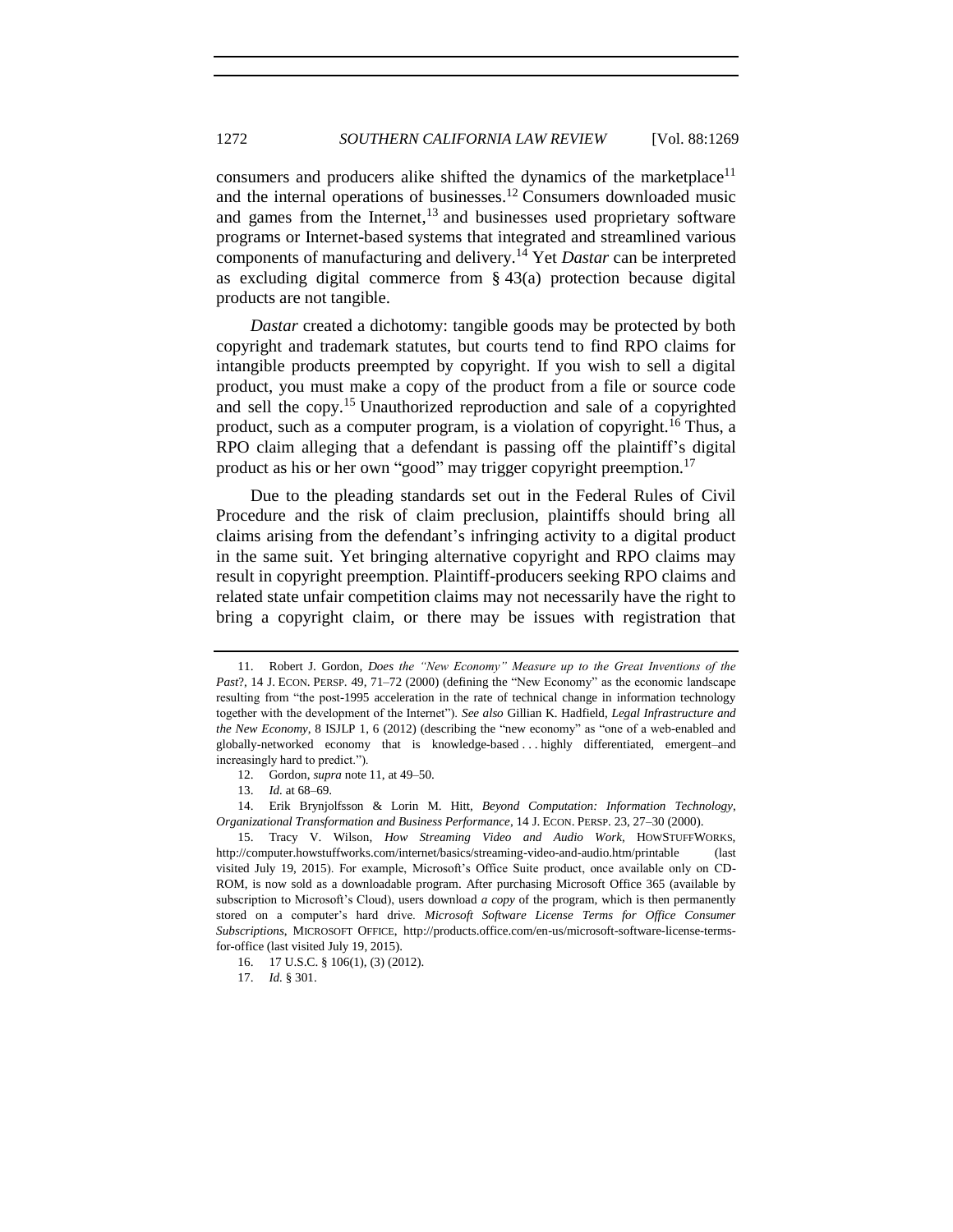foreclose bringing a copyright claim. A finding of copyright preemption of the RPO claim and then copyright invalidity means that the producer has lost a chance to seek relief under copyright law, Lanham Act § 43(a), and related state unfair competition laws. Yet producers may wish to bring copyright claims, even if validity is in doubt, in case the RPO claim is preempted. When bringing both copyright and Lanham Act claims, plaintiffs must differentiate the type of harm caused by the infringing activity; otherwise, the courts may find that the plaintiff is seeking relief under both Acts for the same harm and dismiss the RPO claim.

This Note examines RPO claims after *Dastar* and the challenges that opinion brings to complying with Rule 8 pleading standards and surviving Rule 12(b)(6) motions to dismiss for failure to state a claim. This Note analyzes cases in which the product at issue is a digital product because such cases demonstrate the variance of judicial interpretations of *Dastar*. In the aggregate, the cases suggest that a RPO claim is not a strong claim for producers of digital products, mainly due to copyright preemption. Part I provides an overview of *Dastar* and its legal background, and it discusses the opinion's general effect on intellectual property law. Part II examines the pleading requirements for RPO claims, the risk of copyright preemption, and special considerations for producers of computer programs. Part III demonstrates how the district courts' varied interpretations of *Dastar* and its requirements for RPO claims have resulted in inconsistent determinations on whether producers of digital products can seek relief under § 43(a) of the Lanham Act. Part IV provides possible alternatives to RPO claims: "passing off" and trade secret claims. This Note concludes by considering whether *Dastar* may not entirely be in accord with the underlying purpose of the Lanham Act.

# I. THE *DASTAR* EFFECT: REINFORCING THE BOUNDARIES OF INTELLECTUAL PROPERTY REGIMES AND ADDING COMPLEXITY TO § 43(A) LITIGATION

Intellectual property is regulated and protected under three federal statutory regimes: copyright, patent, and trademark. Congress has the authority to make copyright and patent law under Article 1, Section 8, Clause 8 of the Constitution, while its authority to regulate trademarks derives from the Commerce Clause (Article 1, Section 8, Clause 3).<sup>18</sup> This constitutional distribution of authority determines the scope and boundaries

<span id="page-4-0"></span><sup>18.</sup> *See* SHELDON W. HALPERN, SEAN B. SEYMORE & KENNETH L. PORT, FUNDAMENTALS OF UNITED STATES INTELLECTUAL PROPERTY LAW 239–40 (4th ed. 2012).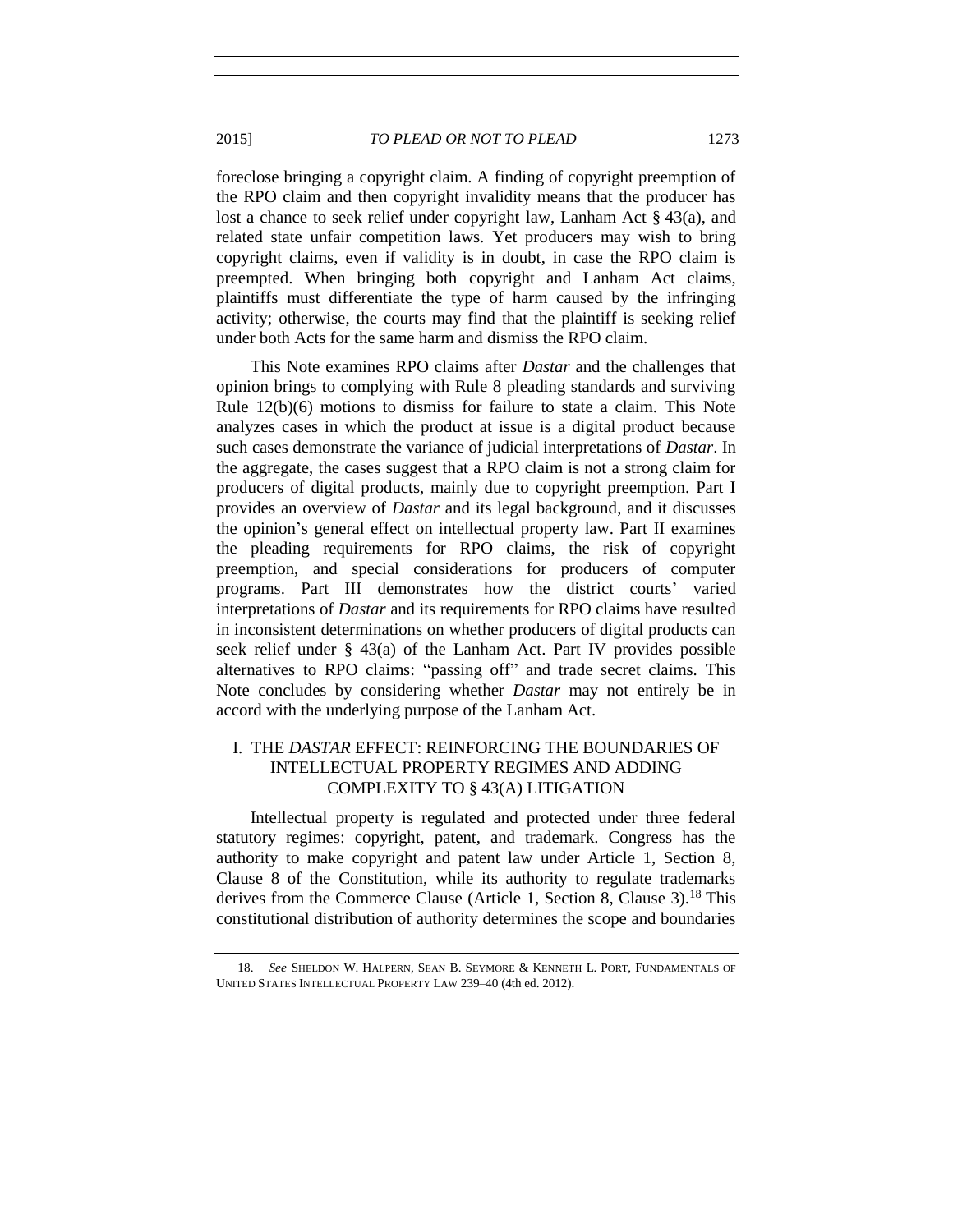<span id="page-5-0"></span>of each regime; trademark law cannot be invoked to protect subject matter controlled by copyright or patent law.<sup>19</sup>

Copyrights and patents bestow property rights to authors and inventors for a limited time. Under copyright law, "original works of authorship" include literary works, musical works, source code, and motion pictures. $20$ New and useful processes, machines, composition of matters, or "any new and useful improvement thereof" are eligible for patent protection.<sup>21</sup> Both regimes exclude from protection items that are intellectual in essence, but are not considered "property"<sup>22</sup>: ideas, concepts, and obvious processes and methods are part of the public domain, a pool of information "free as the air to common use."<sup>23</sup> Works of authorship and inventions fall into the public domain once the statutorily set time limit for copyright or patent protection has expired. <sup>24</sup> This Note will focus on copyright and trademark law.

Federal trademark rights are granted to producers of goods or services sold in interstate commerce and can be of unlimited duration if certain requirements are met.<sup>25</sup> The Lanham Act regulates the registration of trademarks and provides relief for trademark infringement. Section 43(a) holds liable anyone who falsely designates the origin of a product if that false designation will likely result in consumer confusion.<sup>26</sup> For example, Apple can sue another company for "passing of  $f^{\prime\prime}$ " its product as an Apple product by putting Apple's trademark on a computer not manufactured by Apple. *Dastar* recognizes "reverse passing off" as a cause of action that can

<sup>19.</sup> DAVID R. GERK & JOHN M. FLEMING, NEW PRACTITIONER'S GUIDE TO INTELLECTUAL PROPERTY 177–78 (2012).

<sup>20.</sup> 17 U.S.C. § 102(a) (2012); GERK & FLEMING, s*upra* not[e 19,](#page-5-0) at 297.

<sup>21.</sup> 35 U.S.C. § 101 (2012).

<sup>22.</sup> Ideas, procedures, processes, systems, methods of operations, concepts, principles, or discoveries are not protected under copyright. 17 U.S.C. § 102(b) (2012).

<sup>23.</sup> Int'l News Serv. v. AP, 248 U.S. 215, 250 (Brandeis, J., dissenting).

<sup>24.</sup> Works of authorship created on or after January 1, 1978 are protected from the date of creation through the author's life plus seventy years. 17 U.S.C. § 302(a) (2012). For a work of jointauthorship, the term endures through the life of the last surviving author plus seventy years. *Id.* § 302(b). For a work made for hire, the duration is ninety-five years from the date of publication, or 120 years from the date of creation if unpublished. *Id.* § 302(c). Duration is calculated based on various factors, such as when the work was created, whether it was published, or whether it was renewed. *See id.* § 304. Patent rights expire twenty years after the patent application was filed with the USPTO. 35 U.S.C. § 154 (2012).

<sup>25.</sup> GERK & FLEMING, *supra* note [19,](#page-5-0) at 177–78. Trademarks must be distinctive, HALPERN, SEYMORE & PORT, *supra* note [18,](#page-4-0) at 270, and the goodwill associated with the trademark and the quality of the product must be maintained. *Id.* at 285–86. While trademarks may be licensed, the licensor must maintain the quality of the products, or the trademark will be considered abandoned. *Id.* at 286.

<sup>26.</sup> 15 U.S.C. § 1125(a) (2012); GERK & FLEMING, *supra* not[e 19,](#page-5-0) at 274.

<sup>27.</sup> GERK & FLEMING, *supra* not[e 19,](#page-5-0) at 279-80.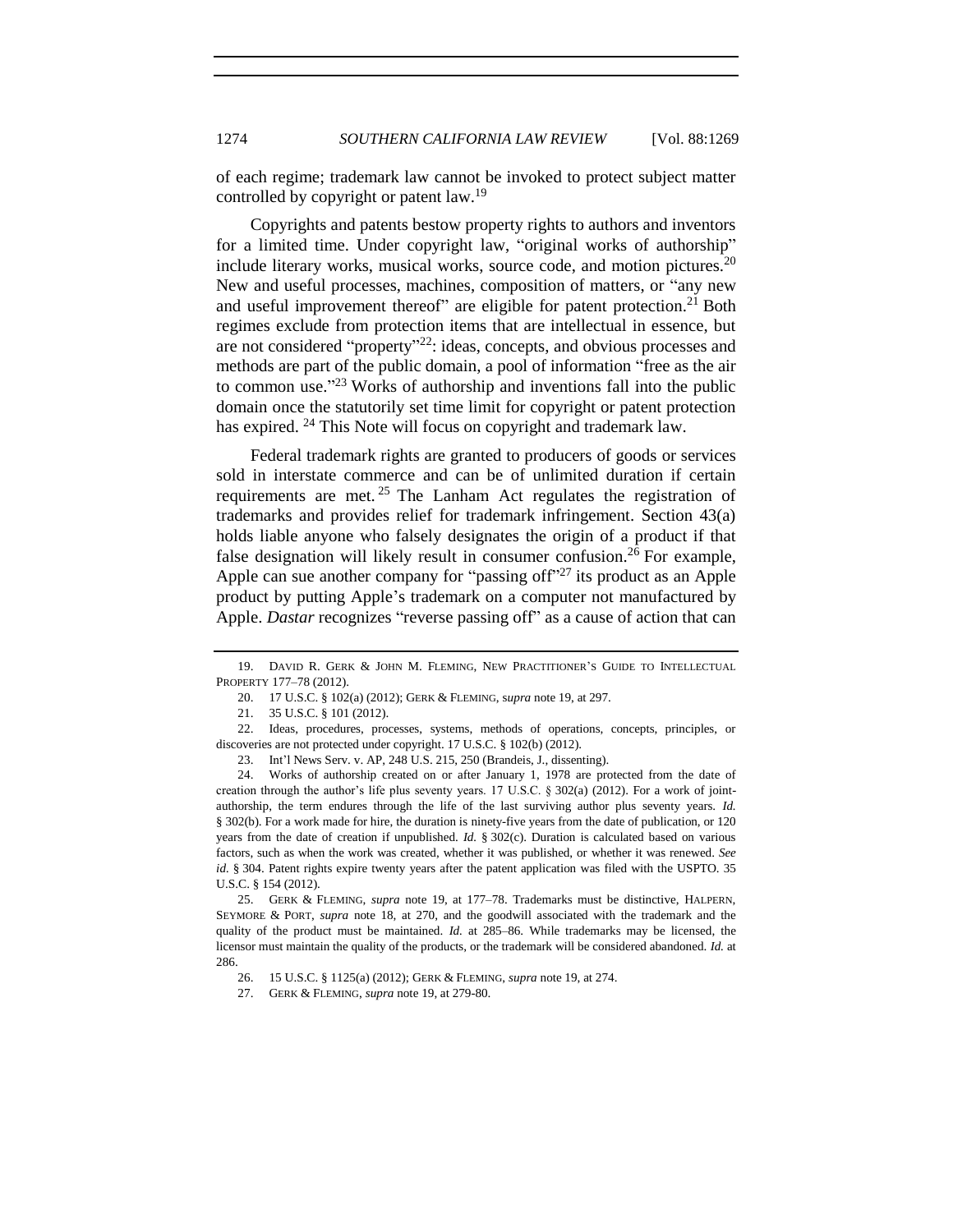be brought under  $\S$  43(a).<sup>28</sup> For example, CreativeSoft could sue MockSoft for selling CreativeDesign CD-ROMs labeled with MockSoft's logo. CreativeSoft must show that MockSoft claims it is the producer of the CD-ROM and that consumers will be confused by MockSoft's placement of its logo on CreativeSoft's product.<sup>29</sup>

Trademark law does not protect any copyrightable or patentable components embodied within a product.<sup>30</sup> For example, J.K. Rowling holds the copyright to the *Harry Potter* stories, but Warner Bros. has trademark rights in the *Harry Potter* logo.<sup>31</sup> If someone reprinted *Harry Potter and the Sorcerer*'*s Stone* and placed the trademarked logo on the cover, Warner Bros. could bring a claim under the Lanham Act only for the unauthorized use of the logo.

Further, trademark law cannot be used to protect subject matter excluded from copyright and patent protection, such as ideas, concepts, and material that has fallen into the public domain. Thus, CreativeSoft could not sue MockSoft under trademark law to prevent MockSoft from creating a graphic design program, since a graphic design program is a general idea. But CreativeSoft could sue if MockSoft sells the CD-ROMs produced by CreativeSoft containing CreativeSoft's graphic design program.

*Dastar* is part of a chain of Supreme Court decisions curtailing plaintiffs from using the Lanham Act to assert intellectual property rights over creativity or innovation. The Court was concerned that a company could stifle competition by threatening to sue another producer for copying the ideas or concepts embodied within the company's goods. In 2000, in *Wal-Mart Stores, Inc. v. Samara Brothers, Inc*., the Court restricted the scope of trade dress protection under  $\S$  43(a)(3) of the Lanham Act—it only protects designs on a product when they identify the plaintiff as the producer of the product; otherwise, other producers are free to copy the

<sup>28.</sup> Dastar Corp. v. Twentieth Century Fox Film Corp., 539 U.S. 23, 29 (2003). The Court, finding that "every Circuit to consider the issue found § 43(a) broad enough to encompass reverse passing off," held that the section is "amply inclusive . . . of reverse passing off." *Id.* at 30.

<sup>29.</sup> This is "reverse express passing off." If MockSoft sold CreativeSoft's product without any logos, MockSoft would be liable for "reverse implied passing off." *See* GERK & FLEMING, *supra* note [19,](#page-5-0) at 280. A RPO claim under § 43(a) allows the plaintiff to plead that the defendant "misrepresents [the plaintiff's] goods or services as his own" regardless of whether the plaintiff's product displays a trademark or if the defendant reproduces the trademark. *Dastar*, 539 U.S. at 27 n.1.

<sup>30.</sup> *Dastar*, 539 U.S. at 32–33.

<sup>31.</sup> Elizabeth March, *Harry Potter and the IP Bonanza*, WIPO MAG., http://www.wipo.int/wipo\_magazine/en/2007/05/article\_0005.html (last visited July 19, 2015). Of course, this is a much-simplified example of the intellectual property rights generated by the *Harry Potter* books and films. *See id.* for a more in-depth explanation.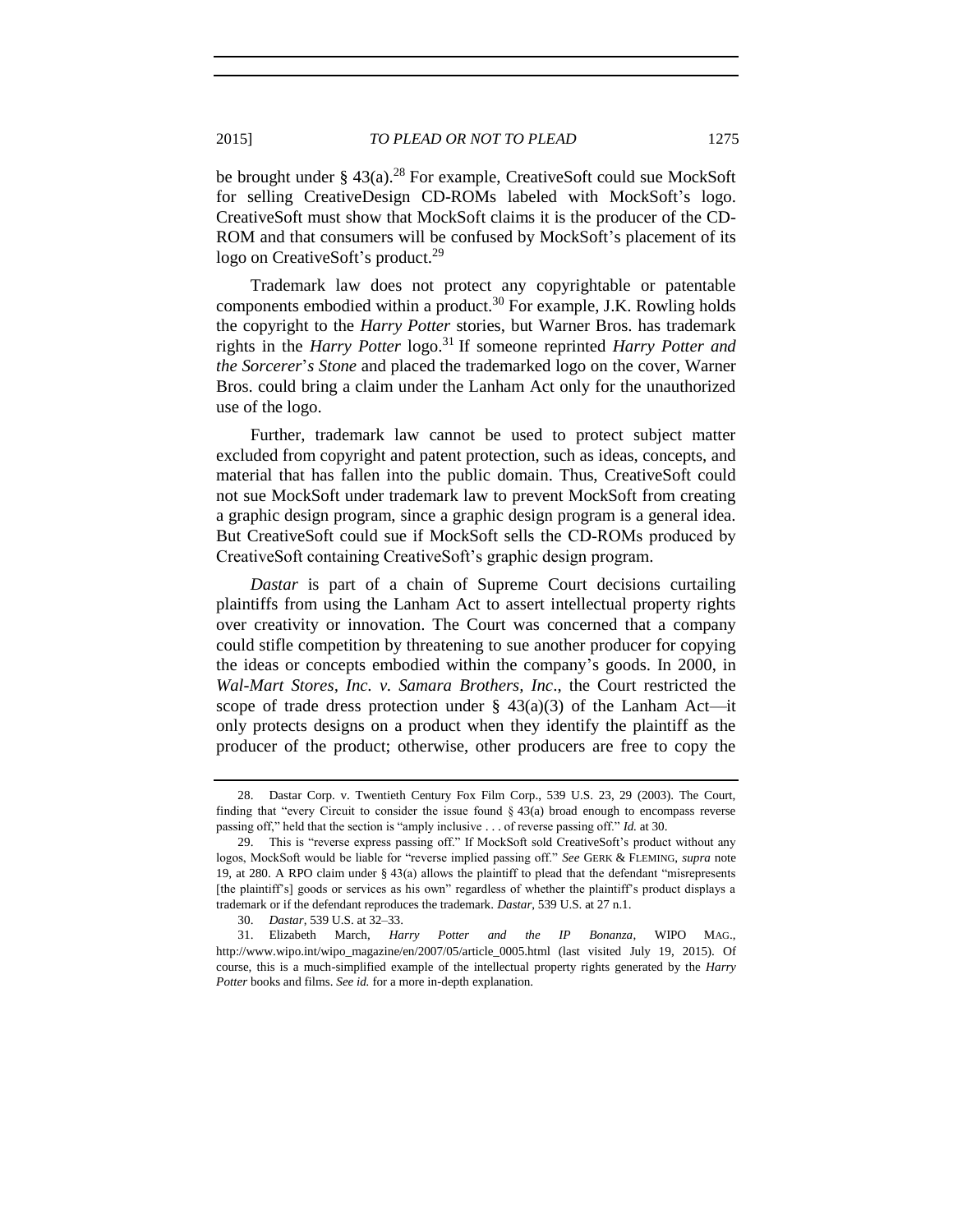designs if not protected by copyright. <sup>32</sup> In *TrafFix Devices, Inc. v. Marketing Displays, Inc.*, decided in 2001, the Court held that once a patent expires, a plaintiff seeking trade dress protection for product features (such as a mechanism) once protected by a patent must prove that the features are not essential for the functioning of the product; otherwise, anyone is free to use that feature to make competing products. <sup>33</sup> *Dastar* landed in the Supreme Court's docket during this period of whittling down the scope of § 43(a) protection.

Section 43(a)(1) required reassessment. Prior to *Dastar*, plaintiffs in the publishing and entertainment fields brought claims under that provision for misattribution or "false designation of origin" of creative works.<sup>34</sup> Yet these claims resulted in muddling the distinction between the rights provided by copyright and trademark. In *Waldman Publishing Corp. v. Landoll, Inc.* (1994), the Second Circuit held that an author is an "origin" under §  $43(a)^{35}$  and attempted to distinguish copyright and trademark claims by stating that "[t]hrough a copyright infringement action, a copyright owner may control who publishes, sells or otherwise uses a work," while "[t]hrough a Lanham Act action, an author may ensure that his or her name is associated with a work when the work is used." <sup>36</sup> In other words, if a company other than Scholastic had republished *Harry Potter and the Sorcerer's Stone* under another name, Rowling could bring a RPO claim stating that she is the "origin" of the book produced by Scholastic.

The Court wished to stop plaintiffs, like Fox, from bringing RPO claims under the theory that the defendant falsely designated the origin of a product by failing to credit the plaintiff for content or ideas conveyed by the product. The Court stated that had Dastar "bought some of New Line's

36. *Id*. at 781.

<sup>32.</sup> Wal-Mart Stores, Inc. v. Samara Bros., 529 U.S. 205, 213–15 (2000); *Dastar*, 539 U.S. at 36–37.

<sup>33.</sup> TrafFix Devices, Inc. v. Mktg. Displays, Inc., 532 U.S. 23, 29–30, 34 (2001); *Dastar*, 539 U.S. at 37.

<sup>34.</sup> 1A ALEXANDER LINDEY & MICHAEL LANDAU, LINDEY ON ENTERTAINMENT, PUBLISHING AND THE ARTS, § 2.48 (3d ed. 2014). Monty Python (Gilliam v. Am. Broad. Cos., 538 F.2d 14 (2d Cir. 1976)) and Stephen King (King v. Innovation Books, 976 F.2d 824 (2d Cir. 1992)) brought false designation of origin claims because they did not wish their work to be associated with the defendant's products. *Id.*

<sup>35.</sup> Waldman Publ'g Corp. v. Landoll, Inc., 43 F.3d 775, 783 (2d Cir. 1994). In 2008, the Southern District of New York held that after *Dastar*, *Waldman* is no longer good law with regards to its interpretation of the Lanham Act as enabling the creator of a creative work to seek protection for infringement of content under trademark law. Atrium Grp. de Ediciones y Publicaciones, S.L. v. Harry N. Abrams, Inc., 565 F. Supp. 2d 505, 513 (S.D.N.Y. 2008).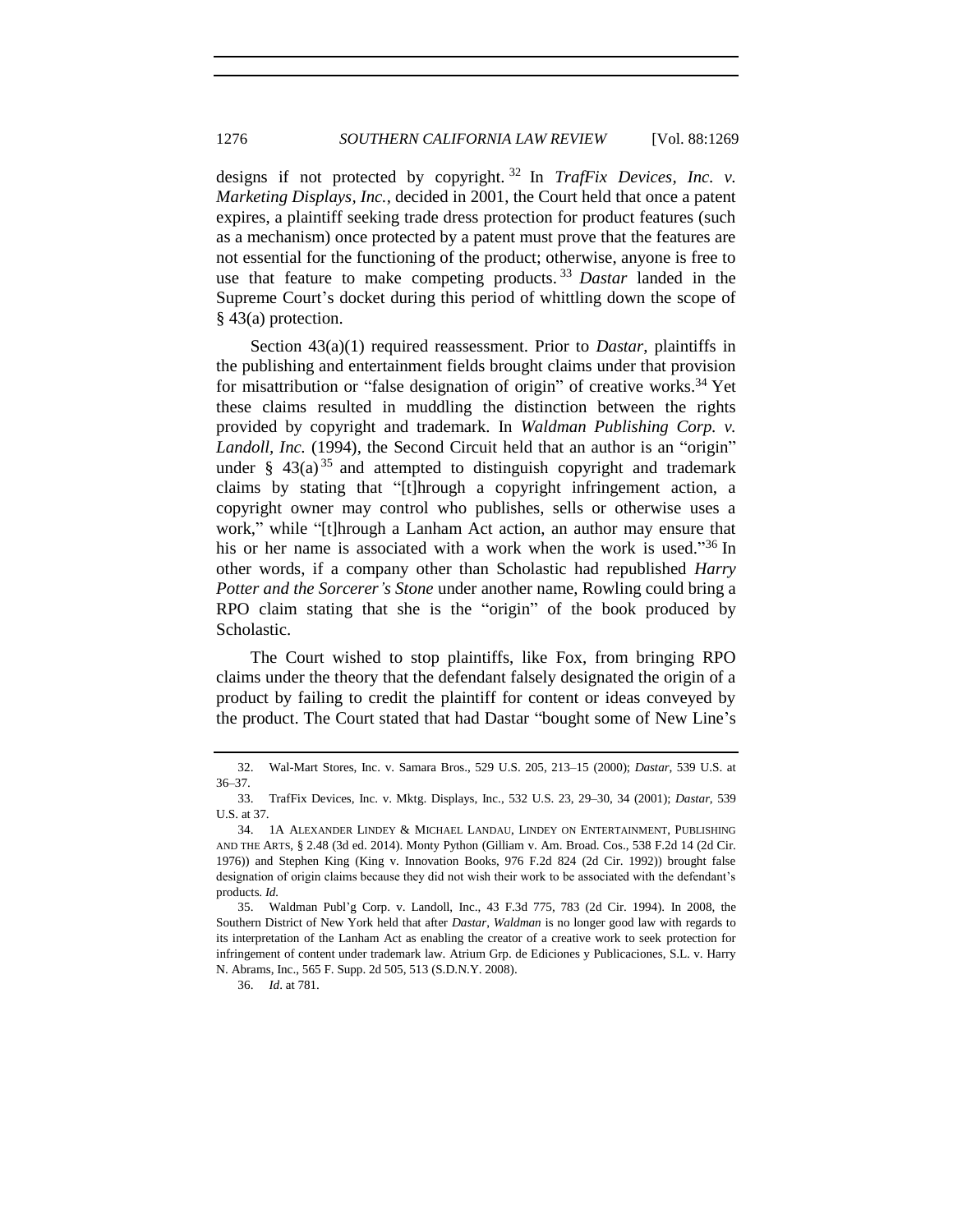Crusade videotapes and merely repackaged them as its own" the claim would "undoubtedly be sustained." <sup>37</sup> However, Dastar's videos contained the version of *Crusade* that had fallen into the public domain. Thus, Fox was attempting to assert expired rights to media content through a RPO claim. Concern of a "boundless application" of  $\S$  43(a) in litigation drove the Court to conclude that Dastar was "the 'origin' of the products [the *World War II Campaigns in Europe* videotapes] it sold as its own." 38

The Court acknowledged that the purchaser of a product conveying creative content probably cares more about the creator of the content than the producer of the tangible product. A reader most likely purchases *Harry Potter and the Sorcerer*'*s Stone* because it was written by Rowling, not because it was published by Scholastic. A video or a book is "a communicative product—one that is valued not primarily for its physical qualities, such as a hammer, but for the intellectual content that it conveys."<sup>39</sup> The Court could not accord any "special treatment to communicative products" by allowing the originators of content conveyed by such products to bring § 43(a) claims because it would cause the "Lanham Act to conflict with the law of copyright."<sup>40</sup>

<span id="page-8-0"></span>Limiting the scope of who qualifies as an "origin" under the Lanham Act is an example of what Michael Grynberg identifies as the judiciary's role in "maintaining coherence" among the trademark, copyright, and patent acts.<sup>41</sup> When proposing revisions to the Lanham Act in 1988, the United States Senate Committee on the Judiciary expected "the courts to continue to interpret"  $§$  43(a).<sup>42</sup> To prevent the intellectual property regimes from blurring, the judiciary maintains the boundaries between patent, copyright, and trademark through case law. <sup>43</sup> According to Grynberg, *Dastar* "jibes with trademark's system and administration goals. A defendant who ascertains that copyright protection does not apply to expressive material should be able to use it expressively without fear of parallel trademark claims." 44

With the restriction of the scope of "origin" to the source of tangible

43. Grynberg, s*upra* not[e 41,](#page-8-0) at 1296.

<sup>37.</sup> *Dastar*, 539 U.S. at 31.

<sup>38.</sup> *Id.* at 29, 38.

<sup>39.</sup> *Id.* at 33.

<sup>40.</sup> *Id.*

<sup>41.</sup> Michael Grynberg, *The Judicial Role in Trademark Law*, 52 B.C. L. REV. 1283, 1296 (2011).

<sup>42.</sup> S. REP. NO. 100-515, at 40 (1988), *reprinted in* 1988 U.S.C.C.A.N. 5577, 5603.

<sup>44.</sup> *Id.* at 1311.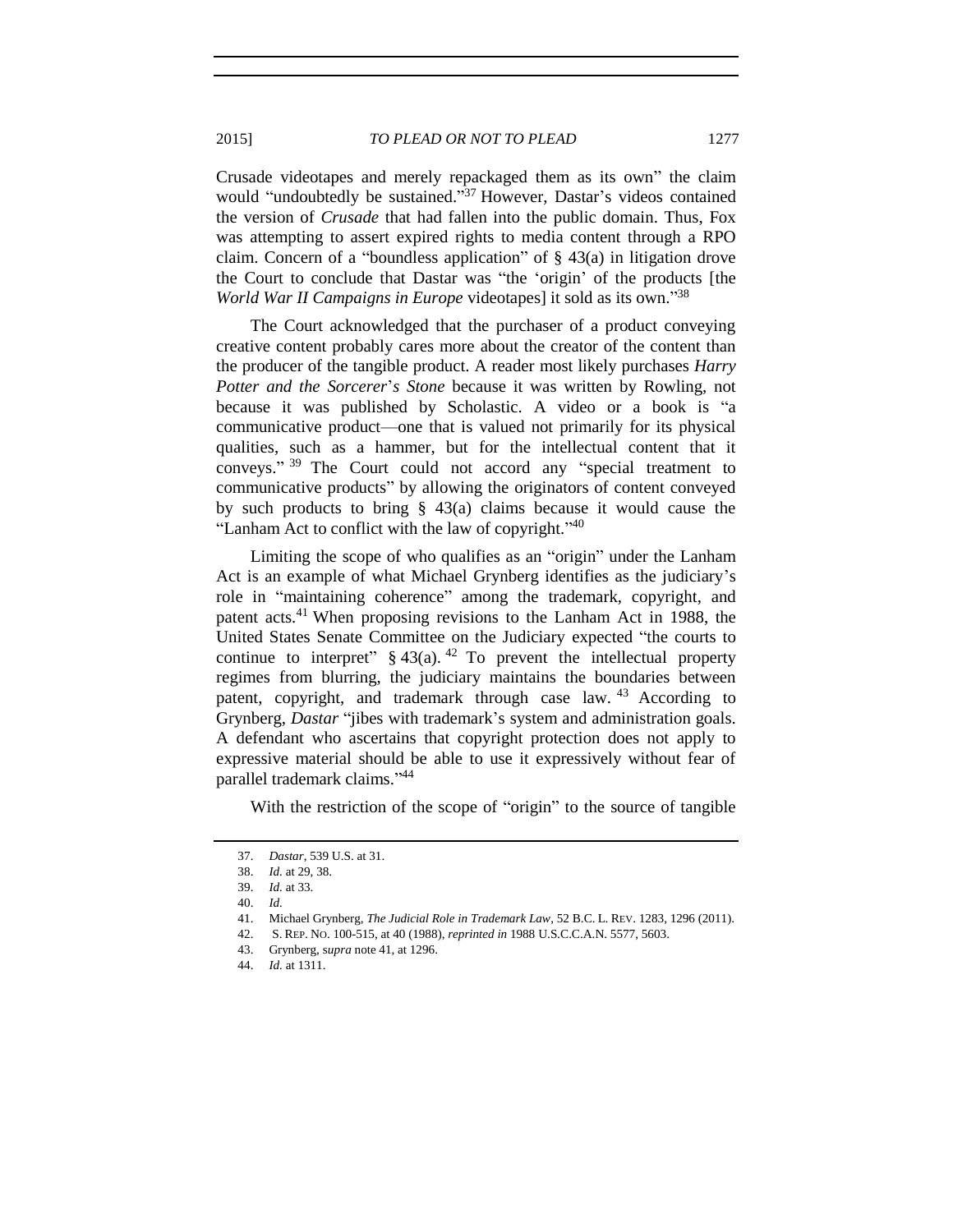"goods" (wares, merchandise),  $45$  the Court hoped to foreclose § 43(a) from claims regarding creative content and thus "maintain coherence" among the intellectual property regimes. Ideas and communications are intangible intellectual content. By restricting "origin of goods" to producers of tangible goods, the Court attempted to ensure that plaintiffs do not use the Lanham Act to assert rights over public domain material, works of authorship, inventions, and ideas.

Yet by using a comparison of hammers and books to facilitate drawing limits to § 43(a) protection, Justice Scalia did not address the complexities that the digital economy brings to intellectual property litigation. This may have been due to the Court's desire to set firm boundaries between the intellectual property regimes. Grynberg believes that by "ensuring that an expansion of one doctrine at its peripheries (like the reverse passing off action at issue in *Dastar*) does not endanger core principles of another doctrine" the Court "promotes predictability." <sup>46</sup> Yet as this Note demonstrates, a survey of § 43(a) litigation after *Dastar* suggests that the decision has not been entirely successful in promoting predictability.<sup>47</sup>

While *Dastar* does not preclude bringing copyright and Lanham Act claims in the same suit, courts may find the Lanham Act claim preempted by copyright when the good in question is intangible because the defendant must copy the product in order to pass it off as his or her own. Digital videos, photographs, and programs can be protected under the exclusive reproduction and distribution rights granted by copyright.<sup>48</sup> When a computer program is sold on a CD-ROM, it is easy to distinguish the

<sup>45.</sup> Dastar Corp. v. Twentieth Century Fox Film Corp., 539 U.S. 23, 31 (2003) ("'[O]rigin' is 'the fact or process of coming into being from a source,' and 'that from which anything primarily proceeds; source' [while] 'goods' (as relevant here) is '[w]ares and merchandise.' . . . [Thus w]e think the most natural understanding of the 'origin' of 'goods'—the source of wares—is the producer of the tangible product sold in the marketplace . . . .") (quoting WEBSTER'S NEW INTERNATIONAL DICTIONARY 1079, 1720–21 (2d ed. 1949)).

<sup>46.</sup> Grynberg, *supra* not[e 41,](#page-8-0) at 1311.

<sup>47.</sup> To cite an example, in the Eastern District of Michigan, a judge did not dismiss a photographer's RPO claim against defendants who reproduced his (non-digital) photograph of a football player on tangible products, because he was not "ready to conclude that Plaintiff's photo is an intangible item." Masck v. Sports Illustrated, 2013 U.S. Dist. LEXIS 81677, at \*9 (E.D. Mich. June 11, 2013). The photographer could not bring the claim against the football player who posted the photograph on his website, because "the Lanham Act only applies to tangible items, and his website is not a tangible good." Masck v. Sports Illustrated, 2013 U.S. Dist. LEXIS 102906, at \*3 (E.D. Mich. July 23, 2013). At a summary judgment proceeding, the same judge found that since the photographer was not the origin of the tangible products displaying the photograph, he was seeking relief for misattribution of a communicative product; thus, the RPO claim was barred under *Dastar* and preempted by copyright. Masck v. Sports Illustrated, 5 F. Supp. 3d 881, 885–86 (E.D. Mich. 2014).

<sup>48.</sup> 17 U.S.C. § 106 (1), (3) (2012).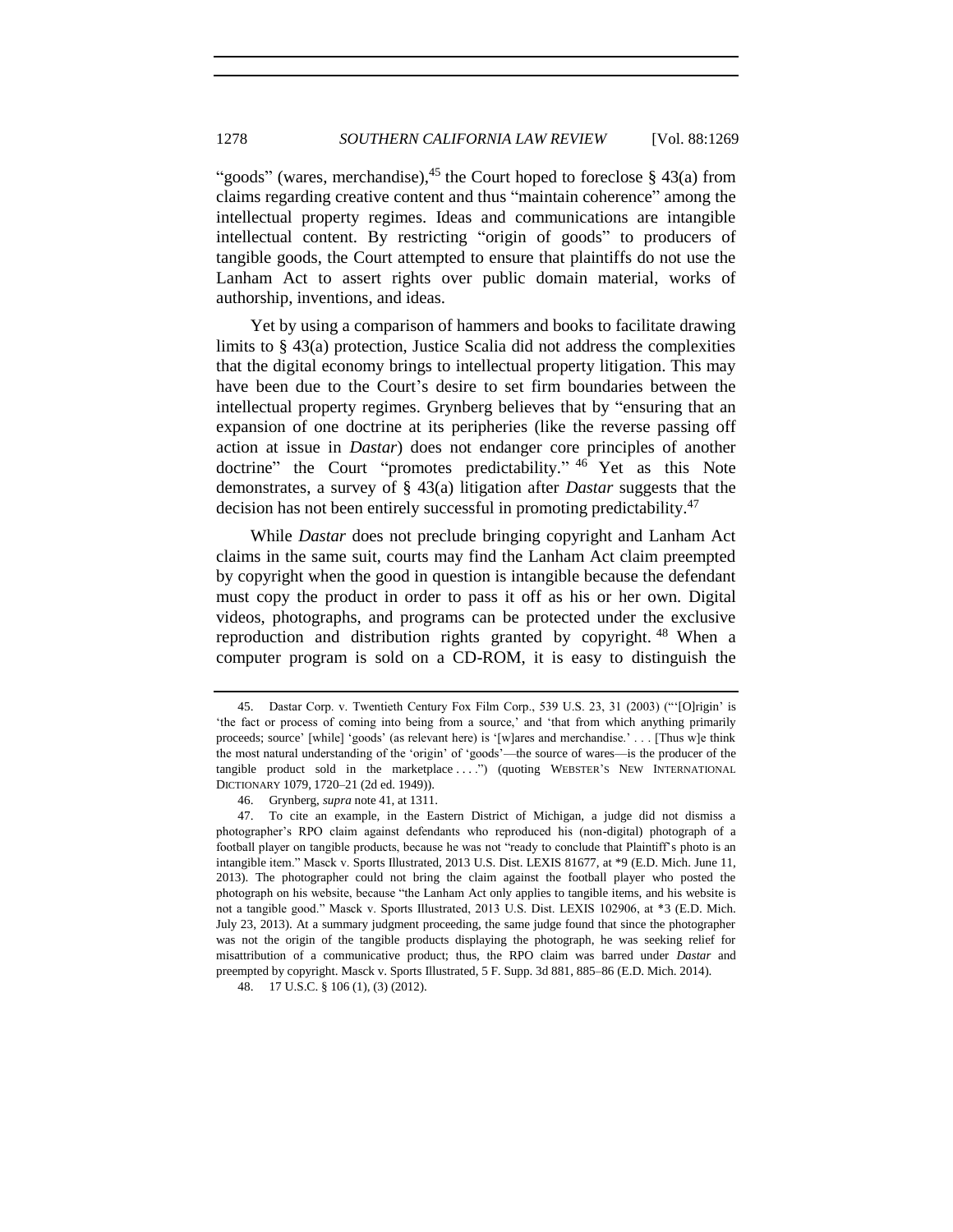"good," the CD-ROM, from the "communication," the program. When content is sold as a downloadable file, the "good" is indistinguishable from the communicative content it conveys. If someone wished to "repackage" digital media content, that person would have to copy the file or source code and create the capability for consumers to obtain copies via download or other distribution methods. <sup>49</sup> However, a court in the District of Maryland considered this type of infringing activity as constituting copying of content and found the plaintiff's RPO claim preempted by copyright.<sup>50</sup> Thus, a court may find "repackaging" of digital content to be "copying" and dismiss the RPO claim.

<span id="page-10-1"></span><span id="page-10-0"></span>*Dastar* further complicates intellectual property litigation due to the interaction of copyright preemption and claim preclusion. Plaintiffs must seek recovery for all rights to relief for the defendant's infringing activity in the same suit. If the plaintiff seeks recovery in a second suit against the defendant for the same activity, the suit will be dismissed under the doctrine of *res judicata*. <sup>51</sup> Products that can be protected under trademark law can also convey copyrighted material. Thus, selling a product as the defendant's own often encompasses both an infringement under § 43(a) and an infringement of distribution or reproduction rights under copyright. Since both trademark and copyright laws have been violated by the same activity, plaintiff-producers of digital products may wish to bring Lanham Act and copyright claims to avoid claim preclusion. Yet bringing both claims may trigger copyright preemption and the dismissal of the Lanham Act claim. The next Part will explore how *Dastar* and the Federal Rules of Civil Procedure interact as well as the implications for plaintiffs wishing to bring RPO claims.

# II. PLEADING A § 43(A) REVERSE PASSING OFF CLAIM AFTER *DASTAR*

A plaintiff bringing a RPO claim in federal court must follow Rule 8 pleading standards and may append state law claims through supplemental jurisdiction. A defendant can bring a Rule 12(b)(6) motion to dismiss for failure to state a claim by arguing that the plaintiff's claim does not establish entitlement to relief under the Lanham Act. When the product conveys information, defendants may argue that the RPO claim is preempted by copyright.

<sup>49.</sup> *See* Wilson, *supra* not[e 15.](#page-3-1)

<sup>50.</sup> LTVN Holdings, LLC v. Odeh, 2010 U.S. Dist. LEXIS 63164 (D. Md. June 25, 2010) at \*18.

<sup>51.</sup> RICHARD D. FREER, CIVIL PROCEDURE § 11.2, at 574 (3d ed. 2012).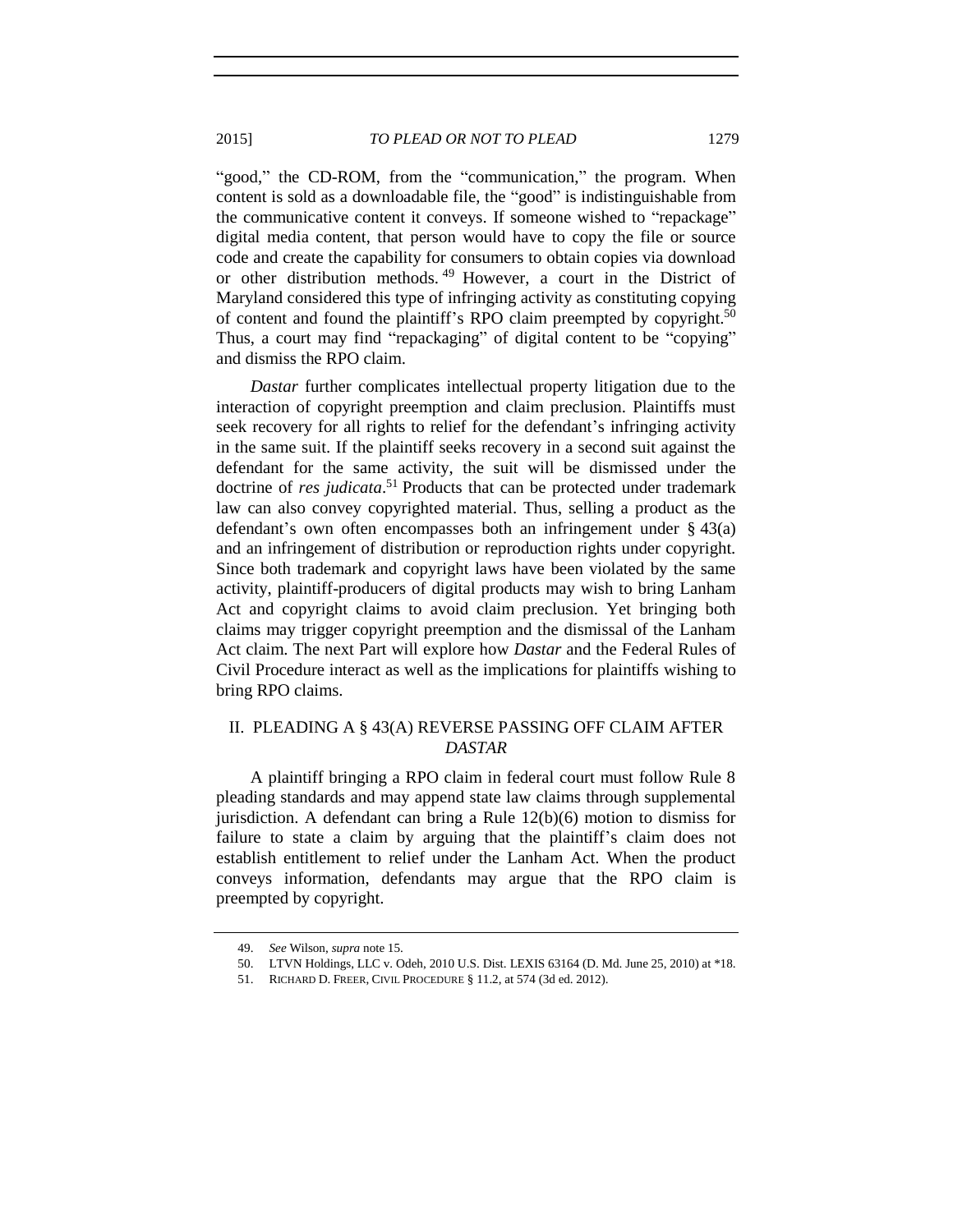# A. COMPLYING WITH THE FEDERAL RULES OF CIVIL PROCEDURE AND AVOIDING COPYRIGHT PREEMPTION

If the product at issue comes within the subject matter protected by copyright, a Lanham Act claim will be preempted by copyright<sup>52</sup> unless the plaintiff pleads "extra elements" that take the claim out of the scope of copyright.<sup>53</sup> Courts may find preemption when the product conveys or is a "work of authorship," even if the work was not registered with the Copyright Office. <sup>54</sup> Thus, the plaintiff must show that the defendant's infringing activity constitutes more than a copyright violation when bringing a RPO claim. However, what this "extra element" may be is debated among district courts.<sup>55</sup> Works of authorship once protected by copyright and now in the public domain also trigger preemption and consequentially dismissal of a claim for invalidity—trademark law cannot be invoked to seek rights over content that at one time were protected by copyright.<sup>56</sup>

Plaintiffs may seek injunctions, actual damages, profits, and attorneys' fees under the Copyright Act and the Lanham  $Act<sub>1</sub>57$  however, who may seek remedies under each act differs substantially. Only the owners of a registered copyright may file a suit for copyright infringement.<sup>58</sup> Producers of products conveying copyrighted material may have a license to reproduce that material; however, a license may not grant the producer ownership of the copyright such that the producer could bring a copyright infringement suit.<sup>59</sup> If the copyright was transferred to the producer, there

<sup>52.</sup> 17 U.S.C. § 301(a) (2012).

<sup>53.</sup> *Id.* § 301(b)(1). *See also* Computer Assocs. Int'l v. Altai, Inc., 982 F.2d 693, 716–17 (2d Cir. 1992) (discussing how an "extra element" could alter a claim such that it would not be preempted).

<sup>54.</sup> *Id*. § 301(a). Under copyright law, a tangible medium includes a hard drive. A program or a streamed video is copyrighted as soon as it is created and saved onto a drive. *See* HALPERN, SEYMORE & PORT, *supra* note [18,](#page-4-0) at 33. The medium needs only to be "sufficiently permanent or stable to permit [the work] to be perceived, reproduced, or otherwise communicated for a period of more than transitory duration." 17 U.S.C. § 101 (2012). Although a digital file is fixed in a tangible medium, it potentially may not be a "tangible" good under the Lanham Act.

<sup>55.</sup> *See infra* Part III.

<sup>56.</sup> Dastar Corp. v. Twentieth Century Fox Film Corp., 539 U.S. 23, 34 (2003).

<sup>57.</sup> For remedies under the Lanham Act, see 15 U.S.C. §§ 1114, 1116–17. For remedies under the Copyright Act, see 17 U.S.C. §§ 501–02, 504–05.

<sup>58.</sup> The elements of a copyright claim are: the claimant owns the copyright, the work is a sufficiently original expression, and the work is fixed in a tangible medium. 17 U.S.C. § 411 (2012); Feist Publ'ns, Inc. v. Rural Tel. Serv. Co., 499 U.S. 340, 361 (1991).

<sup>59.</sup> HALPERN, SEYMORE & PORT, *supra* note [18,](#page-4-0) at 50. *See also* Sybersound Records, Inc. v. UAV Corp., 517 F.3d 1137, 1144 (9th Cir. 2008) ("[N]onexclusive licensees cannot bring suit to enforce a copyright, even if an infringer is operating without a license to the detriment of the nonexclusive licensee who has paid full value for his license.").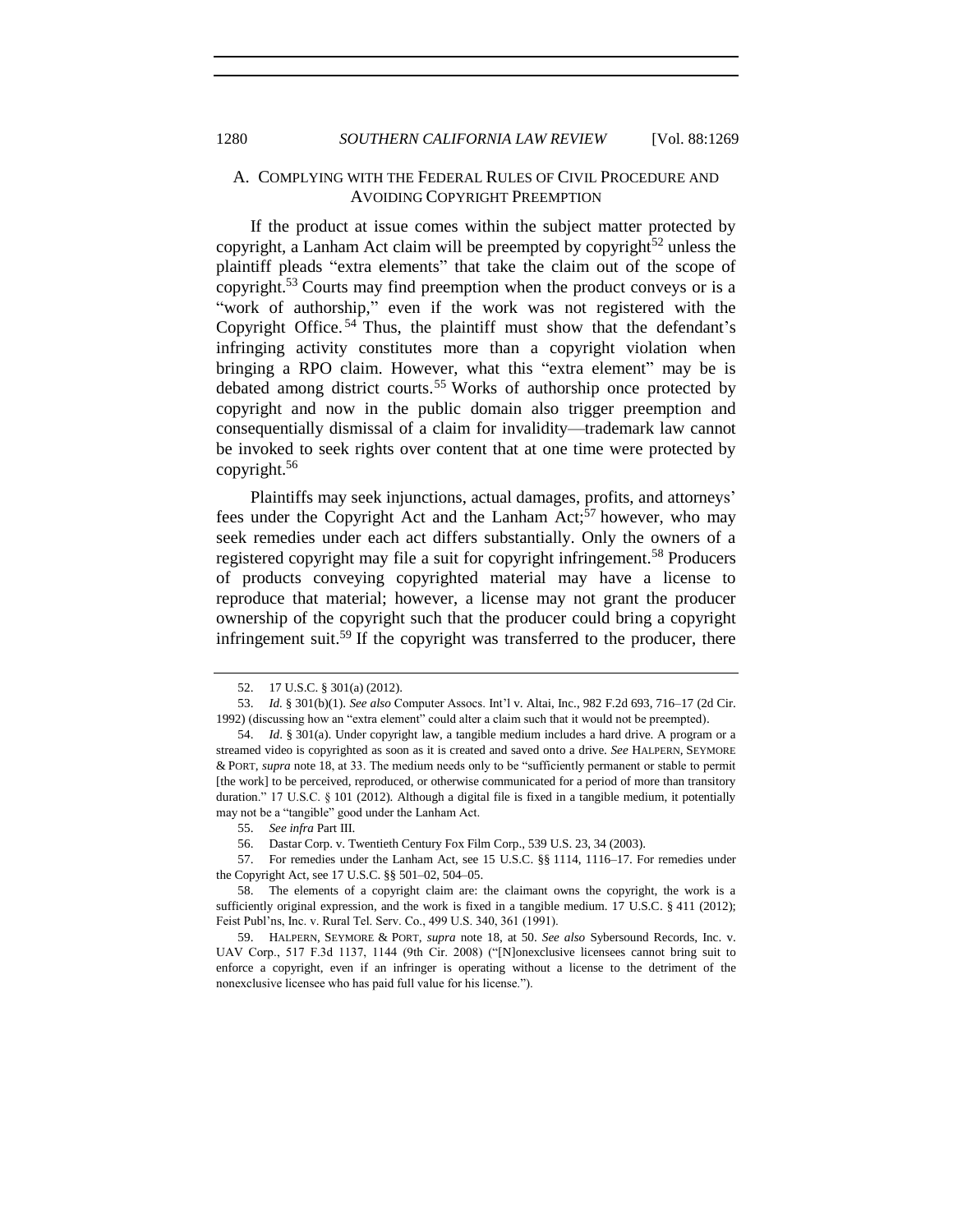may be issues with the contract memorializing the transfer or with the registration of the copyright, thus rendering the producer's copyright claim invalid.<sup>60</sup> On the other hand, to bring a RPO claim, a producer only needs to be the "origin" of the good, which the defendant has passed off as his or her own product.<sup>61</sup>

When there is a question as to whether the producer owns the copyright or simply has a license to use the copyright, copyright preemption poses a challenge. Consider a scenario in which CreativeDesign2.0 was created by a freelance software designer, and there is some uncertainty as to whether the program was a "work made for hire."<sup>62</sup> Should CreativeSoft bring both copyright and RPO claims against MockSoft? The court may find that it is seeking relief for the same act of infringement (reproduction of the program) under both claims and dismiss the RPO claim. If the court also finds that CreativeSoft does not have proper copyright ownership, CreativeSoft's copyright claim will also be dismissed.

When the copyright owner and the producer of the product are the same person or entity, claim preclusion may be a risk. A defendant's reproduction of a product may violate copyright and trademark laws. As owner of the copyright, the producer can bring a claim under copyright law. As producer of the product, the producer can bring a claim under trademark law. If the RPO claim is preempted, the producer can still seek relief under copyright; thus, the producer should bring both claims to avoid preclusion of the copyright claim.

For example, in *Agence France Presse v. Morel*, a photographer whose digital photographs were reproduced and distributed by Agence France Presse ("AFP") and by Getty Images without permission pled both

<sup>60.</sup> HALPERN, SEYMORE & PORT, *supra* note [18,](#page-4-0) at 50–51. For an example, see Corbis Corp. v. Amazon.com, Inc., 351 F. Supp. 2d 1090, 1111–18 (W.D. Wash. 2004). Corbis sought relief for infringement of 232 photographs, but its application for the registration of 230 photographs was incomplete when it brought the suit. As a result, the court dismissed claims relating to those photographs, and Corbis could only seek relief for the two photographs that had been registered properly. The Lanham Act, however, would have allowed Corbis to seek relief for all the photographs had the court not found the "reverse passing off" claim preempted by copyright.

<sup>61.</sup> 15 U.S.C. § 1125(a) (2012); GERK & FLEMING, *supra* note [19,](#page-5-0) at 274. For example, the district court from which *Dastar* originated found Dastar liable and awarded Fox double profits and attorneys' fees. The Ninth Circuit affirmed the awarding of double profits, but it vacated and remanded the attorneys' fees to be recalculated after the copyright claim against Dastar was resolved. Twentieth Century Fox Film Corp. v. Entm't Distrib., 34 F. App'x. 312, 315–16 (9th Cir. 2002).

<sup>62.</sup> 17 U.S.C. § 201(b) (2012). *See* Avtec Sys. v. Peiffer, 21 F.3d 568, 571–74 (4th Cir. 1994) (discussing the complications of determining whether a computer program was a "work made for hire" given that the employee designed the program at his home).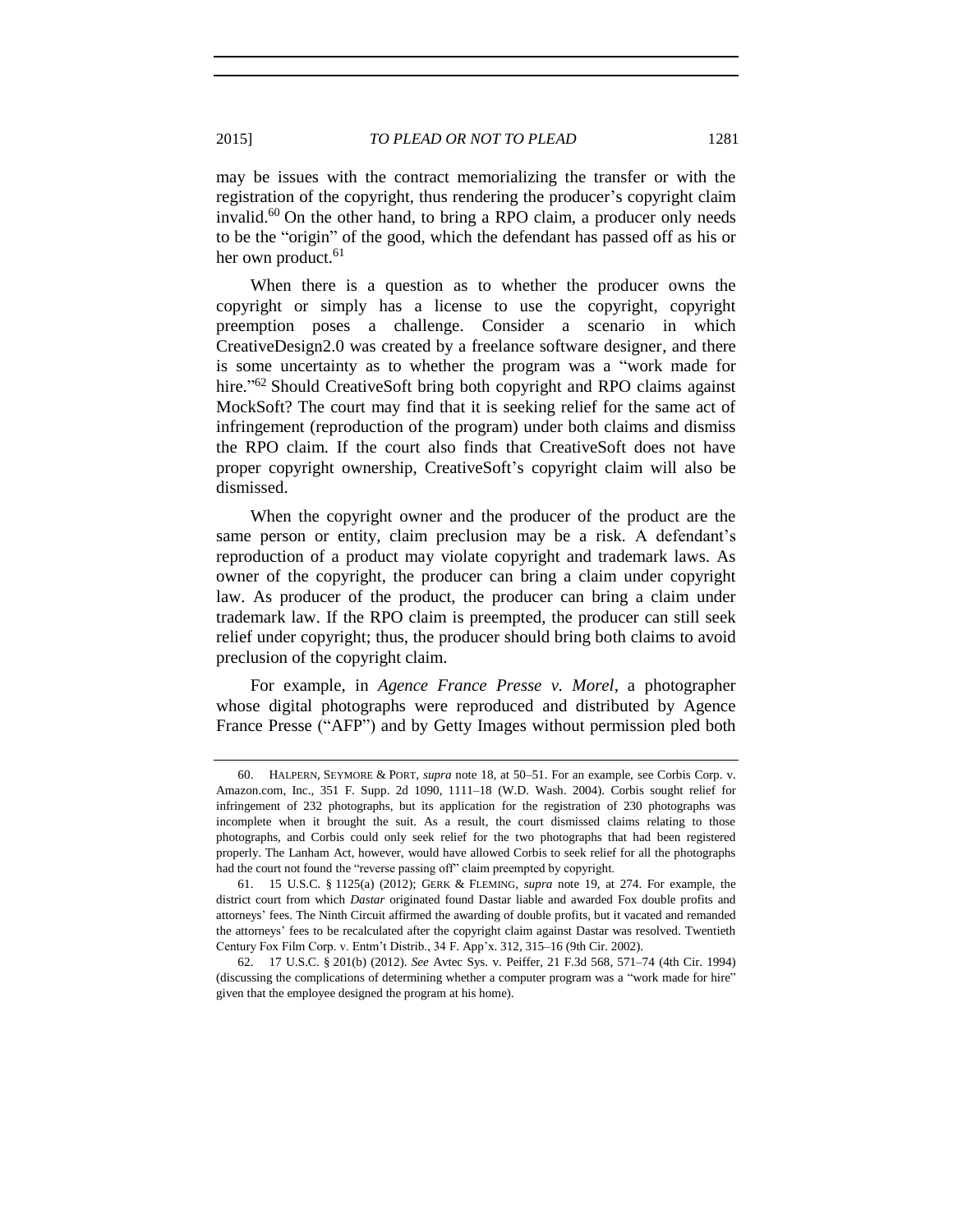copyright and  $\S$  43(a) claims.<sup>63</sup> The Lanham Act claims were dismissed under *Dastar*. <sup>64</sup> The copyright claims were brought to trial, and a jury found AFP and Getty Images liable for willful infringement and violation of the Digital Millennium Copyright Act.<sup>65</sup>

Copyright preemption also impacts supplemental jurisdiction of state unfair competition claims. For efficiency and convenience, a  $\S$  43(a) claim and its equivalent under state law may be brought in the same suit in federal court as long as both claims originate from the same infringing activity and form a part of the same case or controversy.<sup>66</sup> The plaintiff may prevail on both counts and receive federal and state remedies. However, if the § 43(a) claim is dismissed due to copyright preemption, the state law claim is also dismissed if it is based on the § 43(a) claim or if it lacks "extra elements" that take it out of the scope of copyright.<sup>67</sup> If the copyright claim and other federal law claims are dismissed, then the court loses jurisdiction to hear the state law claims not preempted by copyright, and those claims are remanded to state court.<sup>68</sup>

Plaintiffs seeking relief under  $\S$  43(a) must file a claim that complies with Rule 8 pleading standards. Plaintiffs meet the "grounds for the court's jurisdiction" <sup>69</sup> because Lanham Act claims must be brought in federal court.<sup>70</sup> Plaintiffs may also bring inconsistent or alternative claims.<sup>71</sup> However, plaintiffs bringing both copyright and Lanham Act claims must be sure, when pleading the Lanham Act claim, to give a "short and plain statement" that both demonstrates "that the plaintiff is entitled to relief" under the Lanham Act, $^{72}$  and distinguishes the claim from the copyright

<sup>63.</sup> Agence Fr. Presse v. Morel, 769 F. Supp. 2d 295, 298 (S.D.N.Y. 2011). Morel sought relief under the Digital Millennium Copyright Act, 17 U.S.C. § 1202, for the removal and alteration of copyright management information integrated on his digital photographs.

<sup>64.</sup> *Id.* at 307.

<sup>65.</sup> Agence Fr. Presse v. Morel, 2014 U.S. Dist. LEXIS 112436, at \*2 (S.D.N.Y. Aug. 13, 2014). Upon AFP and Getty's motion for judgment as a matter of law, the court found that there was sufficient evidence to find both liable for willful infringement, there was sufficient evidence to find AFP liable for providing or distributing false copyright management information ("CMI") and altering the CMI without Morel's authority, and there was insufficient evidence to find that Getty continued to distribute Morel's photographs once it learned that the CMI was false. *Id.* at \*10–26. The court affirmed the jury's statutory damage award holding Getty and AFP jointly liable for \$1,210,000 for willful infringement and violation of 17 U.S.C. § 1202(a). *Id.* at \*47.

<sup>66.</sup> 28 U.S.C. § 1367 (2012); FREER, *supra* not[e 51,](#page-10-1) § 4.7.2 at 224–28.

<sup>67.</sup> 17 U.S.C. § 301 (2012).

<sup>68.</sup> 28 U.S.C. § 1367(c).

<sup>69.</sup> FED. R. CIV. P. 8(a)(1).

<sup>70.</sup> 28 U.S.C. § 1338 (2012).

<sup>71.</sup> FED. R. CIV. P. 8(d)(2)–(3).

<sup>72.</sup> *Id*. 8(a)(2).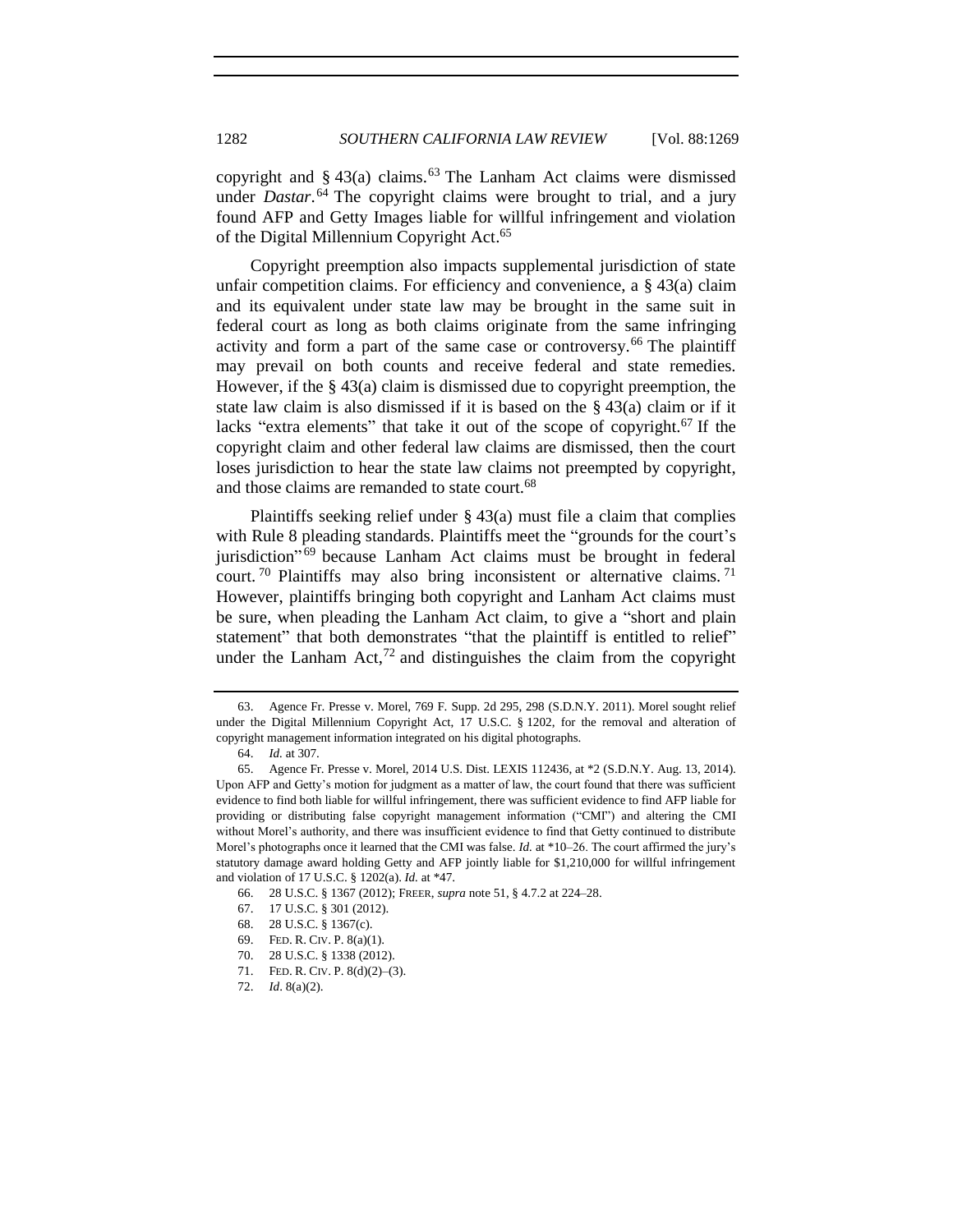claim. In post-*Dastar* litigation, this "statement of entitlement to relief" is challenged by Rule 12(b)(6) motions to dismiss for failure to state a claim.<sup>73</sup>

While *Bell Atlantic Corp. v. Twombly* and *Ashcroft v. Iqbal* do not impact *Dastar*'s holding, they do play an important role in determining whether a plaintiff can survive Rule 12(b)(6) motions to dismiss for failure to state a claim under  $\S 43(a)$ . A court considers whether the plaintiff alleges sufficient factual matter to nudge the claim "across the line from conceivable to plausible<sup>774</sup> and whether such allegations "plausibly give rise to an entitlement to relief."<sup>75</sup> In making these determinations, the court may "draw on its judicial experience and common sense."<sup>76</sup> Grynberg suggests that *Twombly* and *Iqbal* "may lead courts to be more demanding in showing entitlement for relief when plaintiffs plead peripheral trademark claims" such as RPO claims.<sup>77</sup> Courts wishing to reinforce the boundaries of the intellectual property regime use the pleading stage to accomplish this objective. If the plaintiff does not plead enough facts to bring the  $\S 43(a)$ claim out of the scope of copyright, the court, to prevent the creation of a "species of perpetual ... copyright,"  $78$  can dismiss the claim as not "plausibly [giving] rise to an entitlement to relief." Thus, at the pleading stage, plaintiffs must establish the elements required for a post-*Dastar* RPO claim to survive Rule 12(b)(6) motions to dismiss.

#### B. ELEMENTS OF A § 43(A) REVERSE PASSING OFF CLAIM AFTER *DASTAR*

The elements for a RPO claim have been set down in a four-prong test by the Federal Circuit decision, *Syngenta Seeds, Inc. v. Delta Cotton Co-Operative, Inc*. A plaintiff must show: "(1) that the work at issue originated with the plaintiff; (2) that origin of work was falsely designated by the defendant; (3) that the false designation of origin was likely to cause consumer confusion; and (4) that the plaintiff was harmed by the defendant's false designation of origin."<sup>79</sup>

<sup>73.</sup> *See infra* Part III; FREER, *supra* not[e 51,](#page-10-1) § 7.3.2, at 313 (stating that the pleading requirement set out by Rule 8 (a)(2) "is the part most frequently open to challenge as insufficient.").

<sup>74.</sup> Bell Atl. Corp. v. Twombly, 550 U.S. 544, 570 (2007).

<sup>75.</sup> Ashcroft v. Iqbal, 556 U.S. 662, 679 (2009). *See also* 1 CHARLES E. MCKENNEY & GEORGE F. LONG, III, FEDERAL UNFAIR COMPETITION: LANHAM ACT § 43(A) § 9:24 (2014) (discussing the impact of *Twombly* and *Iqbal* on bringing Rule 12(b)(6) motions to dismiss against § 43(a) claims).

<sup>76.</sup> *Iqbal*, 556 U.S. at 679.

<sup>77.</sup> Grynberg, *supra* not[e 41,](#page-8-0) at 1309.

<sup>78.</sup> Dastar Corp. v. Twentieth Century Fox Film Corp., 539 U.S. 23, 37 (2003).

<sup>79.</sup> Syngenta Seeds, Inc. v. Delta Cotton Coop., Inc., 457 F.3d 1269, 1277 (Fed. Cir. 2006) (quoting Lipton v. Nature Co., 71 F.3d 464, 473 (2d Cir. 1995)).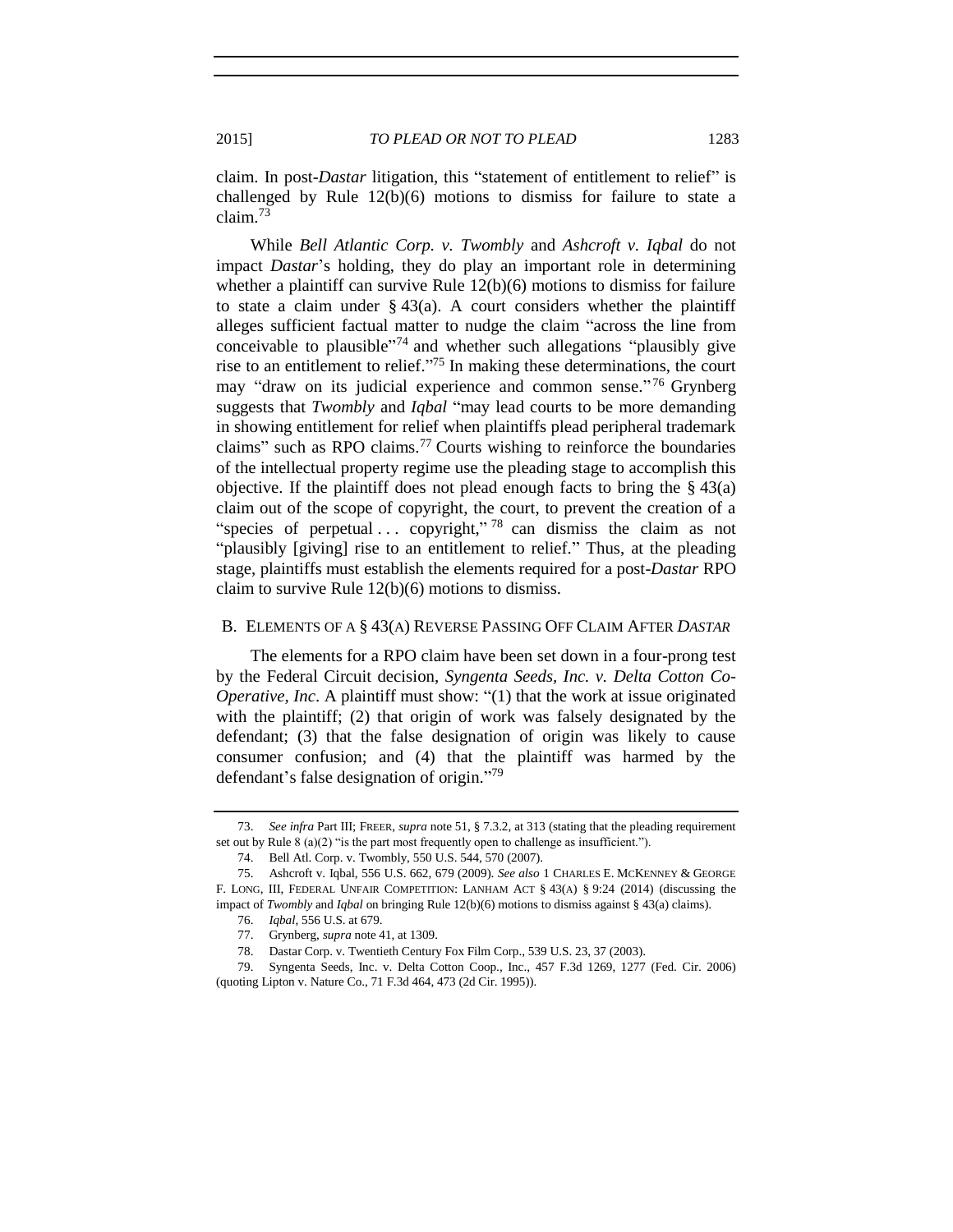Potential plaintiffs should assess whether they will be able to meet each prong of this test as courts have dismissed RPO claims for failing to allege consumer confusion or harm caused by the defendant's false designation of origin. $80$ 

Plaintiffs must demonstrate that they are the "origin" of the product at issue and that the product is a "good" as defined by *Dastar*. This requires alleging sufficient facts to show that (1) the plaintiff is the producer of the good and not the author or creator of any idea, concept, or communication embodied in the good, and (2) the good in question is not an idea, concept, or communication, but is tangible. While courts are in agreement regarding the first prong, courts differ in how literally they interpret "tangible." Plaintiffs with digital products will most likely not succeed in districts that interpret "tangible" as only "physical" goods.

Plaintiffs must show "an extra element" that brings the RPO claim out of the purview of copyright. General allegations of consumer confusion and deception due to removal of copyright notices are not enough to satisfy the "extra element" test.<sup>81</sup> Courts differ on whether "repackaging" may be considered an "extra element." Some courts find that digital products fall under the purview of copyright protection, even if the plaintiff alleges the product was "repackaged." <sup>82</sup> Courts that do consider it possible to repackage digital products require plaintiffs bringing RPO claims to show that the digital good was copied and redistributed either with minor alterations to the content or with specific modifications to source identifying information.<sup>83</sup>

<sup>80.</sup> *See*, *e*.*g*., Pegasus Imaging Corp. v. Northrop Grumman Corp., 2010 U.S. Dist. LEXIS 118586, at \*15–16 (M.D. Fla. Nov. 4, 2010) (dismissing a RPO claim at summary judgment for failing to sufficiently allege harm); Fractional Villas, Inc. v. Tahoe Clubhouse, 2009 U.S. Dist. LEXIS 4191, at \*10–11 (S.D. Cal. Jan. 22, 2009) (stating that even if the plaintiff had a valid RPO claim under *Dastar*, the court would have dismissed the claim for failure to show sufficient facts demonstrating confusion).

<sup>81.</sup> *Lipton*, 71 F.3d at 473; Cyber Websmith, Inc. v. Am. Dental Ass'n, 2010 U.S. Dist. LEXIS 80206, at \*6–7 (N.D. Ill. Aug. 4, 2010).

<sup>82.</sup> *See infra* Part III.A.2–3.

<sup>83.</sup> *See infra* Part III.C.1.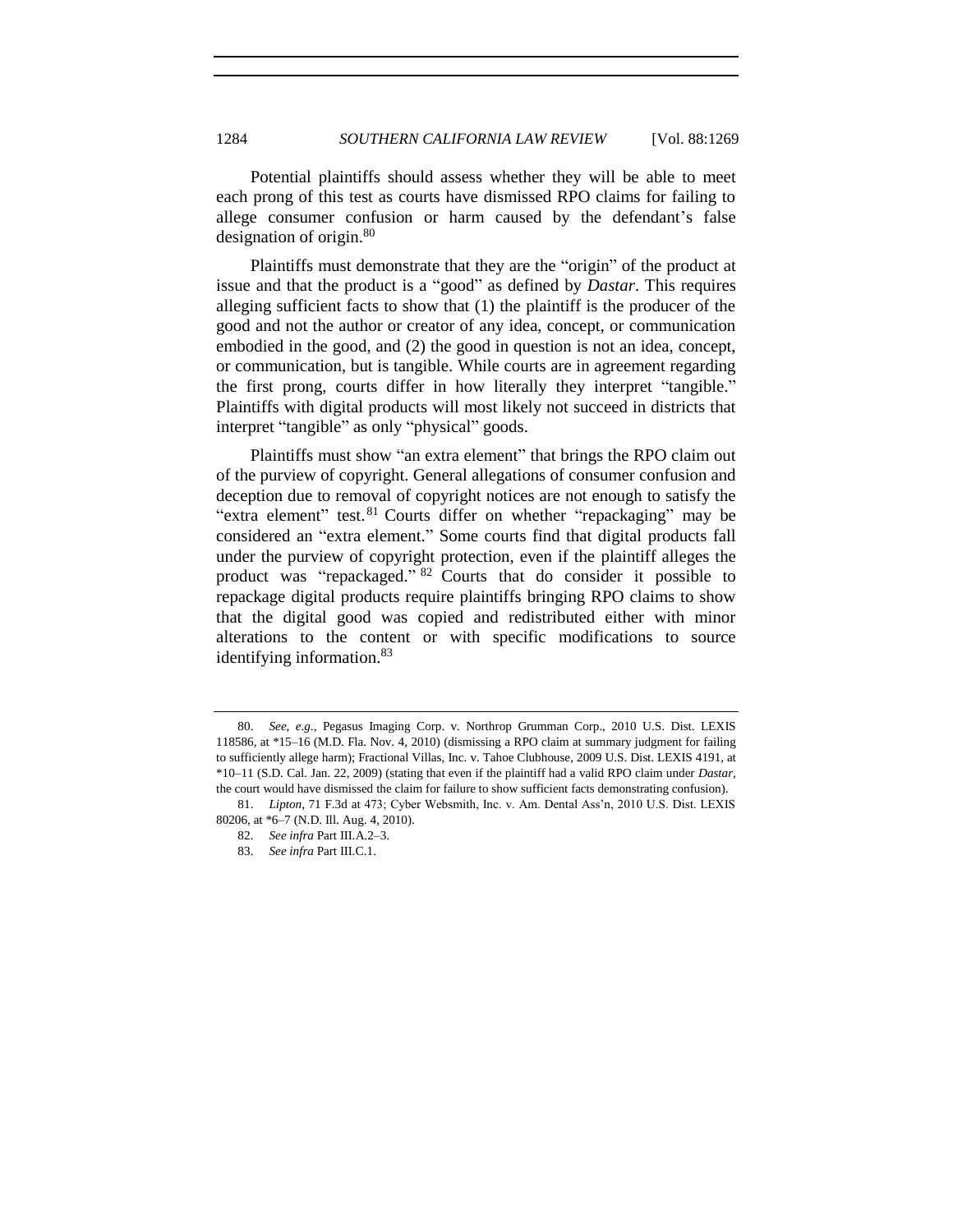| (1) Possession of<br>Owner of<br>(1) Work must be<br>Injunctive<br>Copyright<br>a nonexclusive<br>relief<br>the<br>registered with<br>copyright<br>license to<br>the Copyright<br>Statutory<br>Office before a<br>reproduce content<br>damages (if<br>does not grant the<br>claim is brought.<br>registration<br>producer the<br>(2) Work must be<br>requirements<br>authority to bring<br>under<br>an original work<br>a copyright claim.<br>of authorship.<br>17 U.S.C.<br>(2) If content was<br>(3) Work must be<br>§ 412 met),<br>produced as a<br>fixed in tangible<br>work made for<br>Actual<br>medium.<br>hire,<br>damages<br>(4) Defendant<br>(a) there may be<br>Attorneys'<br>violated one of<br>issues with the<br>fees<br>the Plaintiff's<br>employee's or<br>exclusive rights<br>independent<br>under 17 U.S.C.<br>contractor's<br>\$106.<br>contract thus<br>rendering the<br>producer's<br>copyright<br>ownership<br>invalid, or<br>(b) the content<br>may not have<br>been made within<br>the scope of<br>employment, and<br>thus ownership<br>belongs to the<br>creator. | IP<br>Regime | Who Can<br>Bring a<br>Claim | Problems for<br>Producers | Basic<br>Requirements | Remedies |
|--------------------------------------------------------------------------------------------------------------------------------------------------------------------------------------------------------------------------------------------------------------------------------------------------------------------------------------------------------------------------------------------------------------------------------------------------------------------------------------------------------------------------------------------------------------------------------------------------------------------------------------------------------------------------------------------------------------------------------------------------------------------------------------------------------------------------------------------------------------------------------------------------------------------------------------------------------------------------------------------------------------------------------------------------------------------------------------------|--------------|-----------------------------|---------------------------|-----------------------|----------|
|                                                                                                                                                                                                                                                                                                                                                                                                                                                                                                                                                                                                                                                                                                                                                                                                                                                                                                                                                                                                                                                                                            |              |                             |                           |                       |          |

TABLE 1. Requirements for Bringing a Copyright Claim and a Reverse Passing Off Claim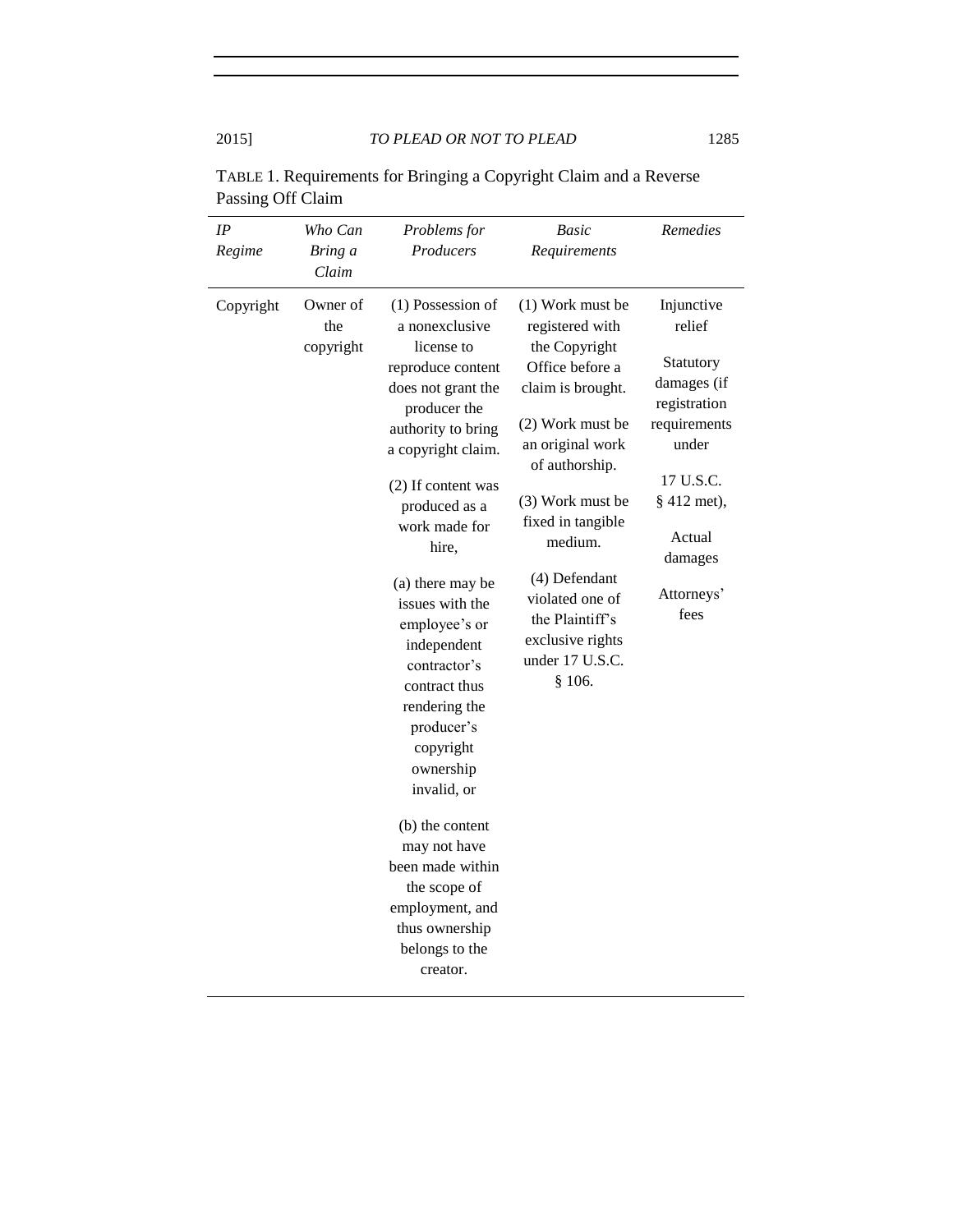| 1286          | SOUTHERN CALIFORNIA LAW REVIEW | [Vol. 88:1269                                                                                                                                                                                                                                                                                                                                                                                                                                                             |                                                                                                                                                                                                                                                                                                 |                                                                            |
|---------------|--------------------------------|---------------------------------------------------------------------------------------------------------------------------------------------------------------------------------------------------------------------------------------------------------------------------------------------------------------------------------------------------------------------------------------------------------------------------------------------------------------------------|-------------------------------------------------------------------------------------------------------------------------------------------------------------------------------------------------------------------------------------------------------------------------------------------------|----------------------------------------------------------------------------|
| IP<br>Regime  | Who Can<br>Bring a<br>Claim    | Problems for<br>Producers                                                                                                                                                                                                                                                                                                                                                                                                                                                 | Basic<br>Requirements                                                                                                                                                                                                                                                                           | <b>Remedies</b>                                                            |
| Lanham<br>Act | Producer<br>of the<br>product  | $(1)$ The producer<br>must be the entity<br>that manufactures<br>or "stands<br>behind" the<br>"tangible" good<br>sold in the<br>marketplace.<br>(2) Producers of<br>communicative<br>products may be<br>considered<br>"creators" of the<br>content, and thus<br>not eligible to<br>seek relief under<br>$§$ 43(a)(1)(A).<br>(3) Producers of<br>technology<br>incorporated<br>within another's<br>product are not<br>eligible to seek<br>relief under<br>$§$ 43(a)(1)(A). | (1) Product must<br>be a good sold in<br>commerce.<br>(2) Defendant's<br>misappropriation<br>and use of good<br>in commerce<br>must result in a<br>likelihood of<br>consumer<br>confusion as to<br>the source of the<br>good.<br>(3) Plaintiff must<br>be harmed by<br>defendant's<br>activity. | Injunctive<br>relief<br>Actual<br>damages<br>Profits<br>Attorneys'<br>fees |

C. SPECIAL CONSIDERATIONS FOR PRODUCERS OF COMPUTER PROGRAMS AND SOFTWARE: *GENERAL UNIVERSAL SYSTEMS, INC.*

Decided a year after *Dastar*, *General Universal Systems, Inc. v. Lee*<sup>84</sup> set a foundation for courts questioning whether RPO claims for computer programs are precluded by *Dastar*. In *General Universal Systems*, a software developer, General Universal Systems, Inc. ("GUS"), claimed that

 <sup>84.</sup> Gen. Universal Sys., Inc. v. Lee, 379 F.3d 131, 137–38 (5th Cir. 2004).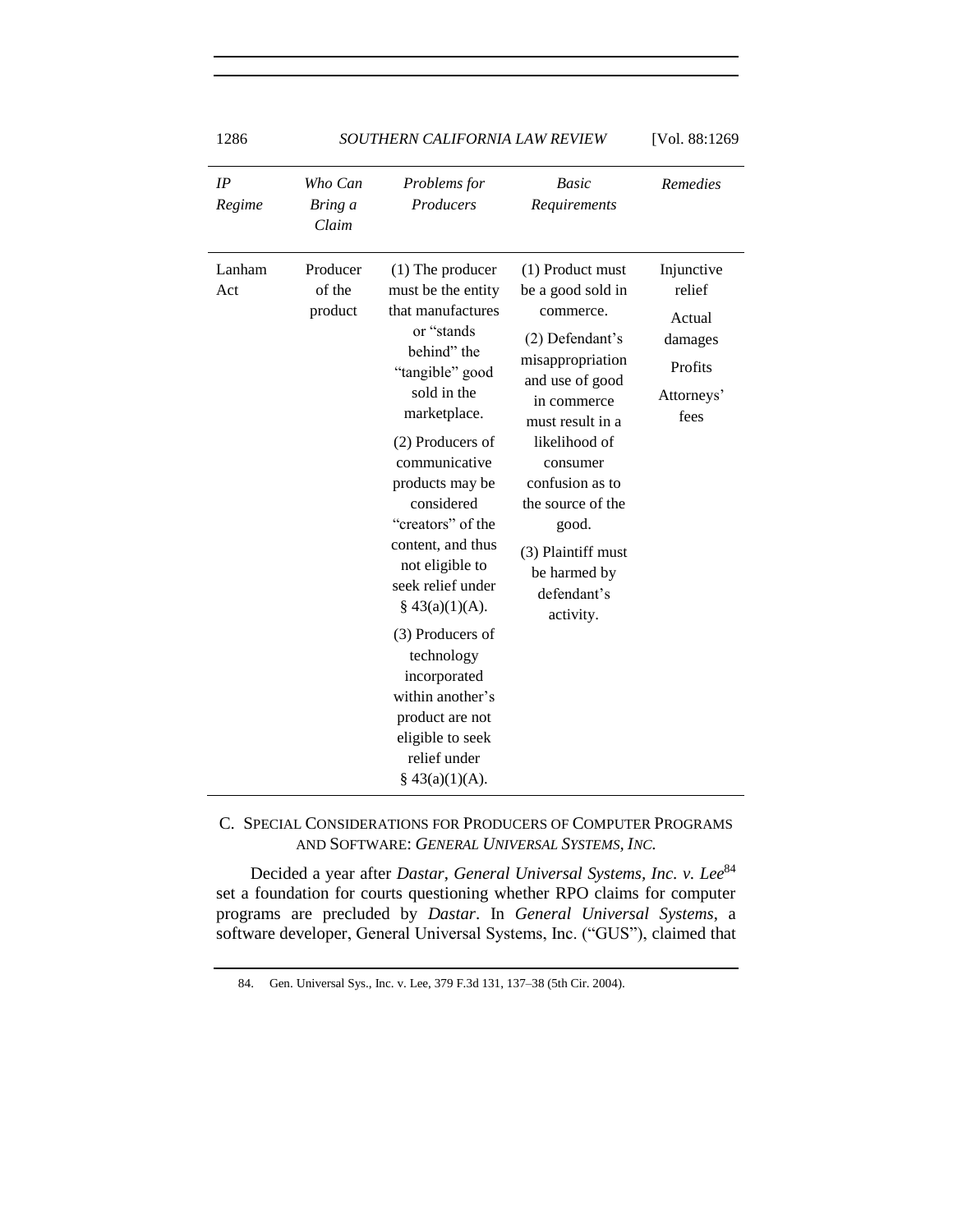a former client, a trucking company, had copied the source code of a program designed for the client and resold the program as the client's own freight tracking system. <sup>85</sup> The Fifth Circuit affirmed the district court's dismissal of the RPO claim because GUS did not accuse the defendant "of taking tangible copies of its software, removing its trademarks, and selling them as its own." <sup>86</sup> Instead, GUS asserted that the defendant "copied the ideas, concepts, structures, and sequences embodied in its copyrighted work," and thus the Lanham Act claim is "simply a claim" that the defendant "infringed its copyright" in the source code.<sup>87</sup>

As an early post-*Dastar* Court of Appeals case addressing RPO claims concerning computer programs, *General Universal Systems* has been looked to by courts outside the Fifth Circuit when confronted with similar claims. A plaintiff bringing a RPO claim for a software program not having a tangible basis, like a CD-ROM, should find out whether the district court has agreed with *General Universal Systems.*<sup>88</sup> If so, the plaintiff must either sufficiently distinguish its case from *General Universal Systems* or allege facts to comply with its holding. However, if jurisdiction and venue requirements permit, it may be better to bring the case in a district more amenable to RPO claims for digital products.<sup>89</sup>

In an attempt to reinforce the boundaries of the intellectual property regimes by limiting § 43(a) claims to producers of tangible goods, the Supreme Court added a layer of complexity to intellectual property litigation. Plaintiff-producers of downloadable programs, streamed media, and online databases must distinguish RPO claims from violations of reproduction or distribution rights under copyright. This means establishing that the defendant did not simply copy the plaintiff's file or source code, but also that the defendant sold that digital product in such a way as to make consumers believe that the product originated from the defendant. Yet a digital product must be copied to be resold, and, so, RPO claims may

<sup>85.</sup> *Id.*

<sup>86.</sup> *Id.* at 149.

<sup>87.</sup> *Id.*

<sup>88.</sup> Such districts include the Southern District of New York (Smartix Int'l Corp. v. MasterCard Int'l LLC, 2008 U.S. Dist. LEXIS 108548 at \*20–21 (S.D.N.Y. Sept. 30, 2008)); the Eastern District of Michigan (Dorchen/Martin Assocs. v. Brook of Cheboygan, Inc., 838 F. Supp. 2d 607, 615–16 (E.D. Mich. 2012)); and the District of Colorado (Ti Training Corp. v. FAAC, Inc., 2010 U.S. Dist. LEXIS 26947, at \*12–16 (D. Colo. Mar. 20, 2010)).

<sup>89.</sup> Such districts include the Eastern District of Virginia (Cvent, Inc. v. Eventbrite, Inc., 739 F. Supp. 2d 927, 935–36 (E.D. Va. 2010)), the District of Nebraska (Experian Mktg. Solutions, Inc. v. U.S. Data Corp., 2009 U.S. Dist. LEXIS 82075, at \*26–28 (D. Neb. Sept. 9, 2009)); and the Northern District of Illinois (see *infra* Part III.C.1).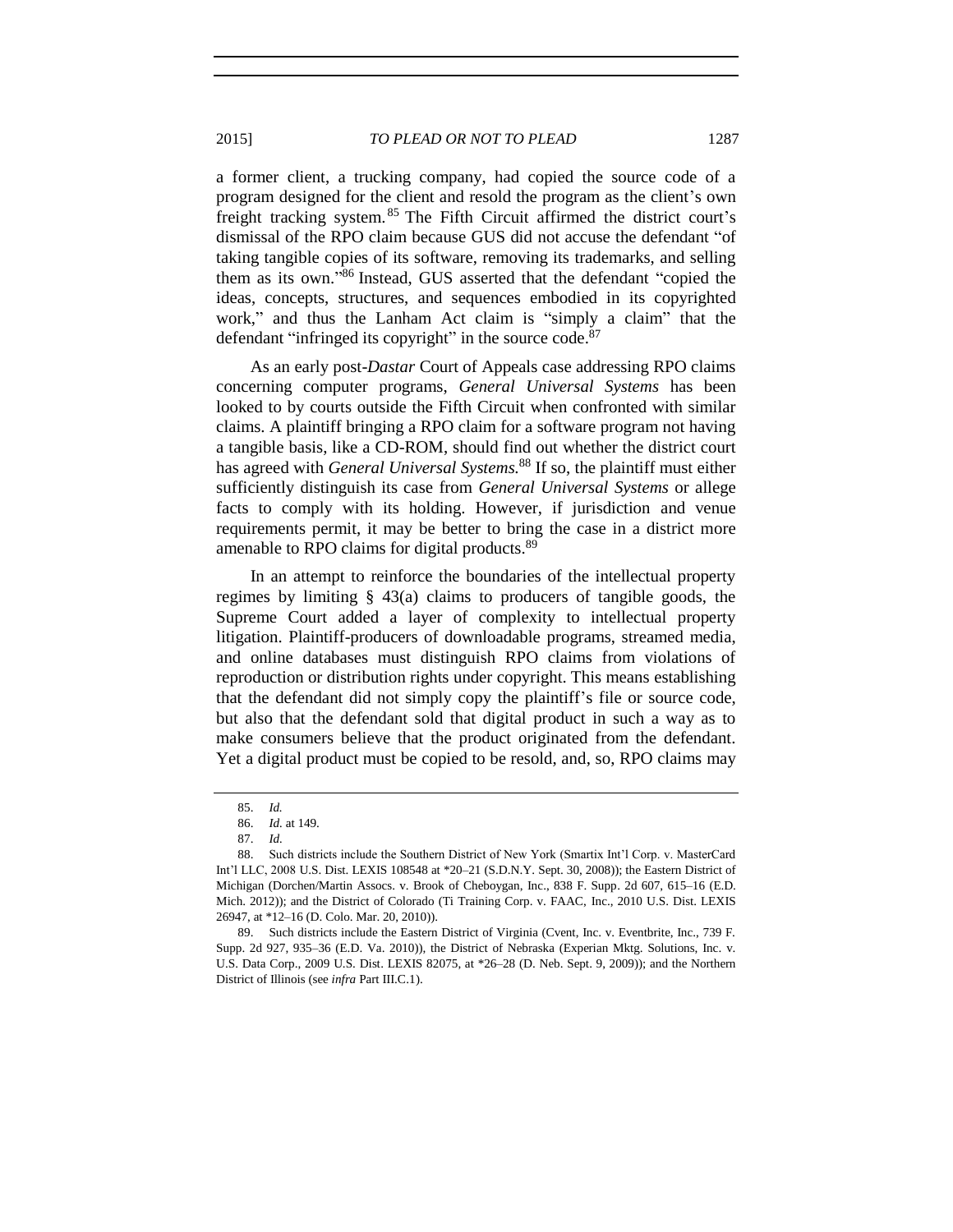be preempted by copyright. Thus, plaintiffs may want to bring a copyright claim, even if copyright validity is in doubt, either to keep the suit in federal court should the Lanham Act claim be dismissed or to prevent preclusion of the copyright claim should the case be fully adjudicated and the Lanham Act claim found invalid.

# III. ANYTHING BUT PREDICTABLE: INTERPRETATIONS OF *DASTAR* IN THE DISTRICT COURTS

The outcomes of RPO litigation are inconsistent among district courts. There is no consensus among the courts on who qualifies as an "origin," whether "tangible goods" precludes intangible goods, and whether digital products can be repackaged. In general, district courts in the Second and Ninth Circuits tend to dismiss RPO claims when the plaintiff's product conveys content or when the plaintiff is the creator of ideas or technology embodied within the good at issue. The Northern District of Illinois and the Middle District of Florida, however, are more amenable forums for RPO claims because these courts have interpreted *Dastar* as not limiting Lanham Act relief to "tangible products," and both districts have developed requisite "extra elements" for avoiding copyright preemption. Opinions in the district courts of the Fourth District vary in their interpretations of *Dastar*, thus demonstrating that the decision has not created predictability.

Section A discusses how courts in the Second and Ninth Circuits interpret "origin" to curtail § 43(a) claims brought by producers of products conveying information or content. It also demonstrates how *Dastar* can lead to inconsistent holdings within a circuit by examining the conflicting interpretations of "tangible goods" in the Fourth Circuit. Section B explores how bringing copyright and RPO claims for the same infringing activity can result in copyright preemption by examining district court cases in the Ninth Circuit. Section C focuses on cases in the Seventh and Eleventh Circuits in which the district courts identify the "extra elements" necessary for avoiding copyright preemption.

#### A. ELEMENTS OF A § 43 (A) REVERSE PASSING OFF CLAIM

#### 1. "Origin"—Southern District of New York

The Southern District of New York interprets *Dastar* as requiring courts to maintain boundaries between the intellectual regimes; thus, producers of digital products may not have much success in this district.<sup>90</sup>

<sup>90.</sup> There is limited discussion of *Dastar* in Second Circuit Court of Appeals opinions. In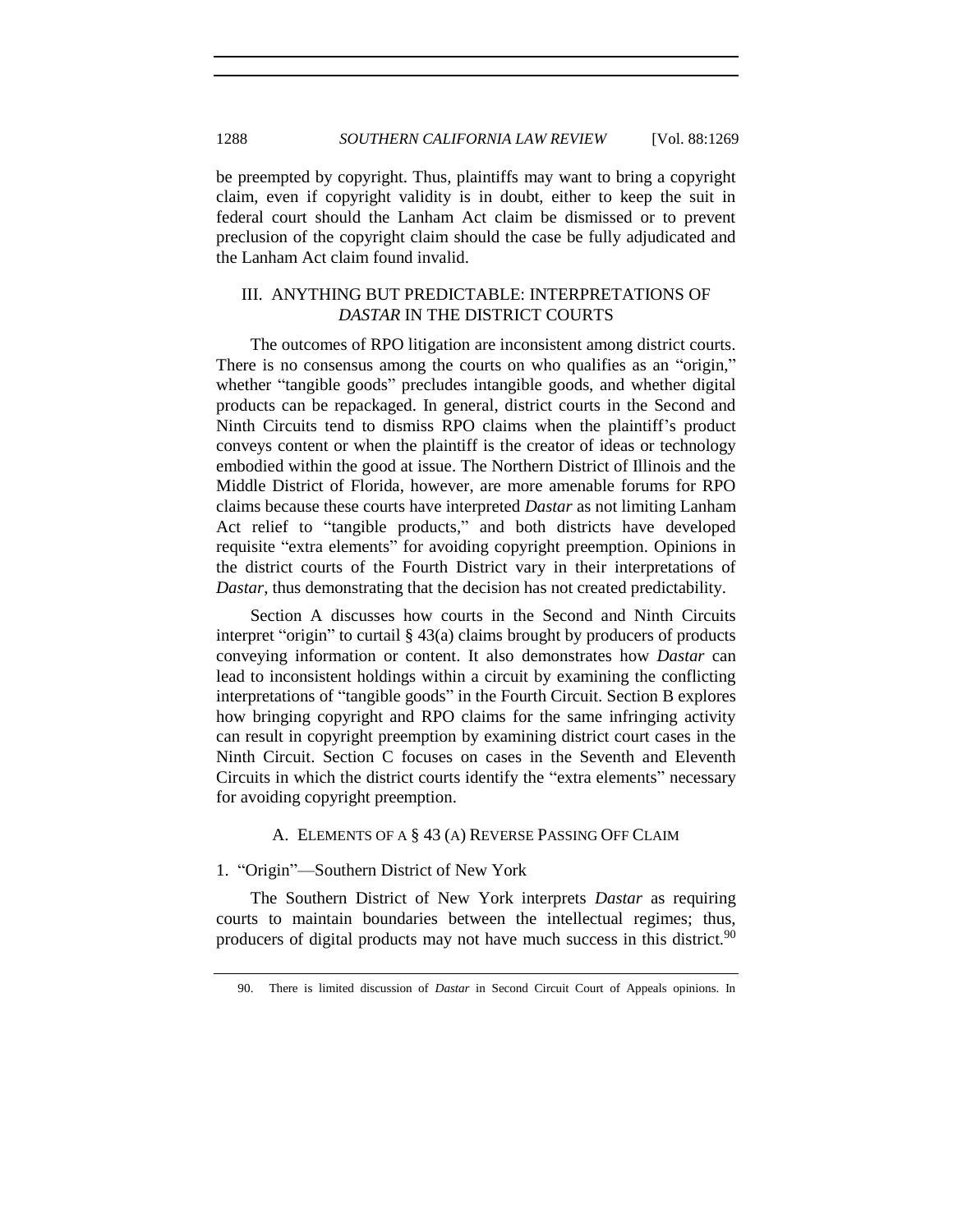The district considers goods to be tangible "wares" or "merchandise,"<sup>91</sup> and it usually dismisses § 43(a) claims brought by producers of products conveying communicative content.<sup>92</sup> Further, the district is very attentive as to whether the plaintiff is seeking to protect ideas or technology embodied in the defendant's product.<sup>93</sup>

Producers of digital products may not succeed in bringing RPO claims due *Agence France Presse v. Morel*. Daniel Morel, a professional photojournalist, was in Haiti when an earthquake struck the country on January 12, 2010.<sup>94</sup> "A few minutes after" Morel posted the photographs of the destruction on his Twitter account, Lisandro Suero reposted the photographs on his Twitter account and claimed that he had "exclusive photographs . . . for credit and copyright."<sup>95</sup> AFP copied and licensed the photographs to CNN and CBS, crediting Suero. The court granted AFP's motion to dismiss holding that *Dastar* foreclosed Morel's RPO claim, since "photographs are 'communicative products' protected by copyright" and thus "false designation of their authorship is not cognizable under section  $43(a)(1)(A).$ <sup>"96</sup>

Courts in this district will most likely consider the author or creator of the content embodied within a digital communicative product to be the "origin" harmed by the reverse passing off the product since the product must be copied to be sold by the defendant. A producer of a communicative product may have a valid RPO claim if the infringing activity concerns a

*Chosun International, Inc. v*. *Chrisha Creations*, *Ltd*., *Dastar* is cited in a footnote to support the proposition that a plaintiff "should not be permitted to recategorize one form of intellectual property as another, thereby extending the duration of protection beyond that which Congress has deemed appropriate for their actual creative efforts." *Chosun Int*'*l Inc. v*. *Chrisha Creations*, *Ltd*., 413 F.3d 324, 328 n.2 (2d Cir. 2005). The Southern District of New York no longer considers *Waldman Publishing Corp*. as good law with respect to its interpretation of the Lanham Act. *See* Atrium Grp. de Ediciones y Publicaciones, S.L. v. Harry N. Abrams, Inc., 565 F. Supp. 2d 505, 512–13 (S.D.N.Y. 2008).

<sup>91.</sup> In *Hong Leong Finance*, *Ltd. (Singapore) v*. *Pinnacle Performance*, *Ltd*., the court found that the Second Circuit had already defined goods as "wares, merchandise," and thus there is "no reason to import the definition of the term from one statute to another." *Hong Leong Fin*., *Ltd. (Sing.) v*. *Pinnacle Performance*, *Ltd*., 297 F.R.D. 69, 74 (S.D.N.Y. 2013) (internal quotation marks omitted) (holding that securities do not constitute goods under *Dastar*).

<sup>92.</sup> *See, e.g.*, Agence Fr. Presse v. Morel, 769 F. Supp. 2d 295, 307 (S.D.N.Y. 2011); *Atrium Grp.*, 565 F. Supp. 2d at 511–13.

<sup>93.</sup> *See* Enzo Biochem, Inc. v. Amersham PLC, 981 F. Supp. 2d 217, 228 (S.D.N.Y. 2013) (holding that a plaintiff's concession that he was the author of the concepts embodied in the product at issue is "fatal" to his  $\S$  43(a) claim).

<sup>94.</sup> *Agence Fr. Presse*, 769 F. Supp. 2d at 298.

<sup>95.</sup> *Id.* at 299.

<sup>96.</sup> *Id.* at 307 (quoting Dastar Corp. v. Twentieth Century Fox Film Corp., 539 U.S. 23, 33 (2003)).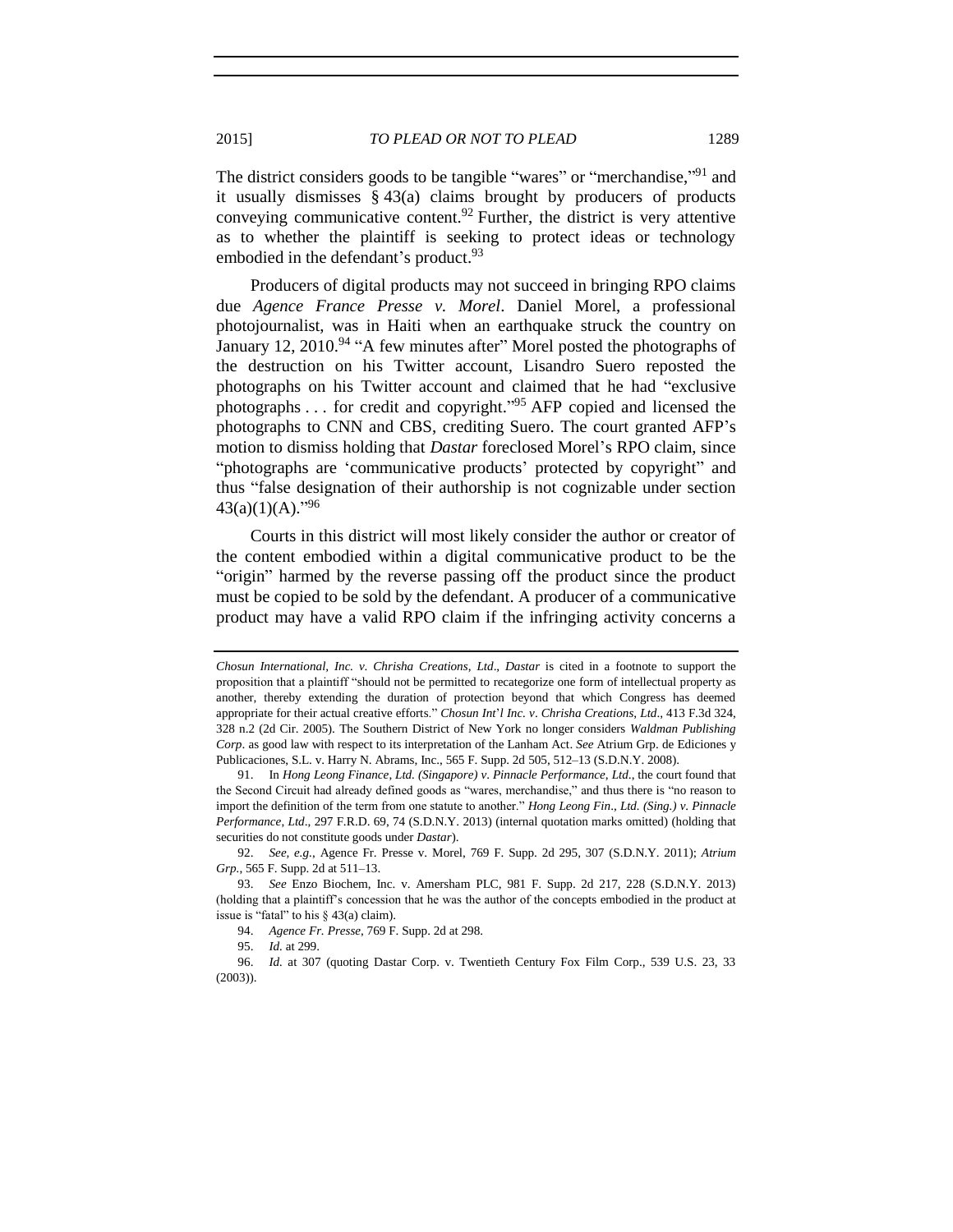non-communicative, physical aspect of the product.<sup>97</sup> This is problematic when a product exists only in a digital format. The producer does not meet *Dastar*'s definition of "origin" because the product conveys "intellectual content," and the product can never be "valued . . . primarily for its physical qualities"; <sup>98</sup> thus, the "origin" will most likely be considered to be the author or creator of the content conveyed by the digital product.

Further, a plaintiff cannot be an "origin of goods" when the defendant incorporates the plaintiff's technology or proprietary information into a product. A RPO claim will be dismissed if the defendant copied the plaintiff's source code or proprietary information to drive its own program or system.<sup>99</sup> Calling a website or database a "service" does not bring a plaintiff out of *Dastar*'s reach. While the plaintiff may be the originator of the service provided by the plaintiff's website or system, *Dastar* still forecloses § 43(a) claims brought for ideas or concepts conveyed by the plaintiff's website which were reproduced in the defendant's website or system.<sup>100</sup>

#### 2. "Origin" and "Bodily Appropriation"—Ninth Circuit District Courts

While the Ninth Circuit has developed a "bodily appropriation" claim similar to *Dastar*'s repackaging theory, such a claim is probably not available to producers of digital products. A producer of a good can bring a RPO claim if the defendant "bodily appropriated" the good (even if slightly modifying it) and sold it as the defendant's own product.<sup>101</sup> In 2004, the

<sup>97.</sup> *Id.*; Pearson Educ., Inc. v. Boundless Learning, Inc., 919 F. Supp. 2d 434, 438 (S.D.N.Y. 2013).

<span id="page-21-0"></span><sup>98.</sup> *Dastar*, 539 U.S. at 33.

<sup>99.</sup> Smartix Int'l Corp. v. MasterCard Int'l LLC, 2008 LEXIS 108548 at \*19–21 (S.D.N.Y. Sept. 30, 2008) (holding that MasterCard's alleged incorporation of Smartix's marketing program into its own card system does not give rise to a RPO claim). *See also* Baden Sports, Inc. v. Molten USA, Inc., 556 F.3d 1300, 1305–07 (Fed. Cir. 2009) (holding that § 43(a) claims brought by plaintiffs who invented technology incorporated into the defendant's product are precluded by *Dastar* from recovery under the Lanham Act).

<sup>100.</sup> Thomas Publ'g Co. v. Tech. Evaluation Ctrs., Inc., 2007 U.S. Dist. LEXIS 55086, at \*5–10 (S.D.N.Y. July 27, 2007). In 2015, in a case concerning debt financing services, the Southern District of New York stated, "Although *Dastar* was decided in the context of tangible goods, its reasoning applies equally well to reverse palming off of services . . . ." Aviation Fin. Co. v. Chaput, 2015 U.S. Dist. LEXIS 32043, at \*58 (S.D.N.Y. Mar. 12, 2015).

<sup>101.</sup> Cleary v. News Corp., 30 F.3d 1255, 1261 (9th Cir. 1994). The Ninth Circuit affirmed the Central District's granting of summary judgment on Fox's reverse passing off claim under the theory that Dastar "committed a 'bodily appropriation' of Fox's series." Twentieth Century Fox Film Corp. v. Entm't Distrib., 34 F. App'x 312, 314 (9th Cir. 2002). The Supreme Court's holding in *Dastar* was motivated partly out of concern that plaintiffs would use the "bodily appropriation" theory to bring claims for misattribution of creative works under the Lanham Act, thus blurring the boundaries between trademark and copyright law. Theodore H. Davis, Jr., & John L. Welch, *United States Annual Review:*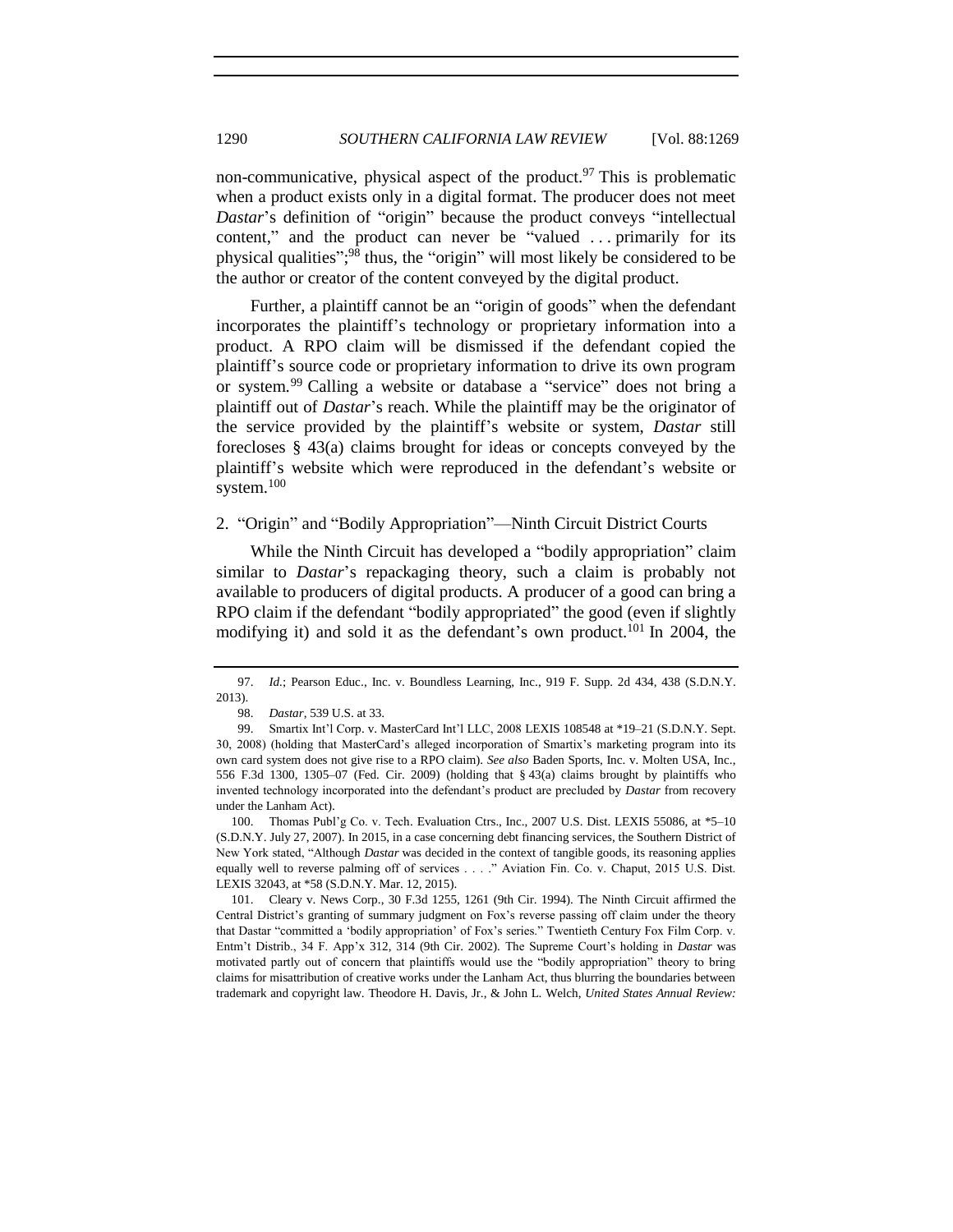Western District of Washington held that copying a communicative product, such as photograph, and reselling that product did not constitute a "bodily appropriation" under the Lanham Act.<sup>102</sup> Even though a copy of the product is resold without any modifications to the content, that type of infringing activity is a violation of the content owner's copyright, and thus relief must be sought under that act.<sup>103</sup> Since digital products cannot be physically "appropriated," but must be copied in order to be passed off as another's good, a RPO claim under the "bodily appropriation" theory may not be found valid by the courts in the Ninth Circuit.

*Dastar*'s restrictions of who is the "origin" of a product—and thus who can bring a RPO claim—apply to claims regarding services provided in the creation of communicative content. In *Williams v. UMG Recordings, Inc.*, a plaintiff alleged that his production services for a film were "repackaged" when the defendant failed to credit the plaintiff.<sup>104</sup> The court found the RPO claim invalid even though the plaintiff was a "producer" of the film because the plaintiff did not produce any physical products, and misattribution of services in the creation of a work of authorship—whether the service concerns managing a production or a creation of content, such as editing or writing—is a copyright claim.<sup>105</sup>

#### 3. "Tangible Good"—Fourth Circuit District Courts

Post-*Dastar* litigation in the Fourth Circuit regarding the meaning of "tangible goods" demonstrates how *Dastar* leads to inconsistent holdings among district courts. Whether *Dastar*'s "tangible goods" language precludes digital products is debated in the Eastern District of Virginia, the District of Maryland, and the Eastern District of North Carolina.

The district most amenable to plaintiff-producers of digital products is

*The Sixty-Fifth Year of Administration of the U.S. Trademark (Lanham) Act of 1946*, 103 TRADEMARK REP. 1, 200 (2013).

<sup>102.</sup> Corbis Corp. v. Amazon.com Inc., 351 F. Supp. 2d 1090, 1117 (W.D. Wash. 2004).

<sup>103.</sup> *Id.* Producers of digital products may not have success even if they demonstrate that the product as a whole was reproduced and sold. In *Harbor v*. *Farquhar*, appellants argued that the defendants "repackaged" digital musical compositions because they resold the "unalterable" media files of the compositions to television companies as their own product. The appellants did not bring a claim against the television companies for using their product. Brief of Appellants, Harbour v. Farquhar, No. 05-55693 (9th Cir. Sept. 1, 2005). In an unpublished three paragraph opinion, the Ninth Circuit restated *Dastar*'s holding on the "origin of goods" and found the set of musical compositions barred from Lanham Act protection because they were "idea[s], concept[s], or communication[s] embodied within" television programs. Harbour v. Farquhar, 245 F. App'x 582, 582–83 (9th Cir. 2007) (quoting *Dastar*, 539 U.S. at 37) (internal quotation marks omitted).

<sup>104.</sup> Williams v. UMG Recordings, Inc., 281 F. Supp. 2d 1177, 1184 (C.D. Cal. 2003).

<sup>105.</sup> *Id.* at 1184–86.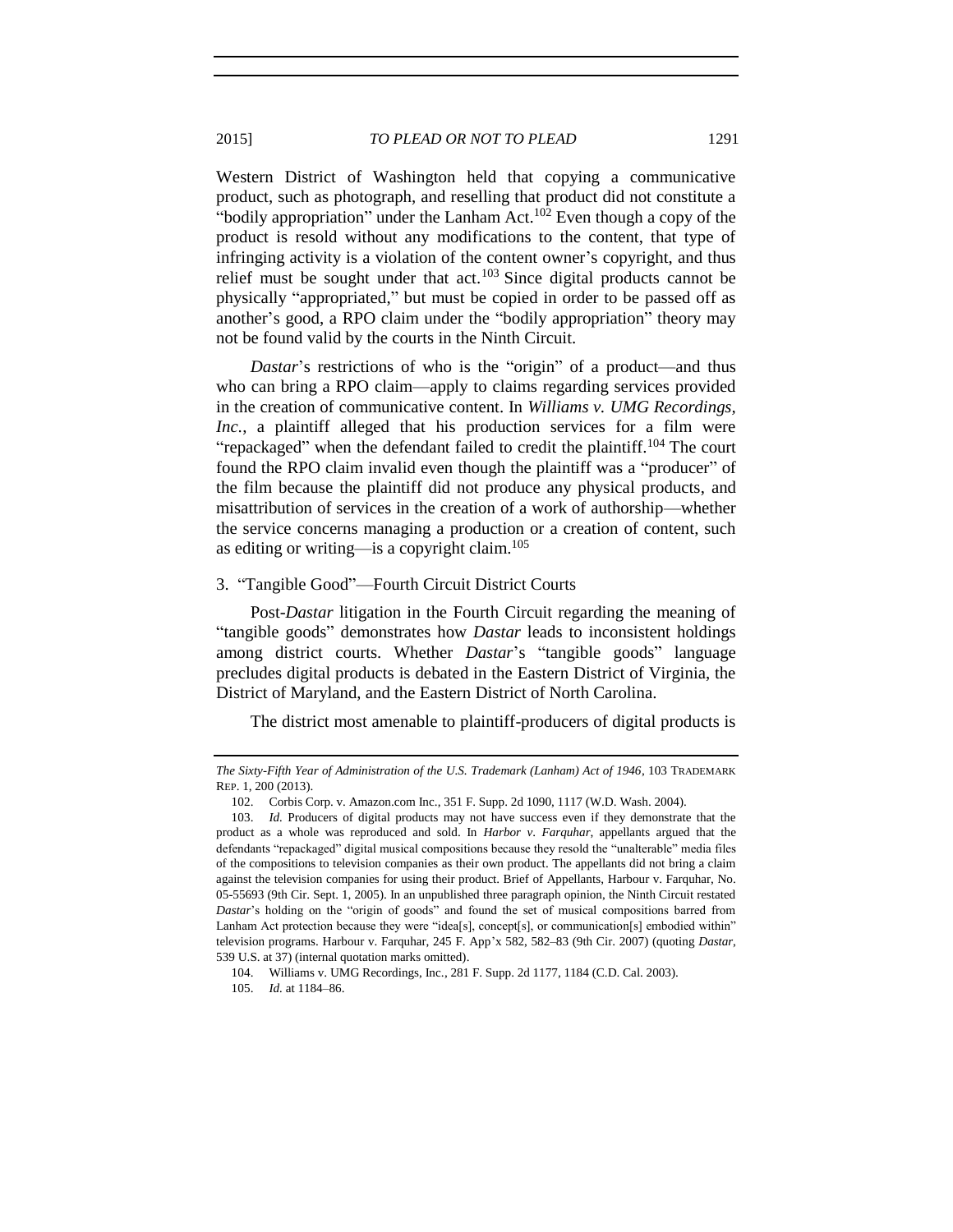the Eastern District of Virginia. In *Cvent, Inc. v. Eventbrite, Inc*., the plaintiff brought a RPO claim alleging that the defendant scraped data from its website and then "reformatted the material into its own layouts and made it available on [the defendant's] website."<sup>106</sup> The court held that the "tangible goods" language in *Dastar* is

confusing, and tends to suggest that electronic products are not covered by the Lanham Act. However, the *Dastar* opinion also makes clear that the Court used that language simply to distinguish goods and products offered for sale . . . from any "idea, concept or communication embodied in those goods"... $^{107}$ 

Since Cvent's database was a "web-hosted software" licensed to "companies and their meeting planners," it was a product and was eligible for protection under the Lanham Act.<sup>108</sup> Further, Cvent's complaint did not "assert that Eventbrite . . . passed off its *ideas* as its own, but rather that Eventbrite . . . re-branded and re-packaged its *product* (the CSN venue database) and sold it as its own." 109

Other district courts in the Fourth Circuit do not share the Eastern District of Virginia's interpretation of "tangible goods." Less than a month before the *Cvent* decision*,* motions to dismiss a RPO claim were brought before a court in the District of Maryland.<sup>110</sup> The defendants had copied and reposted the plaintiffs' videos on legal and business topics, available only by download, and "presented the videos as [their] own by removing references" to the plaintiffs' website.<sup>111</sup> The court found the plaintiffs' RPO claim preempted by copyright because the defendants were the "'origin' of the videos, as they published them on their website, and the Lanham Act does not protect the creators of intangible video content."<sup>112</sup>

<sup>106.</sup> Cvent, Inc. v. Eventbrite, Inc., 739 F. Supp. 2d 927, 930 (E.D. Va. 2010). "Scraping" consists of using a computer program to collect and aggregate information from a series of webpages. Anthony J. Dreyer & Jamie Stockton, *Internet "Data Scraping": A Primer for Counseling Clients*, N.Y. L.J., July 15, 2013, at S2.

<sup>107.</sup> *Cvent*, 739 F. Supp. 2d at 936 (quoting *Dastar*, 539 U.S. at 37).

<sup>108.</sup> *Id.* at 930, 936.

<sup>109.</sup> *Id.* at 936.

<sup>110.</sup> LTVN Holdings, LLC v. Odeh, 2010 U.S. Dist. LEXIS 63164 (D. Md. June 25, 2010).

<sup>111.</sup> *Id.* at \*1–4.

<sup>112.</sup> *Id.* at \*13. The Court for the Western District of North Carolina reached a similar conclusion in 2015. Mannella Grp., Inc. v. Cornerstone Chiropractic Mktg., 2015 U.S. Dist. LEXIS 66598, at \*9– 10 (W.D.N.C. May 21, 2015). The plaintiff produced and sold marketing materials, including videos, for chiropractors through its website. The defendants incorporated the video and content into their own marketing plan for chiropractors and sold the materials through their website. The court dismissed the RPO claim because the plaintiff was "not the 'origin' of the marketing materials sold by Defendants, but rather the author of the communication embodied in the materials." *Id.* at \*10.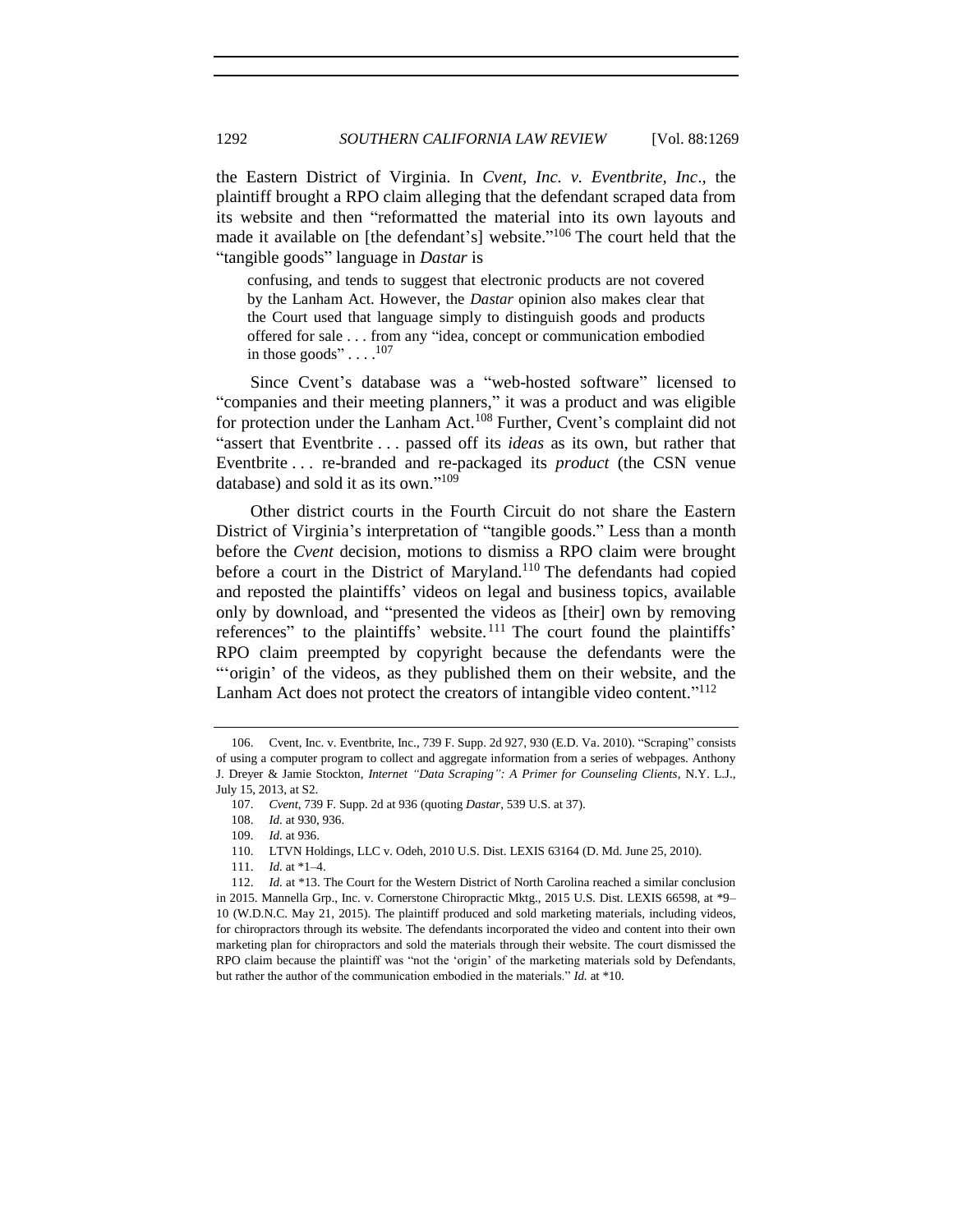In a 2013 decision, a court in the Eastern District of North Carolina stated that *Dastar's* holding "should apply in a variety of factual contexts" because "the Court intended to narrow the scope of conduct proscribed by"  $§$  43(a).<sup>113</sup> Since the Court found that the section applies only to producers of "tangible goods" and "provided a specific definition of the statutory language," the Court "significantly limited the scope of the statute."<sup>114</sup> A claim brought by a producer of a digital product in this district would probably be dismissed given that a digital product does not meet the "specific definition" of a "tangible product."

# B. ALTERNATIVE PLEADINGS AND COPYRIGHT PREEMPTION—NINTH **CIRCUIT**

Post-*Dastar* litigation in the Ninth Circuit demonstrates that bringing alternative copyright and Lanham Act claims may result in a finding of copyright preemption. The Court of Appeals opinion for *Sybersound Records Inc., v. UAV Corp.* establishes that the Lanham Act cannot be used to seek relief for matters that can be remedied by copyright, such as a producer's misrepresentation that it has acquired licenses to reproduce the copyrighted content conveyed by its goods.<sup>115</sup> *Dastar* does not preclude plaintiffs from bringing copyright and Lanham Act claims in the same suit. However, courts in the Ninth Circuit dismiss the Lanham Act claim if copyright provides an adequate remedy.

RPO claims regarding digital products are preempted if a copyright claim is brought that concerns the reproduction and distribution of content conveyed by the digital product. In *Corbis Corp. v. Amazon.com, Inc.*, Corbis brought copyright claims and a RPO claim alleging that Amazon was displaying digital photographs licensed by Corbis on IMDb.com without proper accreditation.<sup>116</sup> The court dismissed the Lanham Act claim because Corbis pled that both the copyright and Lanham Act claims involved "bodily appropriation" of the content, sought the same remedies under both acts, and conceded that the "Ninth Circuit has refused to *expand* Lanham Act protection in cases where the Copyright Act provides an adequate remedy."<sup>117</sup>

<sup>113.</sup> Logan Developers, Inc. v. Heritage Bldgs., Inc., 2013 U.S. Dist. LEXIS 140909, at \*9 (E.D.N.C. Sept. 30, 2013). In *Logan*, the district court held that an architect could not seek relief under § 43(a) for architectural designs incorporated into the defendant's plans. *Id.* at \*14–15.

<sup>114.</sup> *Id.* at \*10.

<sup>115.</sup> Sybersound Records, Inc. v. UAV Corp., 517 F.3d 1137, 1143–44 (9th Cir. 2008).

<sup>116.</sup> Corbis Corp. v. Amazon.com, Inc., 351 F. Supp. 2d 1090, 1116 (W.D. Wash. 2004).

<sup>117.</sup> *Id*. at 1117 (quoting Opposition to Amazon.com, Inc.'s Motion for Partial Summary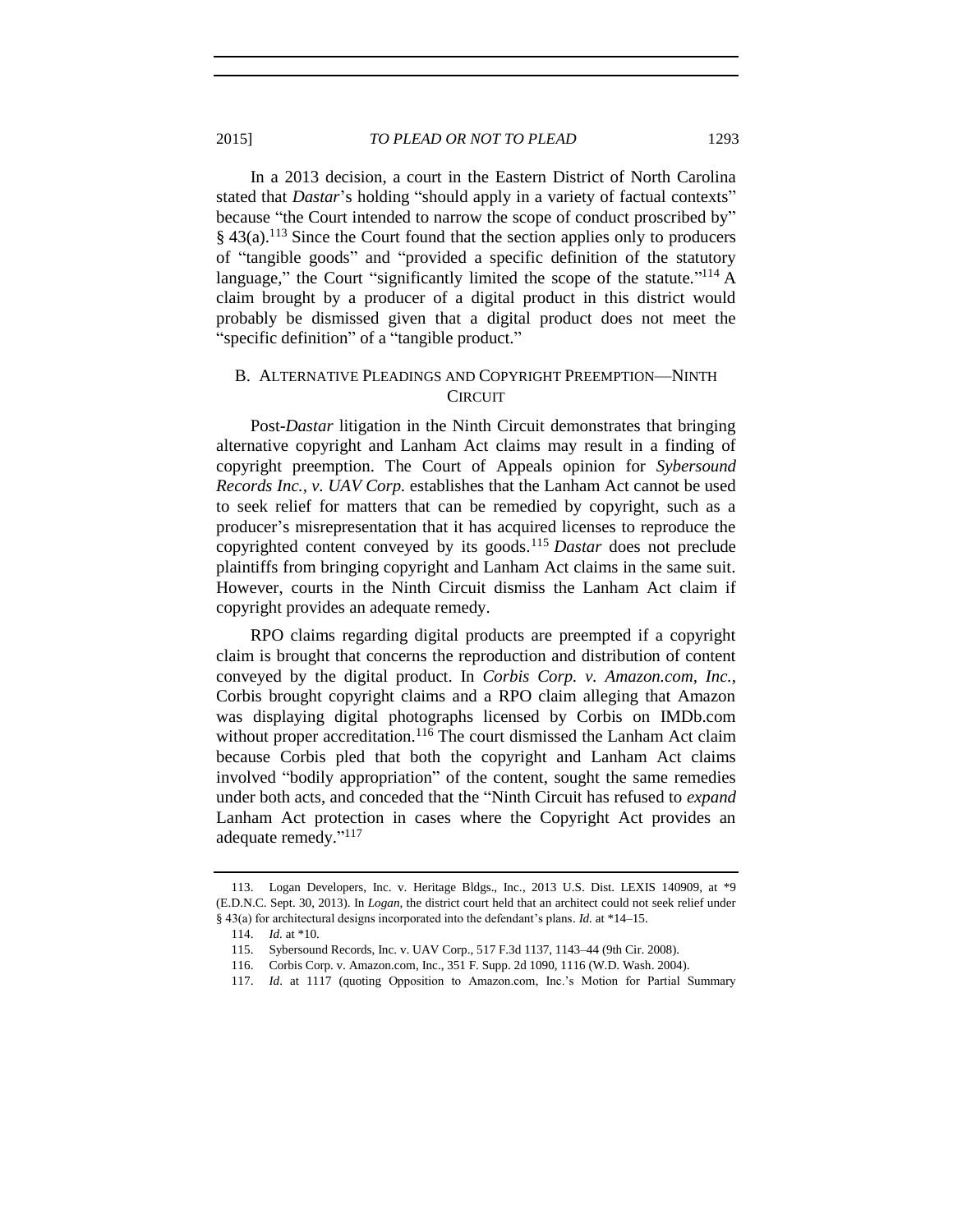A case in the Southern District of California demonstrates the importance of distinguishing in the complaint the harm to be remedied under copyright from the harm to be remedied under § 43(a). In *Fractional Villas, Inc. v. Tahoe Clubhouse*, the defendant copied information and copyrighted material from the plaintiff's website and incorporated the material into the defendants' website. $118$  The plaintiff supported its RPO claim on the basis that "Defendants' intentional infringement of the Copyright constitutes unfair competition $[,] \ldots$  is a false designation of origin . . . and is likely to cause confusion  $\dots$  . . <sup>119</sup> The court dismissed the claim because the plaintiff did not accuse the defendants of repackaging a tangible good and argued that the harm to be remedied by the Lanham Act resulted from an act of copyright infringement; thus, the plaintiff "failed to plead a cause of action under the [Act]."<sup>120</sup>

A case in the Central District of California suggests that even if a court considers the origin of a digital product to be a "producer" and not an "author," RPO claims may still be preempted if copyright claims are also pled. VFM Leonardo ("VFML") allegedly acquired and redistributed Pro Search Plus's ("Pro Search") photographs and media content related to the hotel industry.<sup>121</sup> Initially, Pro Search only pled antitrust and Lanham Act claims. The court granted VFML's motion to dismiss the RPO claim without prejudice because it was "unclear" from the complaint whether Pro Search was "more like the 'printer [/] publisher' or the 'author' . . . of the digital images and rich media it distributes." <sup>122</sup> Pro Search brought a copyright infringement claim in its second amended complaint alleging that "VFML has deceived consumers into believing that VFML is 'the source and/or creator of the images/rich media, instead of [Pro Search].<sup>'"123</sup> In its second opinion, the court still considered Pro Search to be a producer

Judgment on Plaintiff's Trademark and State Law Claims at 6, Corbis Corp. v. Amazon.com, Inc., 351 F. Supp. 2d 1090 (W.D. Wash. 2004) (No. CV03-1415L), 2004 WL 2995467 (W.D. Wash. 2004)).

<sup>118.</sup> Fractional Villas, Inc. v. Tahoe Clubhouse, 2009 U.S. Dist. LEXIS 4191, at \*3 (S.D. Cal. Jan. 22, 2009).

<sup>119.</sup> First Amended Complaint at ¶¶ 37–39, Fractional Villas, Inc. v. Tahoe Clubhouse, 2009 U.S. Dist. LEXIS 4191 (S.D. Cal. Jan. 22, 2009) (No. 08CV1396-IEG-POR), 2008 U.S. Dist. Ct. Pleadings LEXIS 5391, at \*10 (S.D. Cal., Oct. 21, 2008).

<sup>120.</sup> *Fractional Villas*, 2009 U.S. Dist. LEXIS 4191, at \*11.

<sup>121.</sup> Pro Search Plus, LLC v. VFM Leonardo, Inc., 2013 U.S. Dist. LEXIS 107895, at \*17 (C.D. Cal. July 30, 2013).

<sup>122.</sup> *Id.* at \*22.

<sup>123.</sup> Pro Search Plus, LLC v. VFM Leonardo, Inc., 2013 WL 6229141, at \*10 (C.D. Cal. Dec. 2, 2013) (quoting Second Amended Complaint at ¶ 168, Pro Search Plus, LLC v. VFM Leonardo, Inc., 2013 WL 6229141 (C.D. Cal. Dec. 2, 2013) (No. 8:12-CV-02102-JST-AN), 2013 WL 6438681, at ¶ 168 (C.D. Cal. Aug. 27, 2013)).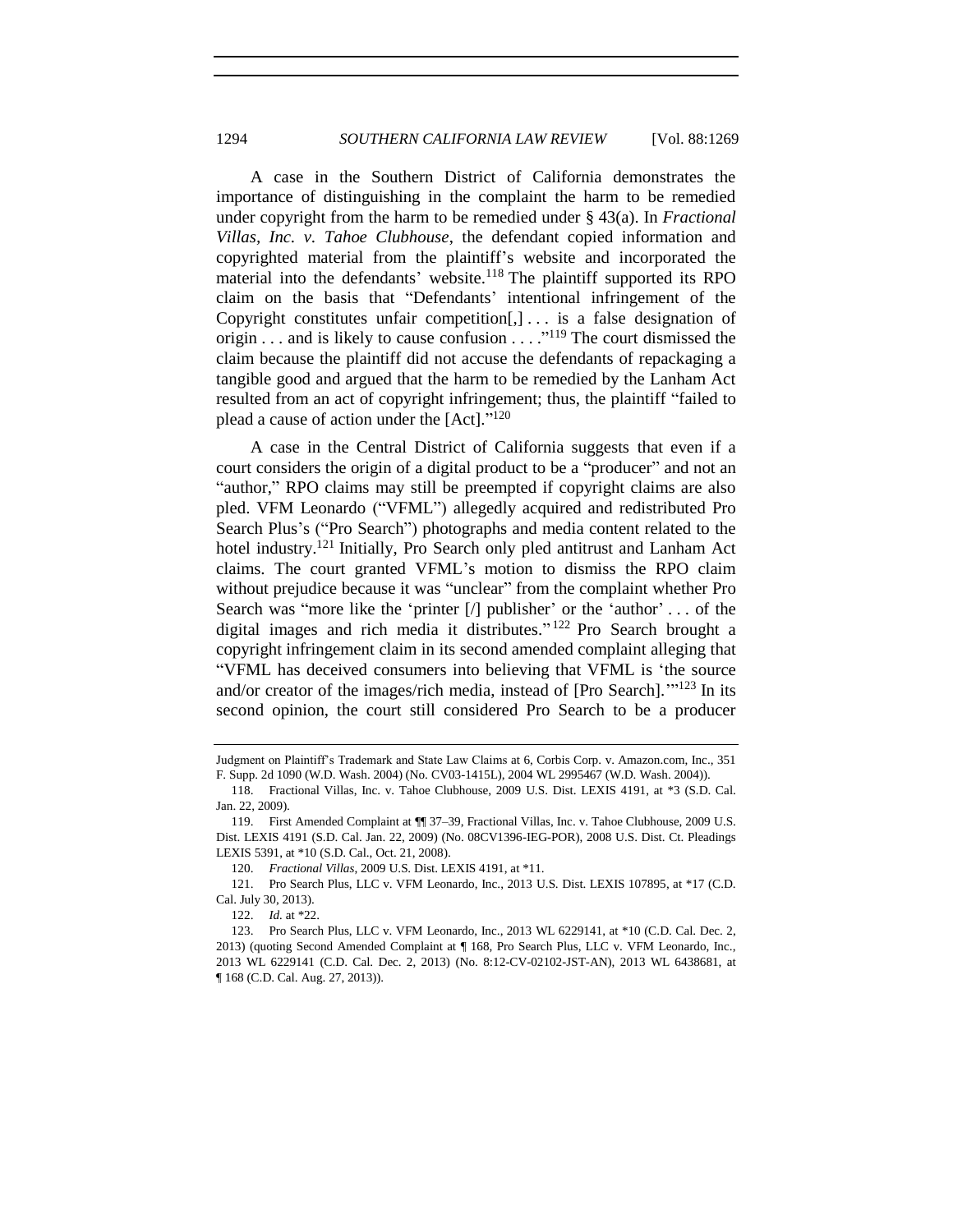whose product is "the management and distribution of images."  $124$ However, the court dismissed the Lanham Act claim because Pro Search alleged that VFML held itself out to be the creator of the images, and "the addition of the copyright claim resolves any ambiguity about the Lanham Act claim and makes clear that it should be dismissed [with prejudice] under *Dastar*." 125

District courts in the Ninth Circuit tend to find RPO claims concerning digital products preempted by copyright law. Yet as shown by the cases described above, plaintiffs still exert time and money bringing RPO claims so as not to miss the opportunity to seek relief under the Lanham Act. Given the risk of claim preclusion, producers of digital products will bring alternative RPO claims, even in districts with a strong tendency to find Lanham Act claims preempted by copyright, and take their chances at surviving Rule 12(b)(6) motions to dismiss.

#### C. EXTRA ELEMENTS AND AVOIDING COPYRIGHT PREEMPTION

Although *Dastar* permits plaintiffs to bring copyright and Lanham Act claims in the same suit, avoiding copyright preemption requires that plaintiffs plead extra elements to bring the claim outside the scope of copyright. The Northern District of Illinois and the Middle District of Florida have identified some extra elements.

#### 1. "Repackaging"—Northern District of Illinois

Producers of digital products may have success bringing RPO claims in the Northern District of Illinois. To survive Rule 12(b)(6) motions to dismiss, a plaintiff must avoid pleading that the defendant incorporated the plaintiff's good into the defendant's product. In a 2005 Seventh Circuit Court of Appeals case, Judge Easterbrook found that Dastar "had the right (so far as the Lanham Act is concerned) to incorporate into its videos footage taken and edited by others, provided that it manufactured the finished product and did not mislead anyone about who should be held responsible for shortcomings."<sup>126</sup> Yet in a series of decisions, the Northern District of Illinois found that digital products could be repackaged and that "repackaging" is an "extra element" needed in a RPO claim.<sup>127</sup>

<sup>124.</sup> *Id.* at \*10 n.6.

<sup>125.</sup> *Id.* at \*10.

<sup>126.</sup> Bretford Mfg., Inc., v. Smith Sys. Mfg. Corp., 419 F.3d 576, 580 (7th Cir. 2005).

<sup>127.</sup> One of the first cases to deal with digital products post-*Dastar* was *Bob Creeden & Associates*, *Ltd*. *v*. *Infosoft*, *Inc*. The court found that the plaintiff was not the "origin" of the ordering system sold by the defendant because the defendant's system was derived from the system developed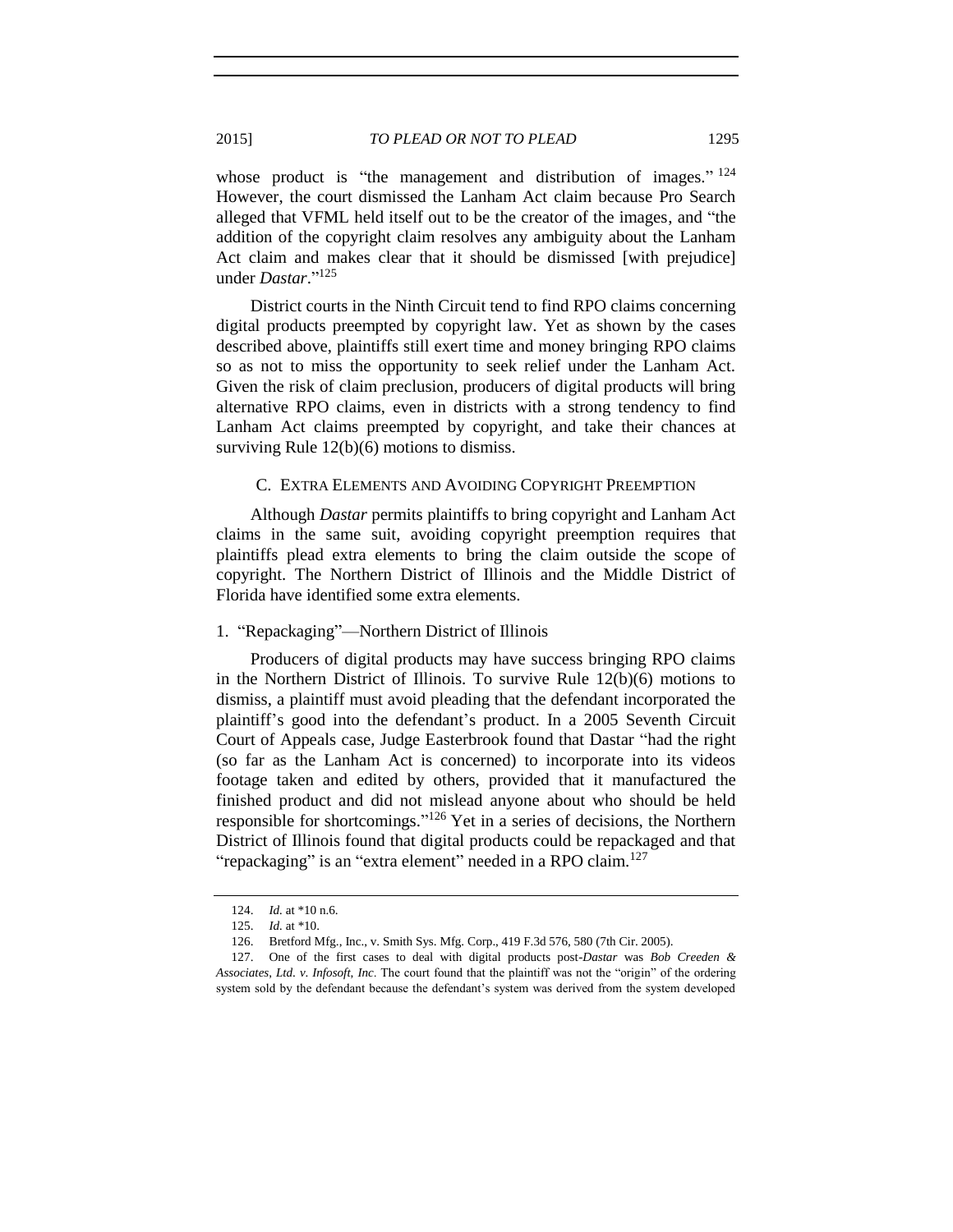In 2004, in *Do It Best Corp. v. Passport Software, Inc*., the Northern District of Illinois held that *Dastar*'s repackaging theory could apply to digital products.<sup>128</sup> Passport Software ("PSI") licensed accounting software to Do it Best ("DIB"), who then sold more than 400 copies of the program having replaced PSI's copyright notices with DIB's notices on the splash screen. The court found that the plaintiff had a valid RPO claim under *Dastar's* "repackaging" theory.<sup>129</sup> When the parties motioned for summary judgment, the court clarified that "repackaging" claims are only available when the defendant slightly modifies the plaintiff's product before marketing the product as its own.<sup>130</sup> Since it was questionable as to what extent DIB modified PSI's program, the court denied both parties' motions for summary judgment.  $^{131}$ 

From 2010 to 2011, the Northern District of Illinois debated whether the removal of a plaintiff's copyright notice alone constituted a violation under § 43(a) or whether an "extra element" was necessary. In *Cable v. Agence France Presse* (July 20, 2010), the plaintiff alleged that AFP copied his digital photographs and removed copyright notices and accreditation lines.<sup>132</sup> The court found that reposting the photographs with new copyright notices and without modifying the photographs constituted an act of "repackaging" in violation of  $\S$  43(a).<sup>133</sup> Less than a month later,

by the plaintiff. The court did not focus on whether the product at issue was tangible, but on whether the defendant was the origin of the good, the software system. Bob Creeden & Assocs., Ltd. v. Infosoft, Inc., 326 F. Supp. 2d 876, 879–80 (N.D. Ill. 2004).

<sup>128.</sup> Do It Best Corp. v. Passport Software, Inc., 2004 WL 1660814, at \*17 (N.D. Ill. July 23, 2004).

<sup>129.</sup> *Id.* The court looked to an Eleventh Circuit, pre-*Dastar* opinion, *Montgomery v*. *Noga*, in which the Court of Appeals explained that a RPO claim "is applicable in situations where a defendant resells another person's product that has been only 'slightly modified.'" Montgomery v. Noga, 168 F.3d 1282, 1299 n.27 (11th Cir. 1999). Significantly, the defendants in *Montgomery* removed the plaintiff's copyright notices from their computer program and claimed ownership of the program. *Id*. at 1298–99. Although DIB's removal of PSI's copyright notice was a copyright violation, the Lanham Act claims were not preempted because PSI's pleadings sufficiently demonstrated that, by removing the notices from the splash screens, DIB "merely repackaged [the Programs] as its own." *Do It Best*, 2004 WL 1660814 at \*16–18 (quoting Dastar Corp. v. Twentieth Century Fox Film Corp., 539 U.S. 23, 31 (2003)). Since the suit was brought in 2004, the court states that based on the liberal Rule 8 pleading standards, it had to deny DIB's motion to dismiss PSI's counterclaim. *Id.* at \*18. However, plaintiffs must now meet the pleading standards articulated by *Twombly* and *Iqbal*.

<sup>130.</sup> Do It Best Corp. v. Passport Software, Inc., 2005 WL 2234651, at \*6–8 (N.D. Ill. Sept. 12, 2005).

<sup>131.</sup> *Id*.

<sup>132.</sup> Cable v. Agence Fr. Presse, 728 F. Supp. 2d 977, 978 (N.D. Ill. 2010).

<sup>133.</sup> *Id*. at 981. The court denied AFP's motion to reconsider. AFP claimed it had added the new credit lines to indicate that it was a "distributor of the goods." The court was not "willing to conclude at [that] point in the litigation that the references in the complaint that AFP was the 'provider' or was 'distributing' or 'sub-licensing' the photo establish that AFP did not attempt to repackage the photo as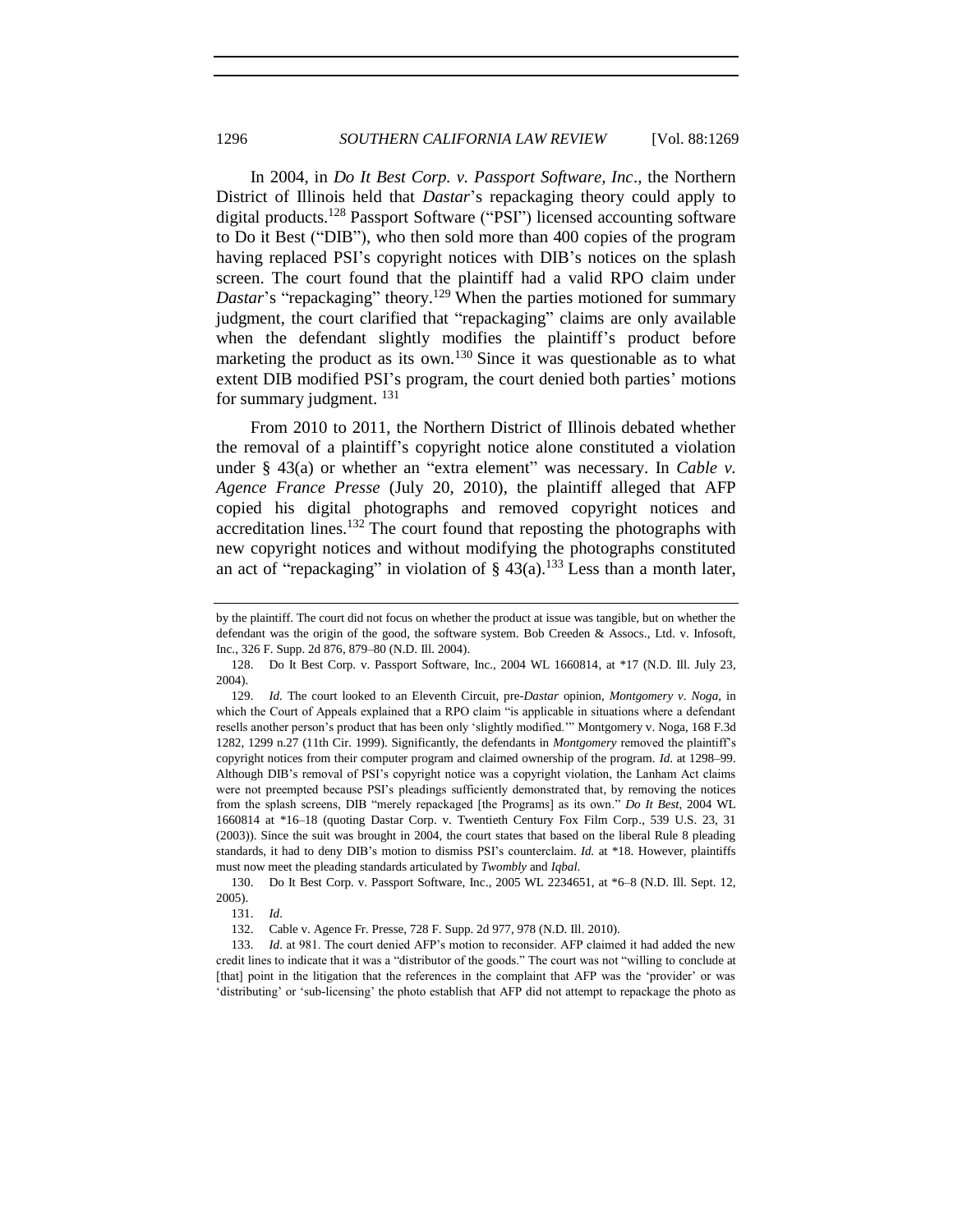in *Cyber Websmith, Inc. v. American Dental Ass*'*n*, the court found that even though the defendant copied and resold the plaintiff's templates for a website without modification, the plaintiff's Lanham Act claims were preempted because an "assertion of consumer confusion and deception [resulting from copyright notice removal], without more, does not allow Plaintiff to sidestep preemption under Section 301."<sup>134</sup> In *CustomGuide v*. *CareerBuilder, LLC* (August 24, 2011), the court found that RPO claims for digital professional training videos copied and redistributed by the defendants could not survive copyright preemption because the plaintiffs failed to plead an extra element beyond consumer confusion and deception.<sup>135</sup>

On September 1, 2011, another district court reconciled *Cable* with *Cyber Websmith* in *Defined Space, Inc. v. Lakeshore East, LLC* by stating that "Cable's Lanham Act claim fit the description of the [repackaging] caveat in *Dastar*." <sup>136</sup> The court found that the plaintiff sufficiently pled the "repackaging" extra element by alleging that Lakeshore East, a real estate company, appropriated and used the plaintiff's digital photographs for its marketing campaign without "permission and *without alteration*." <sup>137</sup> The court limited the application of the "repackaging" extra element by stating that the plaintiff may not bring RPO claims involving "works in the public domain" nor any works that raise a "fear of a perpetual copyright regime." 138

While the Northern District of Illinois is a favorable forum for plaintiffs with digital products, the Seventh Circuit as a whole has not adopted the Northern District of Illinois's interpretation of *Dastar*. <sup>139</sup> Two

its own." *Id*. at 982.

<sup>134.</sup> Cyber Websmith, Inc. v. Am. Dental Ass'n, 2010 WL 3075726, at \*3 (N.D. Ill. Aug. 4, 2010) (finding that "reverse passing off claims tend not to survive" preemption). Yet the court did not dismiss the claim with prejudice. *Id*. n.4 ("The Court declines Defendants' request . . . that the Court dismiss Plaintiff's Lanham Act and IDTPA claims *with* prejudice at this time. While . . . it is not evident to the Court how Plaintiff might be able to replead Counts III and/or IV in a manner that would survive a motion to dismiss, it is not clear that any attempt to amend would be futile either.").

<sup>135.</sup> CustomGuide v. CareerBuilder, LLC, 813 F. Supp. 2d 990, 999 (N.D. Ill. 2011).

<sup>136.</sup> Defined Space, Inc. v. Lakeshore E., LLC, 797 F. Supp. 2d 896, 900–01 (N.D. Ill. 2011).

<sup>137.</sup> *Id*. at 901 (emphasis in original).

<sup>138.</sup> *Id*. The Trademark Reporter was critical of this decision. *See* Davis & Welch, *supra* note [101,](#page-21-0) at 198 ("[The] Illinois federal district court [that decided *Defined Space*] missed the bus in failing to dismiss a reverse passing off cause of action grounded in facts similar to those in *Dastar*.").

<sup>139.</sup> The Southern District of Illinois held *Dastar*'s repackaging theory to be "merely dicta" and dismissed a RPO claim against defendants who misappropriated and sold term papers over the Internet because it reasoned that there is "nothing tangible about the information exchanged over the Internet." Weidner v. Carroll, 2007 WL 2893637, at \*4 (S.D. Ill. Sept. 28, 2007).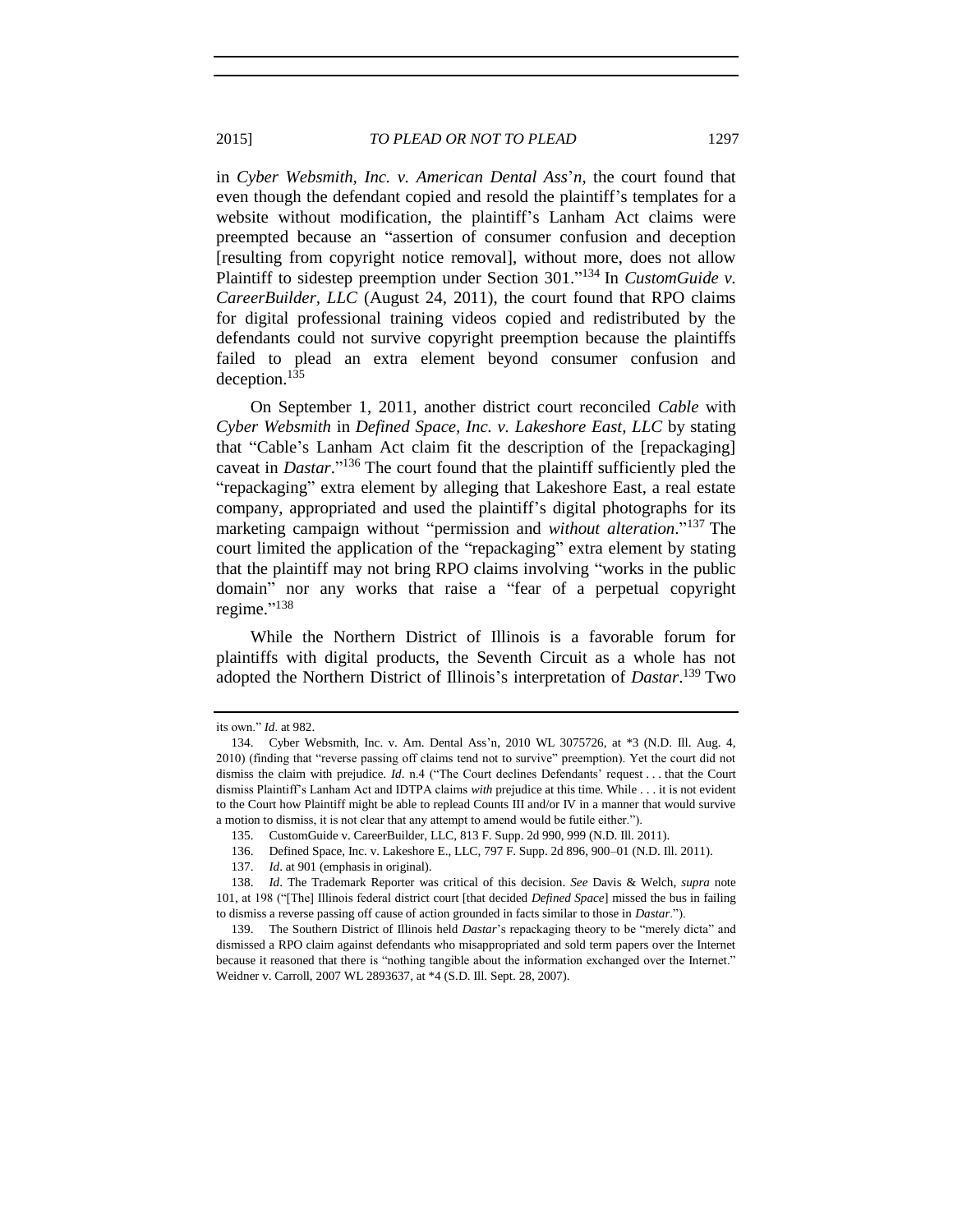cases heard by the Court of Appeals in August 2014 suggest that producers of digital products may encounter challenges in bringing RPO claims within that Circuit.

In *M. Arthur Gensler Jr. & Associates v. Strabala*, Judges Richard A. Posner, Frank H. Easterbrook, and Diane S. Sykes reversed the Northern District of Illinois's dismissal of a RPO claim because the defendant had not copied the communicative product at issue.<sup>140</sup> According to the opinion written by Judge Easterbrook, it was possible for an architectural firm to bring a RPO suit against a former employee claiming to be the designer of several high-profile buildings.  $141$  Although the claims concerned the defendant's services, "the Supreme Court did not read 'services' out of the Lanham Act."<sup>142</sup> Significantly, the defendant had not made any copies of the designs; thus, the claim was "outside the scope of copyright law" and the plaintiff's "only plausible federal claim rests on  $\S 43(a)$ ." <sup>143</sup> The attention the Court of Appeals gave to whether the defendant copied the plaintiff's product suggests that producers of digital products may encounter difficulty convincing a district court that their RPO claim is a "plausible" § 43(a) claim. Since digital products must be copied to be resold as the defendant's product, courts looking to *M. Arthur Gensler Jr.* could find that the claim fits "within" the scope of copyright law.

Judge Manion's opinion in a "reverse confusion" case concerning a software program and the film *The Dark Knight Rises* suggests that communicative products may qualify for  $\S 43(a)$  protection as long as those products are "primarily" tangible. <sup>144</sup> Judge Manion classified both the computer program and the movie as tangible products even though both are available on the Internet, since "the movie was shown first and primarily in theaters, and Fortres Grand's software is only available at its website, not at other places on the [I]nternet." <sup>145</sup> While *The Dark Knight Rises* is a

145. *Id*. at 704; *Product Downloads*, FORTRES GRAND, http://www.fortresgrand.com/support/ downloads.htm (last visited July 22, 2015).

<sup>140.</sup> M. Arthur Gensler Jr. & Assocs. v. Strabala, 764 F.3d 735, 737 (7th Cir. 2014).

<sup>141.</sup> *Id.* at 738.

<sup>142.</sup> *Id.* at 736.

<sup>143.</sup> *Id.* at 737.

<sup>144.</sup> Fortres Grand Corp. v. Warner Bros. Entm't Inc., 763 F.3d 696, 702–03 (7th Cir. 2014) (before Judges Manion, Rovner, and Hamilton). The plaintiff develops and sells a software program, "Clean Slate," that wipes hard drives and is used primarily for security management of public computers. The villain in *The Dark Knight Rises* possesses a software program, "the clean slate program," which erases criminal records. Fortres Grand brought a suit against Warner Bros. alleging that the drop in the sales of its Clean Slate program was "due to potential customers mistakenly believing that its Clean Slate software is illicit or phony on account of Warner Bros.' use of the name 'the clean slate' in *The Dark Knight Rises*." *Id.* at 700.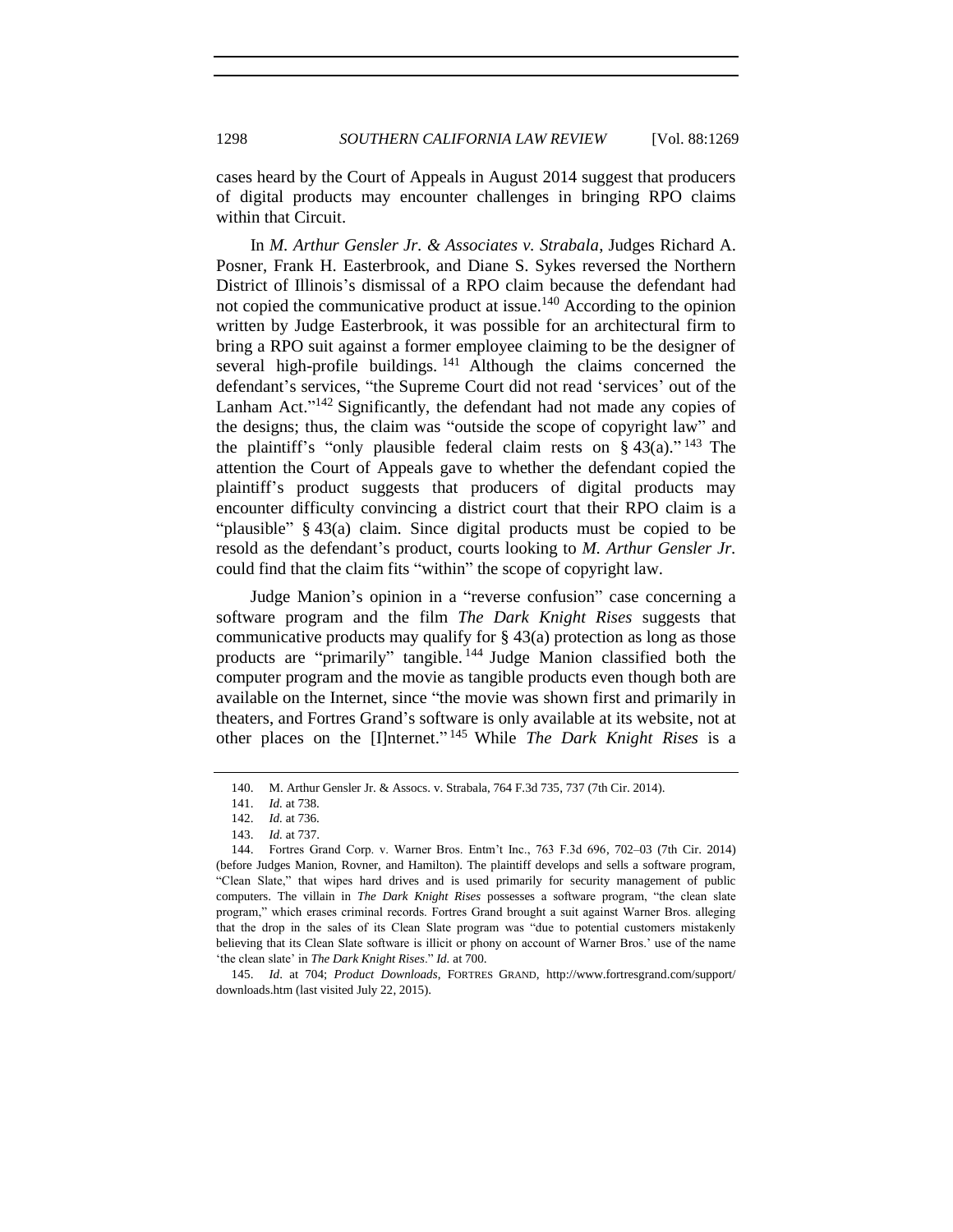communicative product (a movie), it qualifies as a tangible good because it had a theatrical release.<sup>146</sup> A district court looking to *Fortres Grand* may dismiss a § 43(a) claim brought by a producer of a movie available only through streaming—with no theatrical release, the product cannot be "primarily tangible." Likewise, a court may find a software program sold through various websites to be "intangible." Under this interpretation of *Dastar*, a court may distinguish producers of digital-only products from producers of "primarily tangible" products. This could exclude producers of digital-only products from seeking relief under the Lanham Act despite the fact that they provide products similar to "primarily tangible" products.

#### 2. "Customer Confusion" and "Ownership"—Middle District of Florida

In the Middle District of Florida (Eleventh Circuit), courts focus on whether the plaintiff's complaint meets the *Montgomery v. Noga* pleading requirements for RPO claims. In *Montgomery*, the Eleventh Circuit did not grant the defendant's motion for judgment as a matter of law on the plaintiff's RPO claim. <sup>147</sup> The RPO claim concerned image-viewing software incorporated within the defendants' CD-ROMs. The defendants "activate[d] a certain feature" of the program which caused the plaintiff's "copyright notice not to appear when users viewed" the defendants' CD-ROMs.<sup>148</sup> The Eleventh Circuit held that the plaintiff pled a valid RPO claim because the plaintiff argued that (1) consumers would believe the program was owned by the defendants because a notice appeared within the program indicating that the defendants owned the "help menu" that assisted users with the program<sup>149</sup> *and* (2) the defendants "actually stated that they 'owned' the menu."<sup>150</sup>

These two elements—confusion and attestation of ownership continue to be essential factors for RPO claims after *Dastar*. A producer of document-imaging software survived a motion dismiss because it alleged

<sup>146.</sup> Yet most major entertainment studios release movies as "digital cinema packages" ("DCP") instead of printing reels of 35mm film. A distributor loads the DCP onto a hard drive. A theater connects the hard drive to a server, which interfaces the encrypted files with a digital projector. Doris Toumarkine, *The ABCs of DCPs: Unwrapping the Digital Cinema Package*, FILM J. INT'L, Sept. 2012, at 52–54. Sony Pictures distributes *The Dark Knight Rises* in the UK as a DCP. *The Dark Knight Rises (2012): Released as a 4K DCP Movie Title*, SONY UK, http://www.sony.co.uk/pro/article/digitalcinema-4k-movies-the-dark-knight-rises-2012 (last visited July 22, 2015). *See also* Andrew Stewart & David S. Cohen, *The End*, VARIETY, Apr. 9, 2013, at 40–46 (discussing the transition to digital technology in cinema production and distribution).

<sup>147.</sup> Montgomery v. Noga, 168 F.3d 1282, 1297–99 (11th Cir. 1999).

<sup>148.</sup> *Id*. at 1297.

<sup>149.</sup> *Id.* at 1297–98.

<sup>150.</sup> *Id.* at 1299.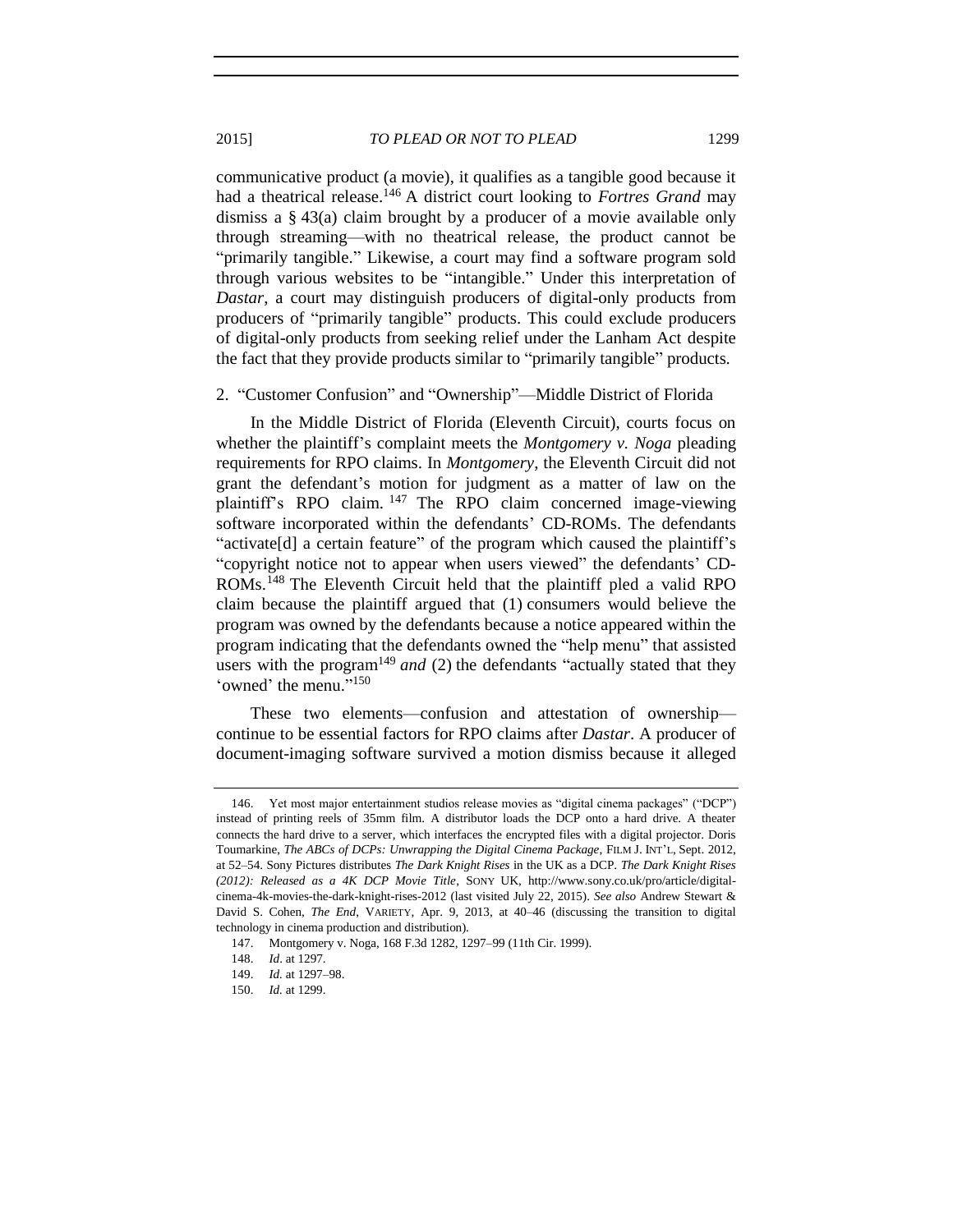facts sufficient to demonstrate consumer confusion.<sup>151</sup> However, a producer of a securities brokerage accounting system did not survive summary judgment because it failed to demonstrate that the defendant held himself out to be the producer of a program based off the plaintiff's system.<sup>152</sup> In both cases, the plaintiff's programs and source code were incorporated into the defendant's products. This suggests that the Middle District of Florida, unlike courts in the Second, Seventh, and Ninth Circuit, may not find RPO claims from producers, whose products are incorporated into the defendant's products, to be invalid.

The various holdings and requirements for RPO claims across circuits demonstrate that *Dastar*'s attempt to prevent plaintiffs from pleading overlapping trademark and copyright claims has in fact generated inconsistent judicial interpretations of "origin" and "tangible goods." This has led courts to identify the "extra elements" required to avoid copyright preemption. Attorneys whose clients wish to bring RPO claims for digital products must determine their district's interpretation of *Dastar* and then consider whether it is worth the time and money to bring the claim. Nevertheless, *Dastar*'s restrictions may also present an opportunity to think beyond § 43(a) and explore other methods for protecting digital products.

# IV. AVOIDING *DASTAR*: ALTERNATIVES TO § 43(A) REVERSE PASSING OFF CLAIMS

Given that plaintiffs with digital products may not have much success bringing RPO claims, especially in the Southern District of New York and the Ninth Circuit, producers may wish to take prospective measures so that they are able to bring claims other than a RPO claim should a defendant copy and resell the product. This Section provides two alternative claims: "passing off" and trade secret theft.

<sup>151.</sup> Pegasus Imaging Corp. v. Northrop Grumman Corp., 2008 WL 5099691, at \*7 (M.D. Fla. Nov. 24, 2008). The plaintiff did not prevail at the summary judgment phase because it did not show it was harmed by the defendants' "repackaging" of its product. Pegasus Imaging Corp. v. Northrop Grumman Corp., 2010 WL 4627721, at \*5–6 (M.D. Fla. Nov. 5, 2010).

<sup>152.</sup> N. Am. Clearing, Inc. v. Brokerage Computer Sys., 666 F. Supp. 2d 1299, 1309–10 (M.D. Fla. 2009).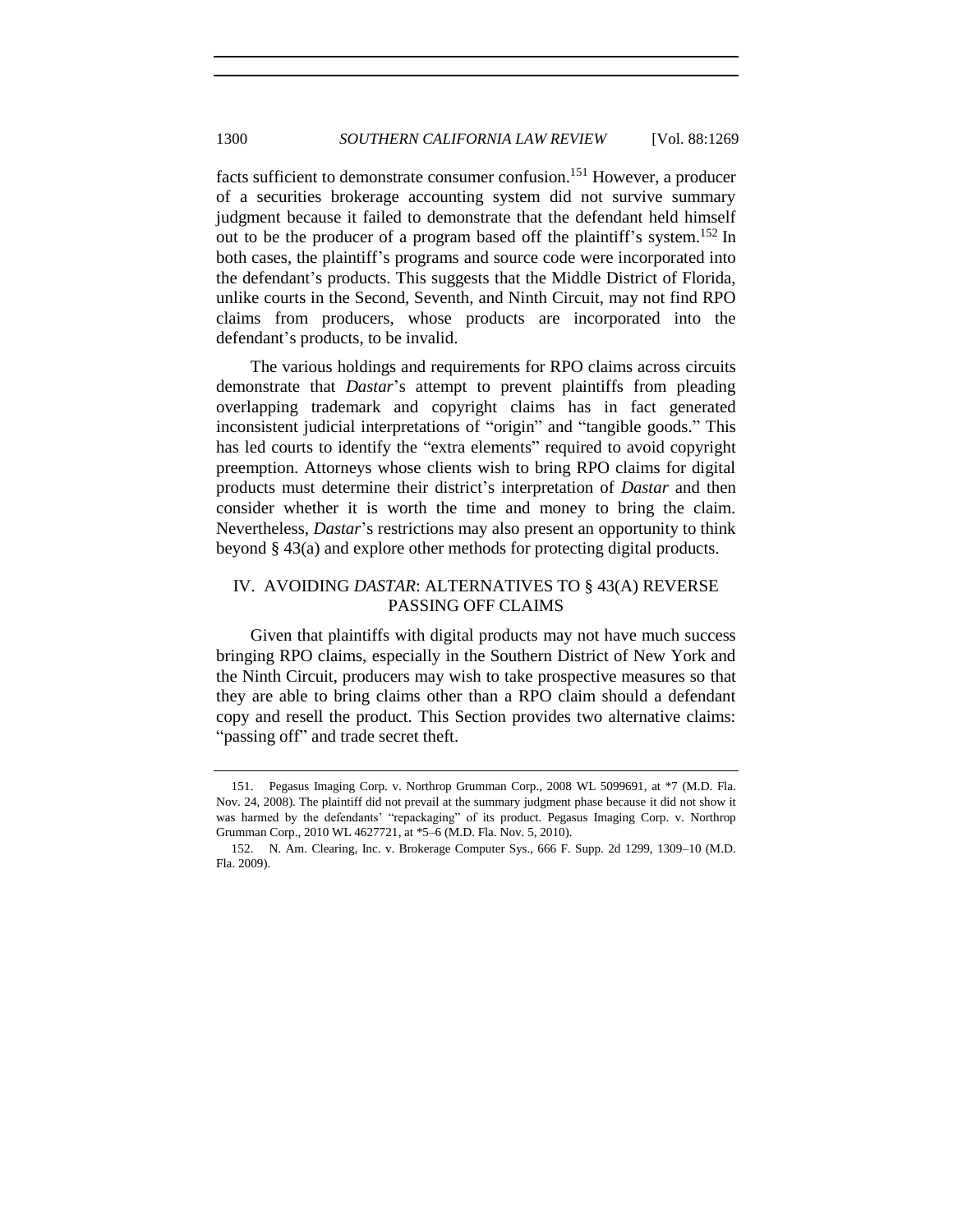#### A. SOURCE-IDENTIFYING MARKS AND "PASSING OFF" CLAIMS

Plaintiffs with digital products should embed logos or trademarks on content conveyed by the product. The mark with the strongest protection is a registered trademark, but producers should also have a distinctive sourceidentifying mark on their product when it is released in the marketplace.<sup>153</sup> In the Southern District of New York and the Ninth Circuit, a copyright notice is not a source-identifying mark under the Lanham Act, and an alteration to a copyright notice is a violation of the Copyright Act.<sup>154</sup> Names and short phrases are not protected by copyright.<sup>155</sup> By alleging that the defendant copied or removed a trademark or a source-identifying mark such as a name, the plaintiff is not "attempting to use trademark law to prosecute plagiarism of ... creative work";<sup>156</sup> thus, copyright preemption is not triggered.

Plaintiff-producers of digital products bringing "passing off" claims have had success surviving Rule 12(b)(6) motions to dismiss in the Southern District of New York and the Ninth Circuit. In *Expressway Music, Inc. v. Slep-Tone Entertainment Corp*., the products at issue were digital karaoke tracks copied by Expressway and media-shifted onto hard drives.<sup>157</sup> The infringing copies had Slep-Tone's trademarks on the tracks. In its pretrial opposition brief, Slep-Tone conceded that by copying the tracks and storing them on hard drives, Expressway was the "origin" of the good (the hard drives).<sup>158</sup> However, the court found that the claim, "as

<sup>153.</sup> GERK & FLEMING *supra* note [19,](#page-5-0) at 215–42; Lanham Act § 43(a), 15 U.S.C. § 1125(a)(1) (2012) (holding anyone liable for commercial misuse of "any word, term, name, symbol, or device, or any combination thereof ").

<sup>154.</sup> Lipton v. Nature Co., 71 F.3d. 464, 473 (2d Cir. 1995); Nintendo of Am. v. Dragon Pac. Int'l, 40 F.3d 1007, 1010–11 (9th Cir. 1994).

<sup>155.</sup> HALPERN, SEYMORE & PORT, *supra* not[e 18,](#page-4-0) at 7–8.

<sup>156.</sup> Bach v. Forever Living Prods. U.S., Inc., 473 F. Supp. 2d 1110, 1118 (W.D. Wash. 2007). The Western District of Washington permitted both types of claims to be brought by the author of the book *Jonathan Livingston Seagull* because he was "seeking remedies for distinct wrongs under each legal framework." *Id.* The defendant used the title of the book and copyrighted images in promotional materials for a health-products company. Since the "[p]laintiff's rights in the *name* and *title* of Jonathan Livingston Seagull . . . are protected under trademark law, not copyright law," as source-identifying marks, the plaintiff was not "attempting to use trademark law to prosecute plagiarism of [his] creative work." *Id.*

<sup>157.</sup> Expressway Music, Inc. v. Slep-Tone Entm't Corp., 2013 WL 5345969, at \*2 (S.D.N.Y. Sept. 23, 2013).

<sup>158.</sup> Response in Opposition to Plaintiff's Motion to Dismiss Counterclaims and Motion to Strike Answer at ¶ I (A)(3), Expressway Music, Inc. v. Slep-Tone Entm't Corp., 2013 WL 5345969 (S.D.N.Y. Sept. 23, 2013) (No 1:12-cv-00834-ALC-MHD), 2013 WL 1750698 (S.D.N.Y. Mar. 20, 2013). In another Slep-Tone case regarding trademark infringement, the Northern District of Illinois stated that, in fact, "[t]he media and format shifting operates as an independent creation event, placing a new 'good' in the marketplace." Slep-Tone Entm't Corp. v. Sellis Enters., 2015 U.S. Dist. LEXIS 44301, at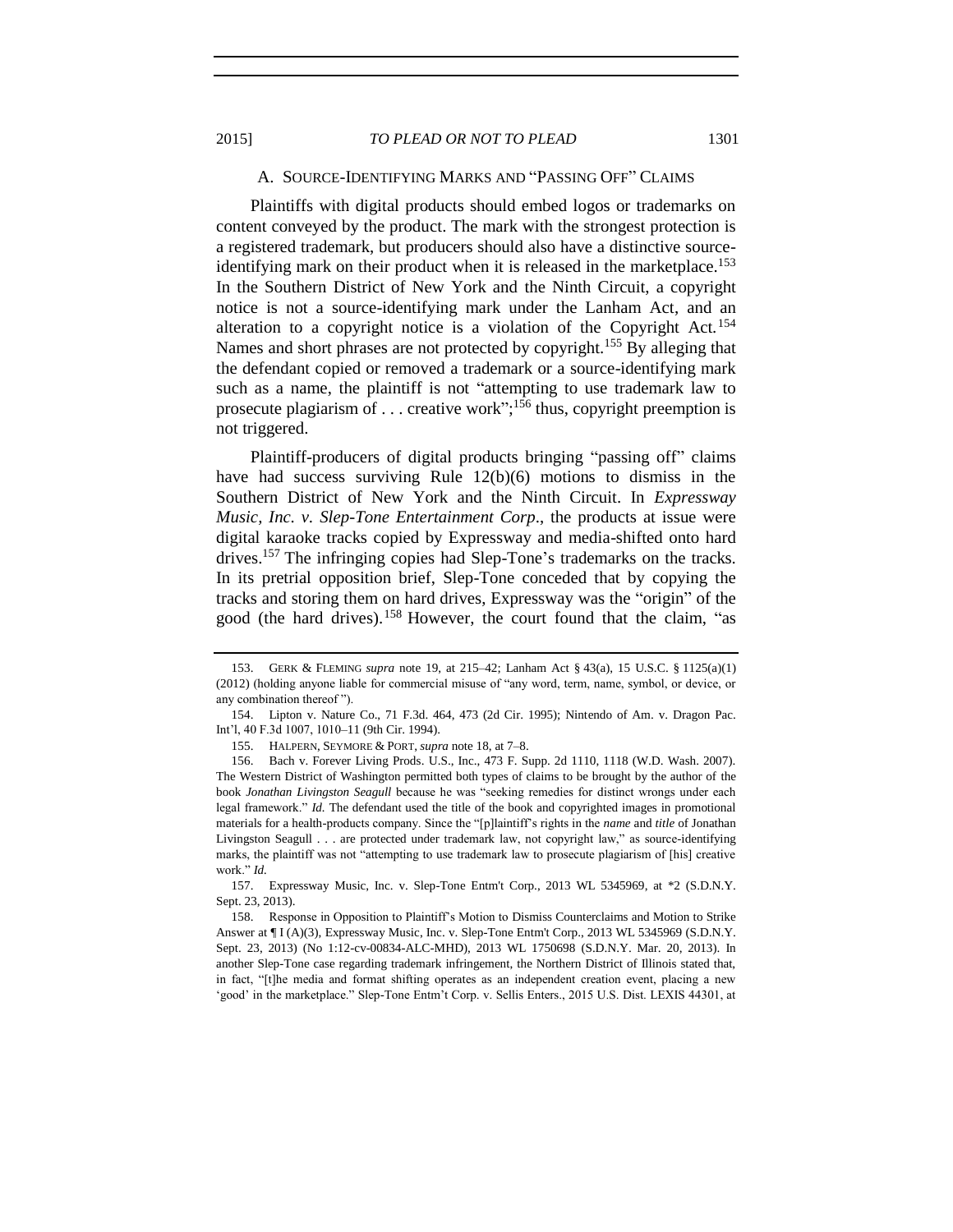pleaded and given a literal interpretation of *Dastar*," was valid because "Slep-Tone appear[ed] to argue that because Expressway is the origin of media- and format-shifted records, the presence of Slep-Tone's 'SoundChoice' trademark [was] passing off Expressway's product as Slep-Tone's." <sup>159</sup> Because Slep-Tone brought a "passing off" claim, the Southern District of New York found *Dastar* inapposite, despite the fact that the "case may [have] toe[d] the line between a trademark claim attempting an 'end run around the copyright laws' and a viable trademark claim."<sup>160</sup>

There is inconsistency among the district courts in the Ninth Circuit as to whether plaintiffs can bring "passing off" claims for trademarks or source-identifying marks displayed in copyrighted material. In *Zuffa, LLC v. Justin.tv, Inc*., the defendant streamed the plaintiff's copyrighted broadcast of martial arts matches on its website.<sup>161</sup> The District of Nevada found that *Dastar* did not apply to the plaintiff's passing off claims alleging that the defendant displayed the plaintiff's trademarks "watermarked" on the video streamed through the defendant's website. <sup>162</sup> However, the plaintiff also claimed trademark rights in a particular type of wrestling ring that appeared in the video content. The court limited the plaintiff's claims "only to the display of the . . . trademarks which are not an inherent part of the video broadcast," because otherwise "nobody would ever be able to copy the video and display it regardless of whether the copyright had entered the public domain."<sup>163</sup>

On the other hand, in *Craigslist Inc. v. 3Taps Inc.*, Craigslist brought a passing off claim because the defendants scraped listings posted on Craigslist's website and reposted the listings containing Craigslist's marks on different websites to create the impression that their "products [were]

<sup>\*14 (</sup>N.D. Ill. Apr. 3, 2015). Since "[t]he producer of the new good (karaoke jockeys) and the markholder of the mark on the goods (Slep-Tone) do not match, the alleged use of Slep-Tone's mark on the copied tracks is a false designation of origin covered by the Lanham Act." *Id.* at \*15.

<sup>159.</sup> *Expressway Music*, 2013 WL 5345969, at \*2.

<sup>160.</sup> *Id.* at \*2-3. A court in the District of Oregon (Ninth Circuit) reached a similar decision. *See* Slep*-*Tone Entm't Corp. v. Shenanigans Lounge, 2013 WL 1768444 (D. Or. Feb. 22, 2013).

<sup>161.</sup> Zuffa, LLC v. Justin.tv, Inc., 838 F. Supp. 2d 1102, 1103 (D. Nev. 2012).

<sup>162.</sup> *Id.* at 1105.

<sup>163.</sup> *Id.* at 1106. In *Slep-Tone Entertainment Corp*. *v*. *America*'*s Bar & Grill*, *LLC*, the Northern District of Illinois, following *Zuffa*, refused the defendant's motion to dismiss Slep-Tone's passing off claims concerning unauthorized media-shifted karaoke tracks bearing Slep-Tone's "Sound Choice" mark. Slep-Tone Entm't Corp. v. Am.'s Bar & Grill, LLC, 2014 U.S. Dist. LEXIS 113219, at \*5–9 (N.D. Ill. Aug. 15, 2014). Slep-Tone had "adequately alleged facts to state a plausible claim to relief" because it contended that its "trademarks are entirely separable from the copyrighted material." *Id*. at \*9.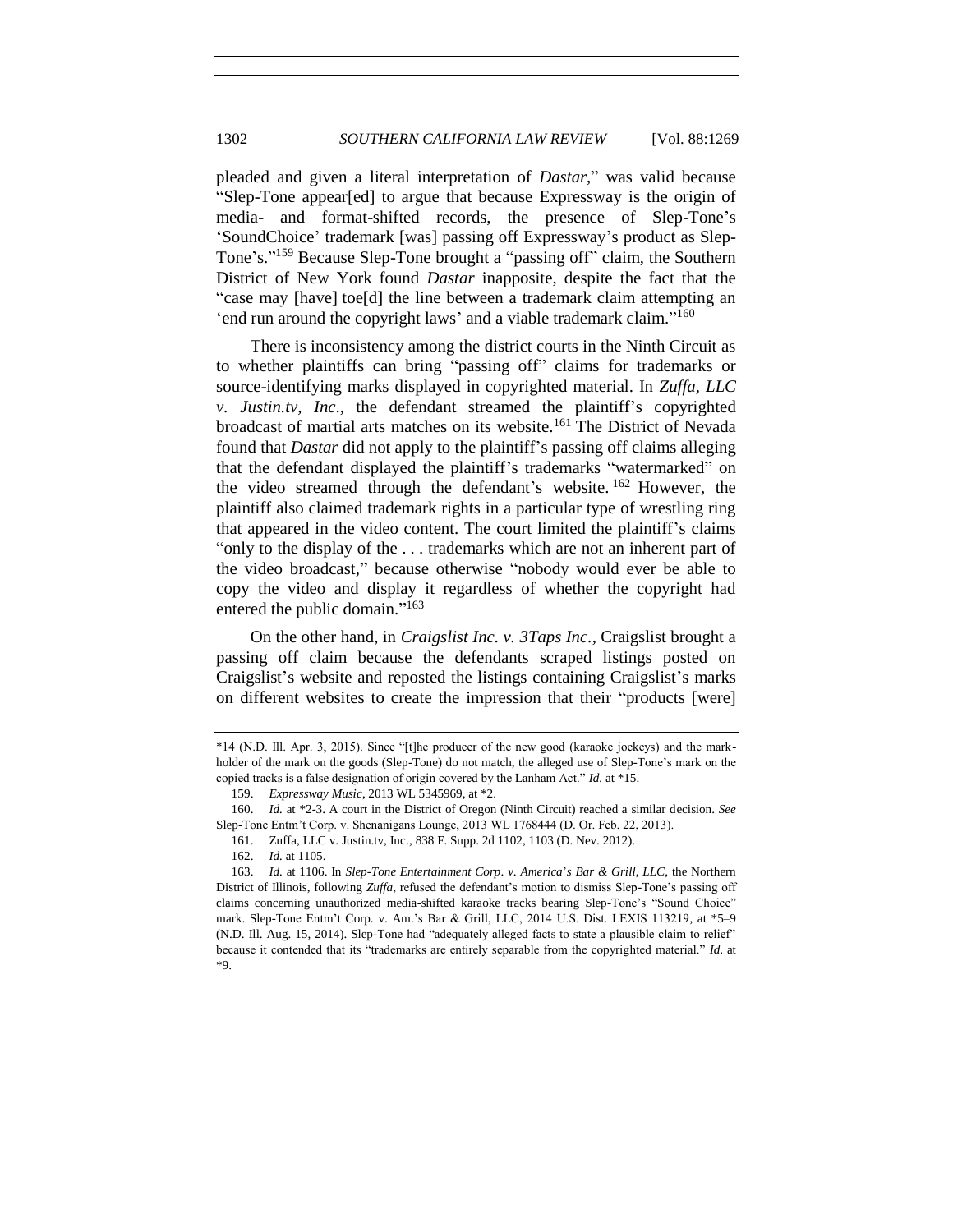provided or endorsed by Craigslist." <sup>164</sup> The court found that *Dastar*'s "tangible goods" limitation did not preclude the plaintiff's Lanham Act claims because they concerned its classified advertisement services.<sup>165</sup> The "passing off" claims did not overlap with the copyright claims because "[t]he Copyright Act provides no recourse for Craigslist to prevent others from trading on Craigslist's name and mark"<sup>166</sup> Even though the marks appeared within the listings, which were copyrighted content, the court found that the Lanham Act claim was not preempted because the defendant had not provided "any authority" stating that "such claims are *not* permitted, and it does not follow from *Dastar* that [the defendant] is free to use Craigslist's trademark in an allegedly misleading way simply because the mark is contained in Craigslist's copyrighted (or copyrightable) work." 167

#### B. TRADE SECRET

Neither the Lanham Act nor Copyright Act protects ideas or proprietary information; thus, producers of software programs and digital databases may wish to consider protecting their products under trade secret law. Trade secret laws are state laws, so if a RPO claim is preempted by copyright or if all the federal laws claims are dismissed, the plaintiff can still seek relief under trade secret law in state court.<sup>168</sup> While state laws governing trade secrets vary, the basic elements of a trade secret claim are set out in the Uniform Trade Secrets Act ("UTSA").<sup>169</sup> A trade secret is information that derives actual or potential economic value from not being generally known and is the subject of reasonable efforts to maintain its secrecy.<sup>170</sup> In order for a defendant to be liable for trade secret theft, the defendant must have acquired the information through improper means and have used the information in commerce.<sup>171</sup> The owner of a trade secret has no temporal limitations on his right to exploit the trade secret: if not disclosed, a trade secret lasts forever.<sup>172</sup> Plaintiffs can seek remedies such

<sup>164.</sup> Craigslist Inc., v. 3Taps Inc., 942 F. Supp. 2d 962, 978 (N.D. Cal. 2013).

<sup>165.</sup> *Id.* at 979.

<sup>166.</sup> *Id.* at 978.

<sup>167.</sup> *Id.* at 979–80 (emphasis in original). The court also denied the defendants' 12(b)(6) motion to dismiss because Craigslist alleged "unauthorized use of its mark in other contexts." *Id.* at 980.

<sup>168.</sup> *See, e.g.*, Smartix Int'l Corp. v. MasterCard Int'l LLC, 2008 WL 4444554 (S.D.N.Y. Sept. 30, 2008), *aff'd*, 355 F. App'x 464 (2d Cir. 2009); Firoozye v. Earthlink Network, 153 F. Supp. 2d 1115 (N.D. Cal. 2001).

<sup>169.</sup> GERK & FLEMING, *supra* not[e 19,](#page-5-0) at 287.

<sup>170.</sup> UNIF. TRADE SECRETS ACT § 1(4) (1985).

<sup>171.</sup> *Id.* § 1 (2); GERK & FLEMING, *supra* not[e 19,](#page-5-0) at 288–89.

<sup>172.</sup> GERK & FLEMING, *supra* not[e 19](#page-5-0) at 290.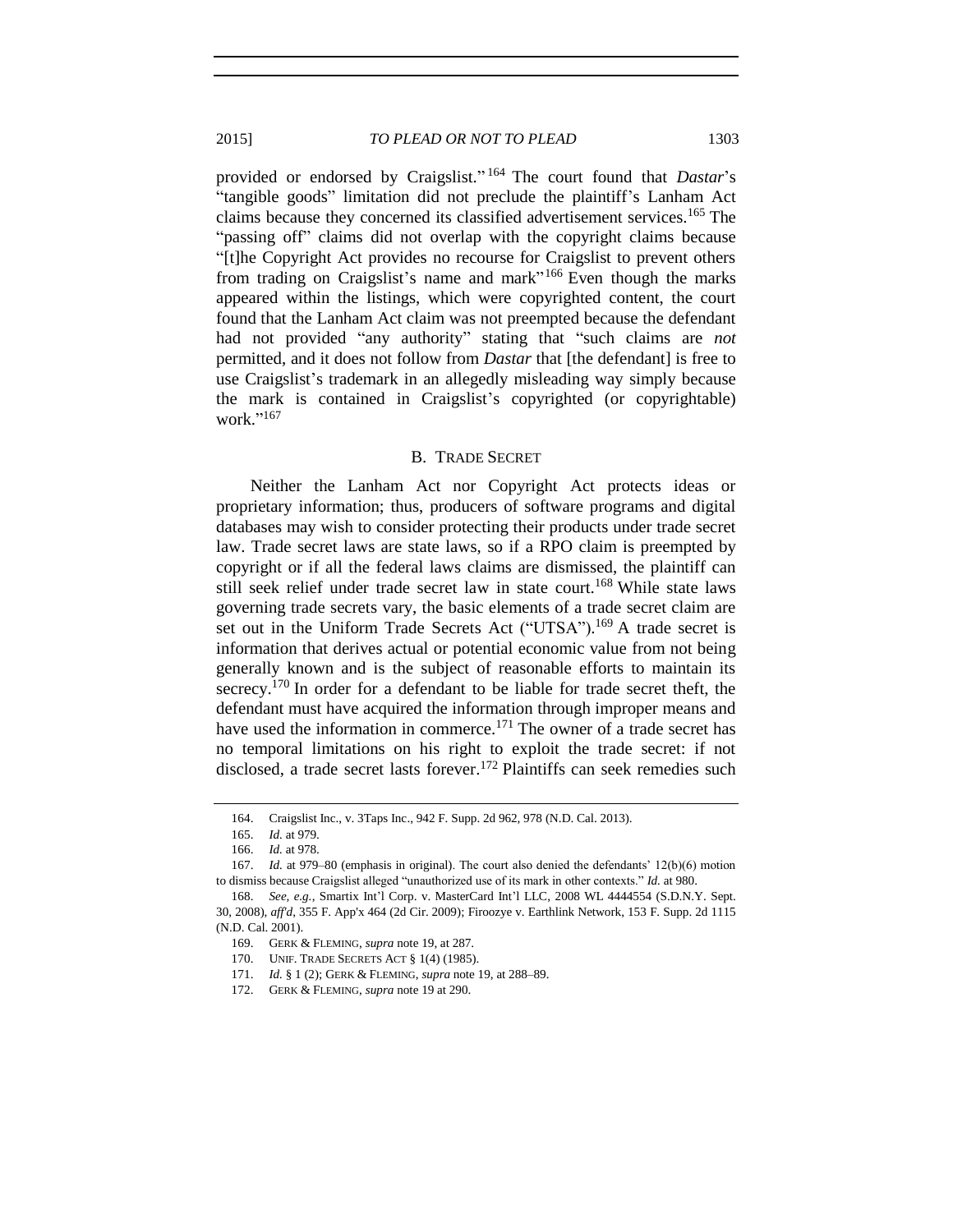as injunctive relief and damages.<sup>173</sup>

A source code can be protected under trade secret and copyright. Since reproduction and distribution of a program is a copyright violation, it is recommended to register the copyright of the program's source code.<sup>174</sup> The Copyright Office allows owners of programs containing trade secrets to deposit a redacted version of the source code when registering for copyright protection.<sup>175</sup> While the public has access to records deposited with the Copyright Office, several district courts have found that secrecy is not destroyed when a redacted version of the source code is deposited.<sup>176</sup> Copyright will not preempt a trade secret claim because the defendant's breach of duty of confidentiality or misappropriation of the trade secret is an "extra element" that removes the claim from the scope of copyright.<sup>177</sup> However, the plaintiff cannot recover double damages "where the damages for copyright infringement and trade secret misappropriation are coextensive." 178

Trade secret law provides other benefits that make it a viable alternative to § 43(a) claims. Even if the program contains public domain material, a combination of public domain information may be considered a trade secret. <sup>179</sup> The defendant can be held liable for trade secret misappropriation even when the source code is modified and incorporated into another system. <sup>180</sup> Thus, the plaintiff is not restricted by the "repackaging," "bodily appropriation," or "incorporation" limitations developed by post-*Dastar* case law. Further, a source code, which is "intelligible" to humans, does not lose its value as a trade secret when it is turned into machine-readable object code so that computers can execute the program. The source code is not discernable from the object code; thus, the trade secret is not revealed even though the object code is made public by

<sup>173.</sup> *Id.* at 289–90.

<sup>174.</sup> 1 MELVILLE B. NIMMER & DAVID NIMMER, NIMMER ON COPYRIGHT § 2.04 (2014).

<sup>175.</sup> U.S. COPYRIGHT OFFICE, COPYRIGHT REGISTRATION FOR COMPUTER PROGRAMS 3 (2012), http://www.copyright.gov/circs/circ61.pdf.

<sup>176.</sup> *E.g.*, Libertas Techs. v. Cherryhill Mgmt., 2012 U.S. Dist. LEXIS 173078, at \*14–17 (S.D. Ohio Dec. 6, 2012); Third Party Verification, Inc. v. SignatureLink, Inc., 2007 WL 1288361, at \*6 (M.D. Fla. May 2, 2007); Cinebase Software, Inc. v. Media Gaur. Trust Inc., 1998 U.S. Dist. LEXIS 15007, at \*25–30 (N.D. Cal. Sept. 21, 1998).

<sup>177.</sup> Avtec Sys. v. Peiffer, 21 F.3d, 568, 574 (4th Cir. 1994); Computer Assocs. Int'l v. Altai, 982 F.2d 693, 717, 721 (2d Cir. 1992); Firoozye v. Earthlink Network, 153 F. Supp. 2d 1115, 1130–31 (N.D. Cal. 2001); Micro Data Base Sys. v. Nellcor Puritan-Bennett, 20 F. Supp. 2d 1258, 1262 (N.D. Ind. 1998).

<sup>178.</sup> *Computer Assocs. Int'l*, 982 F.2d at 720.

<sup>179.</sup> 2 MELVIN F. JAGER, TRADE SECRETS LAW § 9:3 (2014).

<sup>180.</sup> *Id.* § 9:6.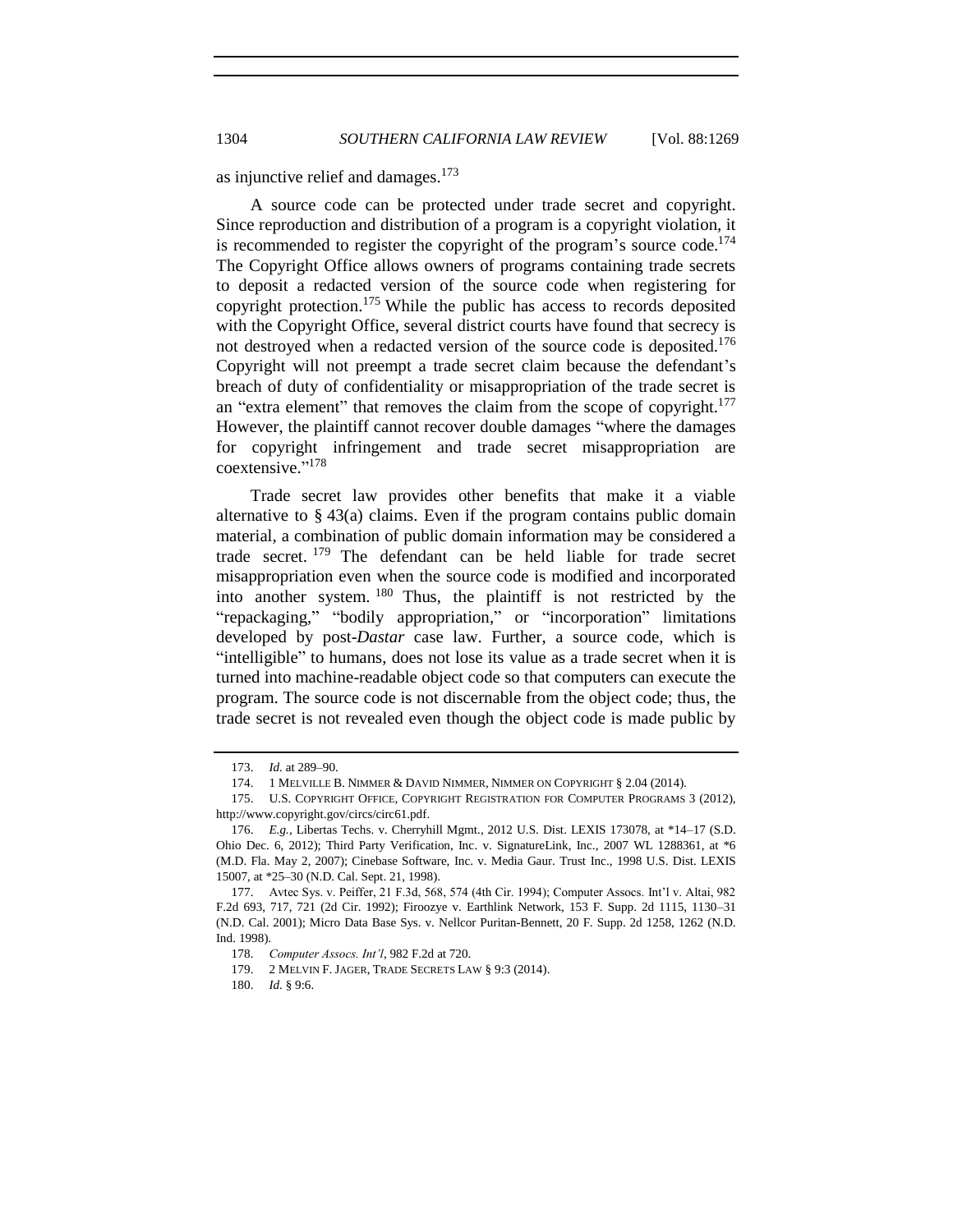general use of the program.<sup>181</sup>

Two cases demonstrate the value of bringing a trade secret claim along with copyright and RPO claims—at times, the trade secret claim may be the only claim to survive summary judgment. In *General Universal Systems*, the Fifth Circuit found the plaintiff's copyright claim invalid because the plaintiff did not provide sufficient evidence that the defendant copied its source code, and it found the RPO claim invalid because the defendant did not "repackage" any tangible goods (i.e., CD-ROMs) produced by the plaintiff. <sup>182</sup> However, there was "a genuine issue of material fact" as to whether the defendants misappropriated the source code and whether the code was a properly protected trade secret; thus, the trade secret claim survived the defendant's motion for summary judgment. <sup>183</sup>

In *Pegasus Imaging Corp. v. Northrop Grumman Corp*., the defendant incorporated the plaintiff's source code into its own products. <sup>184</sup> The complaint stated that the plaintiff submitted a redacted version of the source code to the Copyright Office.<sup>185</sup> The plaintiff sought copyright claims, in addition to trade secret and Lanham Act claims. At the summary judgment proceeding, the court for the Middle District of Florida dismissed the RPO claim because the plaintiff failed to adequately allege harm caused by the infringing activity.<sup>186</sup> However, the court refused to grant summary judgment on the trade secret claim, since it was undisputed that the "source code constitute[d] a trade secret" and there were questions as to "whether any misappropriation occurred."<sup>187</sup>

Trade secret and "passing off" claims allow producers of digital products to avoid both the limitations of *Dastar* and copyright preemption. However, to be able to invoke these claims, plaintiffs must think prospectively and take precautions when releasing a product to ensure that the underlying technology remains a trade secret and the product displays

<sup>181.</sup> *Id.*

<sup>182.</sup> Gen. Universal Sys., Inc. v. Lee, 379 F.3d 131, 146–49 (5th Cir. 2004).

<sup>183.</sup> *Id.* at 150–52.

<sup>184.</sup> Pegasus Imaging Corp. v. Northrop Grumman Corp., 2008 WL 5099691, at \*5 (M.D. Fla. Nov. 25, 2008).

<sup>185.</sup> Second Amended Complaint at ¶ 106, Pegasus Imaging Corp. v. Northrop Grumman Corp., 2010 WL 4627721 (M.D. Fla. Nov. 5, 2010) (No. 807CV01937), 2008 WL 5679582 (M.D. Fla. Dec. 15, 2008).

<sup>186.</sup> Pegasus Imaging Corp. v. Northrop Grumman Corp., 2010 WL 4627721, at \*6 (M.D. Fla. Nov. 5, 2010).

<sup>187.</sup> *Id.* at \*5. The court also refused to grant the defendant's motion for summary judgment on the copyright claims since there were questions of fact regarding the scope of activities permitted under the defendant's license to develop the program to serve its software needs. *Id*. at \*3–4.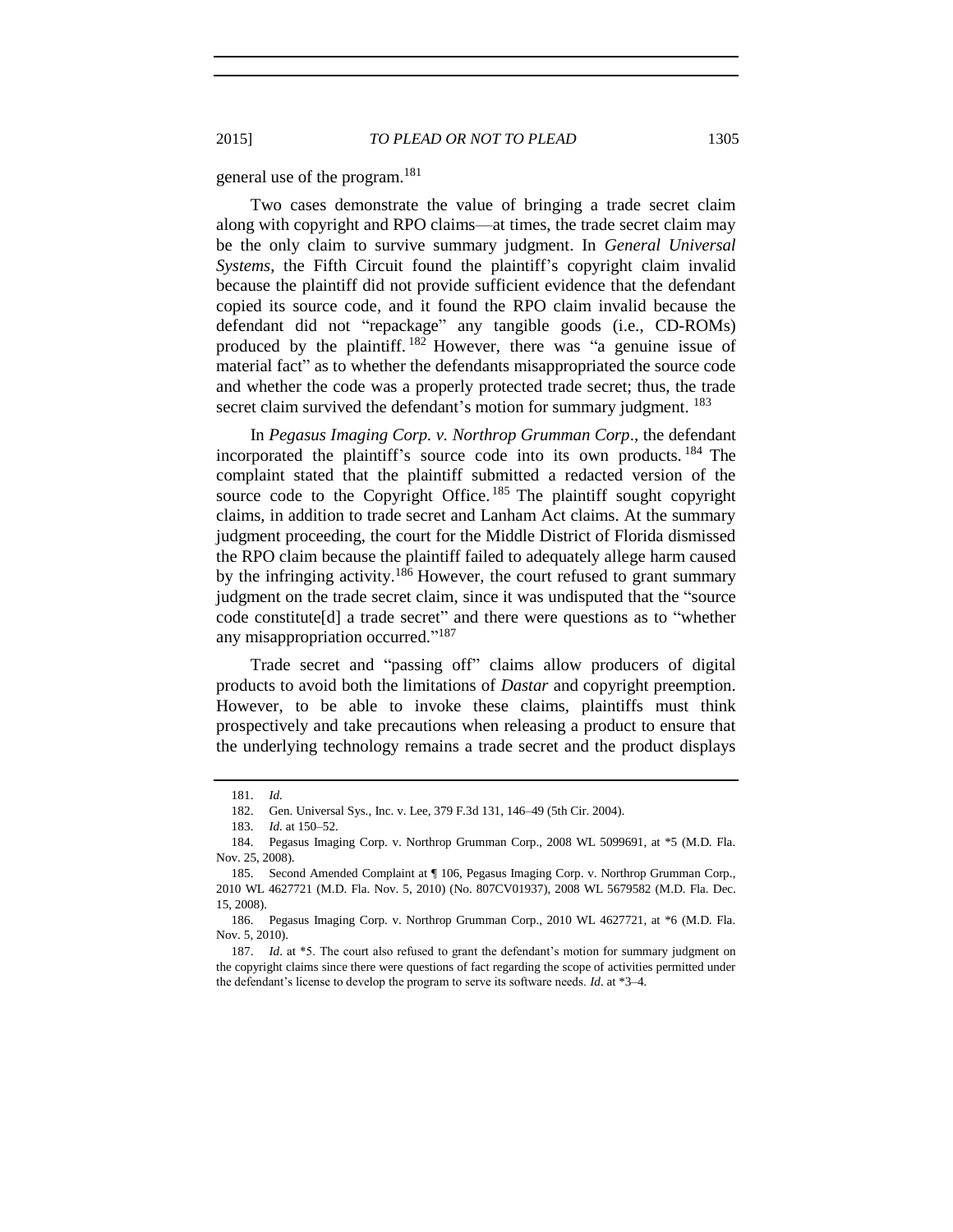source-identifying marks.

## **CONCLUSION**

Should CreativeSoft file a RPO claim against MockSoft for copying CreativeDesign2.0 and reselling it as MockDesign? As with many complex legal questions, the answer is: it depends. Given the risk of claim preclusion, you might advise your client to bring any and all claims as permitted by Rule 8. Yet by bringing copyright claims in the same suit, you risk copyright preemption of Lanham Act and state unfair competition claims (especially if you bring the suit in the Ninth Circuit). CreativeSoft may not be able to demonstrate that it is the "origin" of the copies of the product sold by MockSoft (especially in the Southern District of New York and the Ninth Circuit), and some courts may dismiss the claim because the product is intangible. CreativeSoft may survive Rule 12(b)(6) motions to dismiss in the Northern District of Illinois or the Middle District of Florida if it can plead "extra elements" that would bring the RPO claim out of the scope of copyright. CreativeSoft may have a better chance of surviving the pleading stage if it brings a "passing off" claim or a trade secret claim. Yet the validity of these claims will be predicated on whether MockDesign displays CreativeSoft's logos, whether CreativeSoft sufficiently kept the source code of CreativeDesign secret, and whether MockSoft misappropriated the code.

The underlying goal of *Dastar* is to reinforce the boundaries between the trademark, patent, and copyright regimes. The Court wished to prevent plaintiffs who no longer had the right to seek remedies under the Copyright Act from bringing claims under § 43(a). The Court's limitation of "origin of goods" to producers of tangible products resulted from the Court's concern that extending "origin of goods" to include the "person or entity that originated the ideas or communications that 'goods' embody or contain" would be a judicial action "out of accord with the history and purpose of the Lanham Act and inconsistent with precedent."<sup>188</sup>

*Dastar* ultimately complicates the application of trademark law in a

<sup>188.</sup> Dastar Corp. v. Twentieth Century Fox Film Corp., 539 U.S. 23, 32 (2003). Justice Scalia consulted the second edition of Webster's New International Dictionary, published in 1949, to determine that "origin of goods" means the producers of tangible products. *Id*. at 31. James J. Brudney and Lawrence Baum found that "Justice Scalia used dictionaries from close to the filing date more than two-thirds of the time . . . ." James J. Brudney & Lawrence Baum, *Oasis or Mirage: The Supreme Court*'*s Thirst for Dictionaries in the Rehnquist and Roberts Eras*, 55 WM. & MARY L. REV. 483, 535 (2013). Justices select dictionaries published close to the enactment date of a statute if the "focus is ordinary meaning as presumptively understood by the Congress that voted for the statute." *Id*. at 511.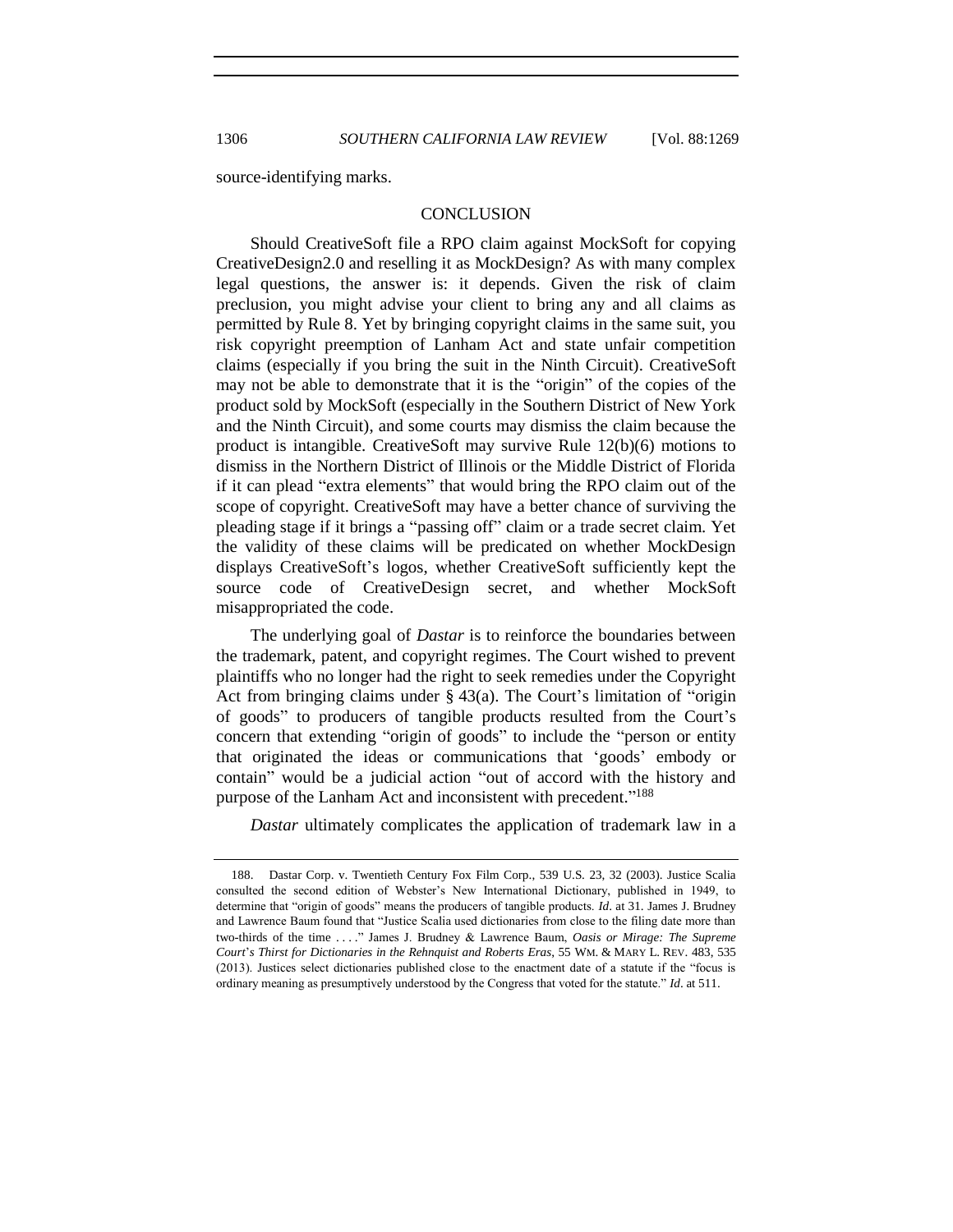marketplace in which digital products are sold and misappropriated. Copied and resold digital products do not just harm the author or creator of the content conveyed by the product. This type of infringement harms consumers and producers who cannot be protected under the Patent and Copyright Acts. Thus, the need for trademark law to prevent consumer confusion and to protect the investment and goodwill of producers continues to exist even though products are now intangible. By restricting § 43(a) claims to producers of tangible goods and by suggesting that communicative products conveying intellectual content are better served through copyright protection, *Dastar* may have restricted a whole set of producers—those who distribute digital products—from entitlement to relief under § 43(a).

Is the Court's interpretation of the "origin of goods" as "the producer of a tangible product" entirely in accord with the Lanham Act? The Senate Report for the 1946 Act states that the purpose of the Act

is twofold. One is to protect the public so it may be confident that, in purchasing a product with a trade-mark which it favorably knows, it will get the product which it asks for and wants to get. Secondly . . . [the producer] is protected in his investment from its misappropriation by pirates and cheats.<sup>189</sup>

The Senate Report for the 1988 amendments recognized that "commerce has come a long way in the past 42 years" but also noted that the Act was "in need of updating and fine-tuning to reflect changes in other laws and business practices."<sup>190</sup>

Legislative history suggests that the Lanham Act is dynamic. The drafters knew that commerce would change and trademark law would need to adapt to new markets and protect new products. In giving the judiciary the power to interpret  $\S 43(a)$ , the Senate gave them the power to bring trademark law up to date with commerce as it develops. The Lanham Act does not define "goods" or "origin," thus judges must interpret those words. The Supreme Court could have defined "origin of goods" to be inclusive of producers of digital products. Doing so would be in accord with the Act because it would allow the Act to "reflect changes in ... business practices" by protecting producers of new types of "wares."

<sup>189.</sup> S. Rep. No. 79-1333, at 3 (1946), *reprinted in* 1946 U.S.C.C.A.N. 1274, 1276.

<sup>190.</sup> S. Rep. No. 100-515, at 4 (1988), *reprinted in* 1988 U.S.C.C.A.N. 5577, 5580. The goal of the 1946 Act was similar: "This bill attempts to accomplish these various things: . . . 3. To modernize trade-mark statutes so that they will conform to legitimate business practices." S. Rep. No. 79-1333, at 3 (1946), *reprinted in* 1946 U.S.C.C.A.N. 1274, 1276.